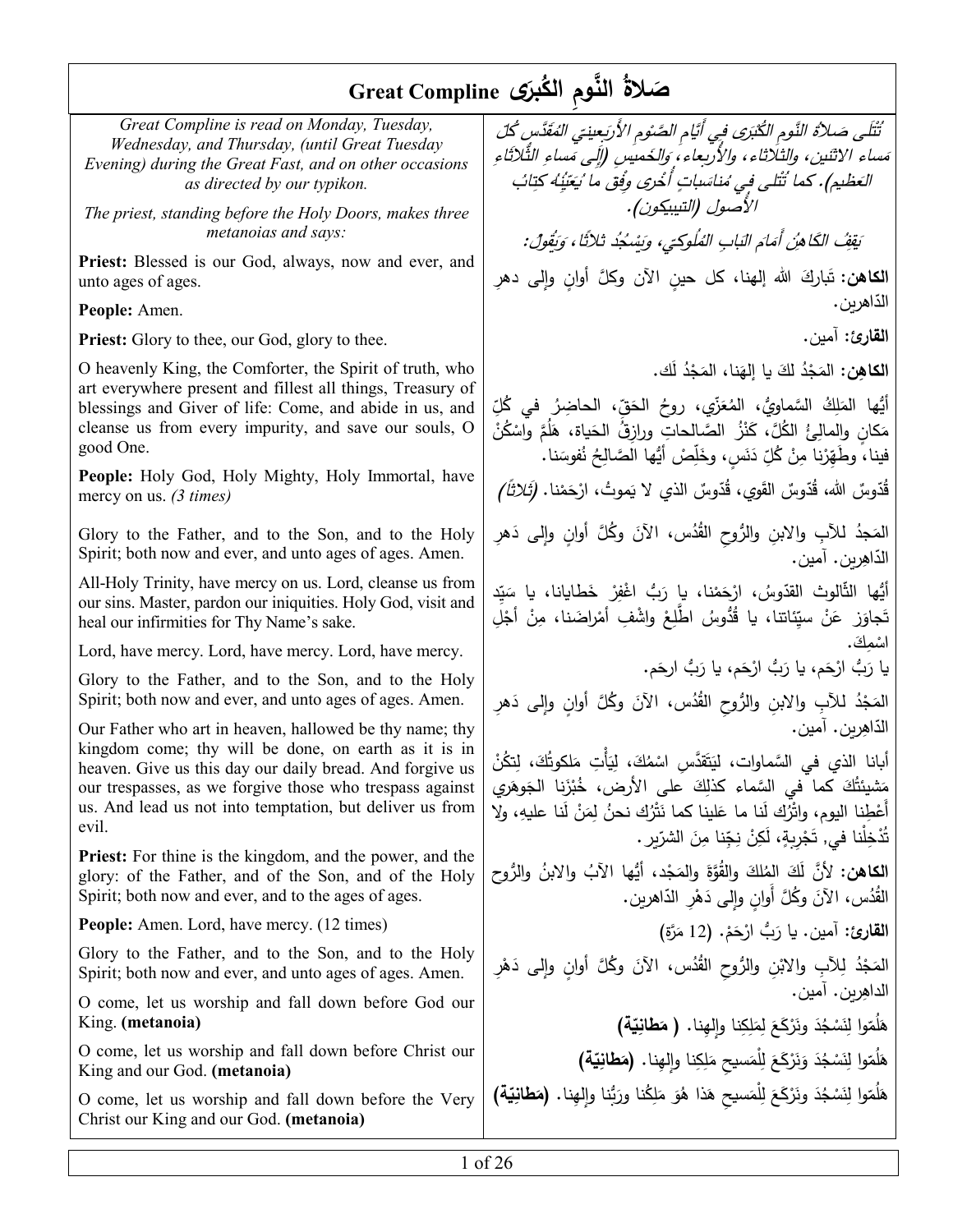#### **PSALM 4**

When I called upon thee, O God of my righteousness, thou didst hearken unto me; in mine affliction thou hast enlarged me. Have compassion on me and hear my prayer. O ye sons of men, how long will ye be slow of heart? Why do ye love vanity, and seek after falsehood? Know also that the Lord hath made wondrous his holy one; the Lord will hearken unto me when I cry unto him. Be angry, and sin not; feel compunction upon your beds for what ye say in your hearts. Sacrifice a sacrifice of righteousness, and hope in the Lord. Many say: Who will show unto us good things? The light of thy countenance, O Lord, hath been signed upon us; thou hast given gladness to my heart. From the fruit of their wheat, wine and oil are they multiplied. In peace in the same place I shall lay me down and sleep. For thou, O Lord, alone hast made me to dwell in hope.

#### **PSALM 6**

O Lord, rebuke me not in thine anger, nor chasten me in thy wrath. Have mercy on me, O Lord, for I am weak. Heal me, O Lord, for my bones are troubled, and my soul is troubled greatly; but thou, O Lord, how long? Turn to me again, O Lord, deliver my soul; save me for thy mercy's sake. For in death there is none that is mindful of thee, and in hades who will confess thee? I toiled in my groaning; every night I will wash my bed, with tears will I water my couch. Through wrath is mine eye become troubled, I have grown old among all mine enemies. Depart from me all ye that work vanity, for the Lord hath heard the voice of my weeping. The Lord hath heard my supplication, the Lord hath received my prayer. Let all mine enemies be greatly put to shame and be troubled, let them be turned back, and speedily be greatly put to shame.

#### **PSALM 12**

How long, O Lord, wilt thou utterly forget me? How long wilt thou turn thy face away from me? How long shall I take counsel in my soul with grievings in my heart by day and by night? How long shall mine enemy be exalted over me? Look upon me, hear me, O Lord my God; enlighten mine eyes. Lest at any time I sleep unto death. Lest at any time mine enemy say: I have prevailed against him. They that afflict me will rejoice if I am shaken; but as for me, I have hoped in thy mercy. My heart will rejoice in thy salvation. I will sing unto the Lord, who is my benefactor, and I will chant unto the name of the Lord Most High.

Glory to the Father, and to the Son, and to the Holy Spirit; both now and ever, and unto ages of ages. Amen.

Alleluia, alleluia, alleluia. Glory to thee, O God. *(thrice)*

Lord, have mercy. Lord, have mercy. Lord, have mercy.

Glory to the Father, and to the Son, and to the Holy Spirit; both now and ever, and unto ages of ages. Amen.

**ال َم ْزمور 4** ْ َ ُوت اس َع َ ْإذ د َ ت ّ <sup>ب</sup> ِ ْ<sup>ج</sup> َ ِ بر ُز َت ْ لي �ا إله ْ ي. في الح ََّرج ْف ِن ف َّ َرأ َت لي. ت َ عَلَيَّ واسْتَمِعْ صَلاتي. يا بَني البَشَرِ حَتَّى مَتى أَنْتُمْ ثَقَبِلُو<br>مُسْتَمَسِينَ مُسْتَمِينَ مِنْ البَشَرِ حَتَّى مَنْ أَنْتُمْ ثَقَبِلُو <u>ٔ</u> القُلوبِ؟ لِماذاُ تُحِبُّونَ البَاطِلَ وتَبتَغُونَ الكَذِبَ؟ فَاعْلَموا أنَّ الرَّبَّ<br>أ َ قَدْ جَعَلَ صَفِيَّهُ عَجَبًا. الرَّبُّ يَسْتَمِعُ لي إذا دَعَوْتُ إليه. إغْضَبُوا<br>ديسيَة نَظُرِ .<br>-<u>ٔ</u> صَفِيَّهُ عَجَبًا. الرَّبُّ يَسْتَمِ<br>وُ ْ <u>َ</u> ولا تَخْطَأُوا، والذي تَقولونَهُ في قُلوبِكُمْ تَنَدَّمُوا عليهِ في<br>معاملته .<br>. مَضَاجِعِكُم. إِذْبَحُوا ذَبِيحَةَ الصِّدْقِ، وَتَوَكَّلُوا على الرَّبِّ. كَثيرونَ<br>محمد العلمية  $\frac{1}{3}$ يَقولونَ: "مَنْ يُرِينِا الخَيْرات؟" قَدِ ارْتَسَمَ عَلَيْنَا نُورُ وَجْهِكَ يا رَبُّ.<br>أَهْ أَدَيَ مِنْ يَسْتَمِينَ أَنْ يَسْتَمِينَ مِنْ الْمَسْتَمِينَ مِنْ يَسْتَمْلِكَ عَنْ الْمَسْتَمْلِكَ وَيَس ْ أَعْطَيْتَ سُرورًا فِي قَلبِي. مِن ثَمَرَةِ حِنْطَنِّهِمْ وخَمْرِهِمْ وزَيْتِهِمْ قَدْ<br>كُفسان تَبايد وريا فَي أَي .<br>. .<br>م كَثُرُوا. فَبِالسَّلامةِ أَرْقُدُ وأنامُ معًا، لأنَّكَ أنتَ يا رَبُّ أَسْكَنْتَني<br>. َ ֡֞֟ .ِ ً َّ ا على الرجاء ِد ّ ُتوح م **ال َم ْزمور 6**

يا رَبُّ لا بِغَضَبِكَ تُوَبِّخْنِي، ولا بِرِجِزِكَ تُؤَدِّبْنِي. إرْحَمْنِي يا رَبُّ **ٔ** فَإِنِّي ضَعيِفٌ. إشْفِنِي يا رَبُّ فَإِنَّ عِظَامي قَدِ اضطُرَبَت، ونَا فِنِي يا رَبُّ فإنَّ عِظَامي قَدِ اضطَرَبَت، ونَفْسِي قَدِ انزَعَجَت جدًّا، وأنتَ يا رَبُّ فإلى مَتَى؟ عُدْ يا رَبُّ ونَجِّ نفسي.<br>-**ٔ** خَلِّصْني لأجلِ رَحْمَتِكَ. فإنَّهُ لَيْسَ فِي المَوْتِ مَن يَذكُرُكَ. وهَلْ<br>. <u>ّ</u> فِي الجَحيمِ مَنْ يَعتَرِفُ لَكَ؟ قَدْ تَعِبْتُ فِي تَتَهُّدِي، أُحِمُّ فِي كُلِّ<br>l لَيْلَةٍ سَريري، وبِدُموعي أَبُلُّ فِراشِي. تَعَكَّرَتْ مِنَ الغَيْظِ عَينَايَ،<br>انْقُلُمْ سَرِيرِي، وبِدُموعي أَبُلُّ فِراشِي. تَعَكَّرَتْ مِنَ الغَيْظِ عَينَايَ، **ٔ** عَتُقْتُ فِي جَمِيعِ أعدائي. أَبْعُدُوا عَنّي يا جَمِيعَ فَاعِلِي الإِثْمِ، فإنَّ َ الرَّبَّ قَدْ سَمِعَ صَوتَ بُكائِي. سَمِعَ الرَّبُّ تَضَرُّعِي، الرَّبُّ تَقَبَّلَ<br>. صَلاتِي. فَليَخزَ ويَضْطَرِبْ جَمِيعُ أعدائِي، وَلْيَعُودُوا ويَخزَوا جِدًّا سَ<mark>ريعًا.</mark>

### **ال َم ْزمور 12**

َ َ ُّب ت َى �ا ر ت <sup>ق</sup> ِ <sup>ن</sup> ي إلى ْ إلى م الإنِ َ ْص سان ْ َى ت ت َ َّى م ت َ ضاء ِر ُف ِ؟ ح ً<br>ٌ ֧֘֝<u>֚</u> وَجْهَكَ عَنِّي؟ إلى مَتَى أَضَعُ الأَفْكَارَ في نَفْسي، والأَوْجاعَ في<br>وَأَوْضَلَتْ مَسْتَمِينَ مِنْ أَسْمَرَ َ قَلْبِي نَهارًا ولَيْلاً؟ إلى مَتَى يَتَرَفَّعُ عَدُوِّي عَلَيَّ؟ أَنظُرْ واسْتَجِبْ<br>في الصحيح العام لِّي أَيُّها الرَّبُّ إِلهي. أَنِر عَينَيَّ لِئلاً أنامَ إِلى المَوتِ، لِئلاً يَقُولَ<br>ما يقول الرَّبُّ إِلهي اللَّهُ عَينَ اللَّهُ أَنامَ إِلَى المَوتِ، لِئلاً يَقُولَ .<br>. عَدُوِّي: "قَد قَوِيتُ عَلَيهِ". أَلذِينَ يُحزِنُونِي يَبْتَهجُونَ إِذا زَلَلتُ، أَمَّا<br>عَدُوِّي: أنا فَعَلَى رَحمتِكَ تَوَكَّلتُ. يَبْتَهِجُ قَلبِي بِخَلاصِكَ. أُسَبِّحُ الرَّبَّ<br>نديد من المسافحة َ ْ المُحْسِنَ إليَّ، وأُرَتِّلُ لِاسْمِ الرَّبِّ العَلِيِّ. أَنْظُرْ إلَيَّ واسْتَجِبْ لِي<br>أُثُّرُ النَّاسُ الصَّافِرَةِ مَنْ يَوْسَلُ أَنَّ اللَّهُ إِلا السَّاسِدِ وَاللَّهُ عَلَيْهِ ا أَيُّها الرَّبُّ إِلهي. أَنِر عَي<sup>َ</sup>نَيَّ لئَلاَّ أنامَ إلى المَوتِ. لِئَلاَّ يَقُولَ<br>ما عَدُوِّي قَد قَويِتُ عَلَيهِ.<br>و ألمجدُ للأبِ والابنِ والرُوحِ القُدُس، الآنَ وكُلَّ أوانٍ وإِلى دَهْرِ الداهِرين. آمين. هَلِلوبِيا، هَلِلوبِيا، هَلِلوبِيا، المَجْدُ لَكَ يا الله. *(تَلاثَاً)*<br>استُفاه وَ المُسْلمُ العَامَلِينَ <u>َ</u> يا رَبُّ ارْحَمْ، يا رَبُّ ارْحَمْ، يا رَبُّ ارْحَمْ.<br>السِّفْرُ الصَّامِينِ بِلِيهِ بِلِيهِ بِلِيهِ مِنْ اللَّهِ مِنْ الْمَرْضَى اللَّهِ عَلَيْهِ مَنْ الْمَرْضَاءِ ْ ً<br>ً المَجْدُ لِلآبِ والابْنِ والرُّوحِ القُدُس. الآنَ وكُلَّ أوانٍ وإِلى دَهْرِ<br>.. الداهر�ن. آمین.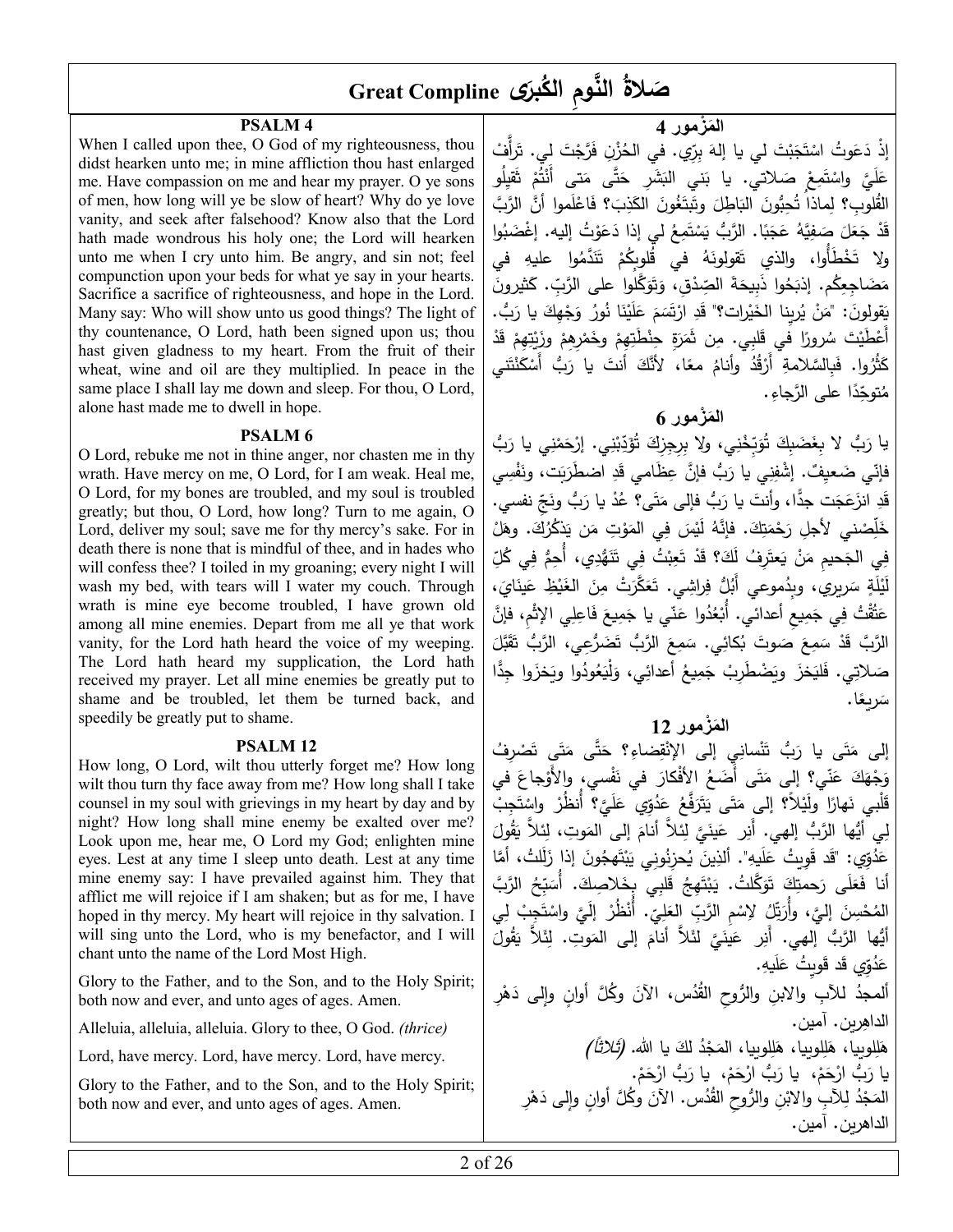#### **PSALM 24**

Unto thee, O Lord, have I lifted up my soul. O my God, in thee have I trusted; let me never be put to shame, nor let mine enemies laugh me to scorn. Yea, let none that wait on thee be put to shame; let them be ashamed which are lawless without a cause. Make thy ways, O Lord, known unto me and teach me thy paths. Lead me in thy truth and teach me, for thou art God my Saviour; for on thee have I waited all the day long. Remember thy compassions, O Lord, and thy mercies, for they are from everlasting. The sins of my youth and mine ignorances remember not; according to thy mercy remember thou me, for the sake of thy goodness, O Lord. Good and upright is the Lord; therefore, will he set a law for them that sin in the way. He will guide the meek in judgment, he will teach the meek his ways. All the ways of the Lord are mercy and truth, unto them that seek after his covenant and his testimonies. For the sake of thy name, O Lord, be gracious unto my sin; for it is great. Who is the man that feareth the Lord? He will set him a law in the way which he hath chosen. His soul shall dwell among good things, and his seed shall inherit the earth. The Lord is the strength of them that fear him, and his covenant shall be manifested unto them. Mine eyes are ever toward the Lord, for he it is that will draw my feet out of the snare. Look upon me, and have mercy upon me; for I am one only-begotten and poor. The afflictions of my heart are multiplied; bring me out from my necessities. Behold my lowliness and my toil, and forgive all my sins. Look upon mine enemies, for they are multiplied, and with an unjust hatred have they hated me. Keep my soul and rescue me; let me not be put to shame, for I have hoped in thee. The innocent and the upright have cleaved unto me, for I waited on thee, O Lord. Redeem Israel, O God, out of all his afflictions.

#### **PSALM 30**

In thee, O Lord, have I hoped, let me not be put to shame in the age to come; in thy righteousness deliver me, and rescue me. Bow down thine ear unto me, make haste to rescue me, be thou unto me a God to defend me and a house of refuge to save me. For my strength and my refuge art thou, and for thy name's sake wilt thou guide me and nourish me. thou wilt bring me out of this snare which they have hid for me, for thou art my defender, O Lord. Into thy hands I will commit my spirit; thou hast redeemed me, O Lord God of truth. thou hast hated them that cling to empty vanities; but I have hoped in the Lord. I will rejoice and be glad in thy mercy, for thou hast regarded my lowliness; thou hast saved my soul out of necessities, and hast not shut me up in the hands of enemies; thou hast set my feet in a spacious place. Have mercy on me, O Lord, for I am afflicted; mine eye is troubled with anger, as also my soul and my belly. For my life is spent with grief, and my years with groanings; my strength hath grown weak in poverty, and my bones are troubled. I am become a reproach among all mine enemies, and greatly for my neighbours also, and a fear to mine acquaintances. They that saw me without fled from me. I am forgotten by the heart like a dead man. I am become like a broken vessel. For I have heard the reproach of many that dwell round about; when they assembled together against me, they devised to take away my life. But as for me, I have hoped

**ال َم ْزمور 24** ا<br>ا إلَيْكَ يا رَبُّ رَفَ .<br>. كَ يا رَبُّ رَفَعْتُ نَفْسي. إِلَهي علَيْكَ تَوَكَّلْتُ، فَلا أُخْزَى إلى<br>ا .<br>. هَ يا رَبُّ رَف*َّ* .<br>ا الأَبَد. ولا يَتَضَاحَكُ عَلَيَّ أَعْدائِي، فإنَّ جَميعَ الَّذين يَرْجُونَكَ لا<br>الأَبَد. <sub>ئ</sub>ِذٌ يَخْزَونَ. لِيَخْزَ الأَثْمَةُ بِاطِلاً. عَرِّفْني يا رَبُّ طُرُقَكَ وِسُبُلَكَ<br>-ز<br>ون بِني. إهْدِنِي إلى حَقِّكَ وعَلِّمْني، فإِنَّكَ أنتَ إلهي ومُخلِّصِي،<br>. لم َّ ع وإِيَّاكَ رَجَوتُ النَّهارَ كُلَّهُ. أَنكُرْ رَأَفاتِكَ يا رَبُّ ومَرَاحِمَكَ، فإنَّها<br>مِنْ سَاءَ بِ ِّ مُنذُ الأزَلِ هي. خَطايا شَبابي وجَهْلِي لا تَنكُرْها. لكِنْ عَلَى<br>. **ٔ** َبحمتِكَ اذْكُرْني أنتَ من أجلِ صَلاحِكَ يا رَبُّ. أَلزَّبُّ<br>رَحمتِكَ النَّائِبِ َسِبِ رَدِ<br>س َس ح ْ ِ<br>سُسُ ٌ وم لِحٌ َ <sup>ا</sup> َ ال ً <sup>ص</sup> <sup>ت</sup> ُ ناموس َ َضع � َ ِك ِذل ،ٌ ل ِم ِ ق� ِ َّ ي الط لْل َ ف ِین ِر ِ �ق. ِخاطئ يَهدِي الوُدَعاءَ بالحُكْمِ. يُعَلَّمُ الوَديعينَ طُرُقَهُ. كُلُّ طُرُقِ الرَّبِّ<br>مَسَّنَّ اللَّهُ اللَّهُ فَيَرْسَفُ الْمَسْرَةَ إِلَى اللَّهُ الْمَسْرَةِ اللَّهَ َهد َ رَحْمَةٌ وحَقٌّ لِ<br>-َنةً وحَ<br>. مَةٌ وحَقٌّ لِلذينَ يَلْتَمِسُونَ عَهدَهُ وشَهَاداتِهِ. مِنْ أَجلِ اسمِكَ<br>مستركي منظمة التَّخريد انْحَفِرْ فِرْ خَطِيئَتي فإِنَّها كَثيرةٌ. مَنْ هُوَ الإِنْسانُ الذي يَخَافُ الرَّبَّ،<br>مُسْتَفَاسُلُونَ مَسْتَفَاسِ اللَّهُ عَبْدَ اللَّهُ عَلَيْهِ مِنْ الْمُؤْسِنَةِ الْمُؤْسَّنَةِ الْمُؤْسَّنَةِ يَضَعُ لَهُ ناموسًا فِي الطَّرِيقِ الذي اخْتارَهُ. نَفْسُهُ في الخَيْراتِ<br>يَشْكُلُ الْمَسْلُمُونَ الْمَسْلَمَةِ الْمَسْلَمَةِ الْمَسْلَمَةِ الْمَسْلَمَةِ الْمَسْلِلَةِ ِيَضَعُ<br>مستق ْ َ<br>َسُدُ ْ ت َس ُ ، ون ْ ك ِرُث الأر َ ُ ی ُه ْ <sup>ل</sup> ُم َه ،ِ ول ِه ِن َض ُ َّ . ألرُّب ِ عٌّز لأتق�ائ ُعل � گنُ عَهدَهُ. عَينَايَ إِلى الرَّبِّ في كُلِّ حينٍ لأَنَّهُ يَجْتَذِبُ مِنَ الْفَخِّ<br>-َه مَهدَ<br>ء رِجْلَيَّ. أَنظُرْ إِلَيَّ وارْحَمْني، فإنّي وَجِيدٌ وفَقيرٌ أَنا. أَحْزانُ قَلْبِي قَدْ<br>يَهُ ا<br>ا ِّنِتْ<br>و ئز كَثُرَتْ، فَأَخْرِجْني مِنْ شَدائِدِي. أُنظُرْ إلى تَواضُعِي وتَعَبِي،<br>\* ْ واغْفِرْ حَمِيعَ خَطَاياي. أُنظُرْ إِل<sub>َى</sub> أَعدائِي فإنَّهُمْ قَدْ كَثُرُوا،<br>. ِ<br>ِرُ ْ ِ<br>۔<br>۔ يُغضَةً جَ<br>... وبُغضَةَ جَوْرٍ أَبغَضُوني. إحفَظُ نَفْسي وِنَجِّني. لا أخزَى فإنّي َ عَليكَ تَوكَّلتُُ. أَلمُوْدَعاءُ والمُستَقِيمُونَ لَصِقُوا بي، لأنّي إيّاكَ<br>- أمسط أيضاً في المُستقِيمُونَ لَصَقْو ليكَ تَ<br>. رَجَوتُ يا رَبُّ. أنقِذْ يا أللهُ إسرائيلَ مِن كُلِّ أحزانِهِ.

#### **ال َم ْزمور 30**

عَلَيكَ يا رَبُّ تَوَكَّلتُ، فَلا أخزَى إلى الأَبَدِ. بِعَدْلِكَ نَجِّني وأَنْقِذْنِي.<br>مُسْتَمَامِنِينَ مِنْ الْمَسْتَمْتِينَ َ ْ أَمِلْ إِلَيَّ مِسْمَعَكَ، وأَنْقِذنِي سَرِيعًا. كُنْ لِيْ إِلَـهًا عاضِدًا، وبَيْتَ<br>أَمِـلْ زُوْجَةً ِيلُ ا<br>ا ٔ<br>ّ مَلْجَإٍ لِتُخَلِّصَني. فإنَّكَ أنتَ عِزِّي ومَلْجَإِي، ولأَجْلِ اسْمِكَ تَهْديني<br>مَلْجَإٍ لِتُخَلِّصَني. فإنَّكَ أنتَ عِزِّي وتَعُولُنِي. تُخرِجُني مِنَ الفَخِّ الذِي أَخْفَوهُ لِي، لأَنَّكَ أَنْتَ يا رَبُّ انہ<br>: ُول ناصِري. في يَدَيْكَ أَسْتَوْدِعُ روحي، ولَقَد افتَديتَنِي أَيُّها الرَّبُّ إلهُ<br>. .<br>ا الْحَقِّ. إِنَّكَ أَبْغَضْتَ الّذينَ يَحْفَظُونَ الأَباطيلَ الكاذِبةَ. وأنا على<br>. Ë الرَّبِّ تَوَكَّلْتُ. أَفْرَحُ وأَبْتَهِجُ بِرَحْمَتِكَ. لأنَّكَ نَظَرْتَ إلى تَواضُعي،<br>. .<br>ا منْا َّ نَ<br>أ وخَلَّصْتَ مِنَ الشَّدائِدِ نَفسِي، وَلَمْ تَحْبِسْنِي في أَيْدي الأعْداءِ، بَلْ<br>وَجَلَّصْتَ مِنَ الشَّدائِدِ نَفسِي، وَلَمْ تَحْبِسْنِي في أَيْدي الأعْداءِ، بَلْ ْ ةَ<br>قما أَقَمْتَ في السَّعَةِ رِجْلَيَّ. إرْحَمْني يا رَبُّ فانِّي حَزينٌ، وقَدِ **:** ا<br>ا اضْطَرَبَتْ بالغَيظِ عَينَايَ ونَفسِي وبَطْنِي. لأنَّ حَياتِي قَدْ فَنِيَتْ .<br>م ْ بالأوْجاع، وأعْوامِي بالتَنَهُّد. ضَعُفَتْ بالمَسْكَنَةِ قُوَّتِي، واضْطَرَبَت<br>. .<br>ا عِظامي. صِرْتُ عِارًا عندَ جَميعِ أَعْدائي، وَلِجِيرانِي جِدًّا، وفَزَعًا لمَعارِفي. والذِينَ رأَوْنِي هَرَبُوا عَنّي خارِجًا. نُسِيتُ مِثْلَ المَيْتِ مِنَ<br>يَسْمَعُونِ مَسْمَدًا فَيْسَمَّدَ مِنْ مَسْمَدًا عَنْدَ مِنْ الْمَيْتِ مِنَ ْ القَلبِ، وأَصْبَحْتُ كإناءٍ هالِكٍ، لأَنّيِ سَمِعْتُ المَذَمَّةَ مِنْ كَثيرِينَ<br>المَلْمُدُ <u>َ</u> يَسْكُنُونَ حَوْلِي. وفي مُؤَامَرَتِهِمْ عَلَيَّ جَميعًا عَزَمُوا على أَخْذِ ْ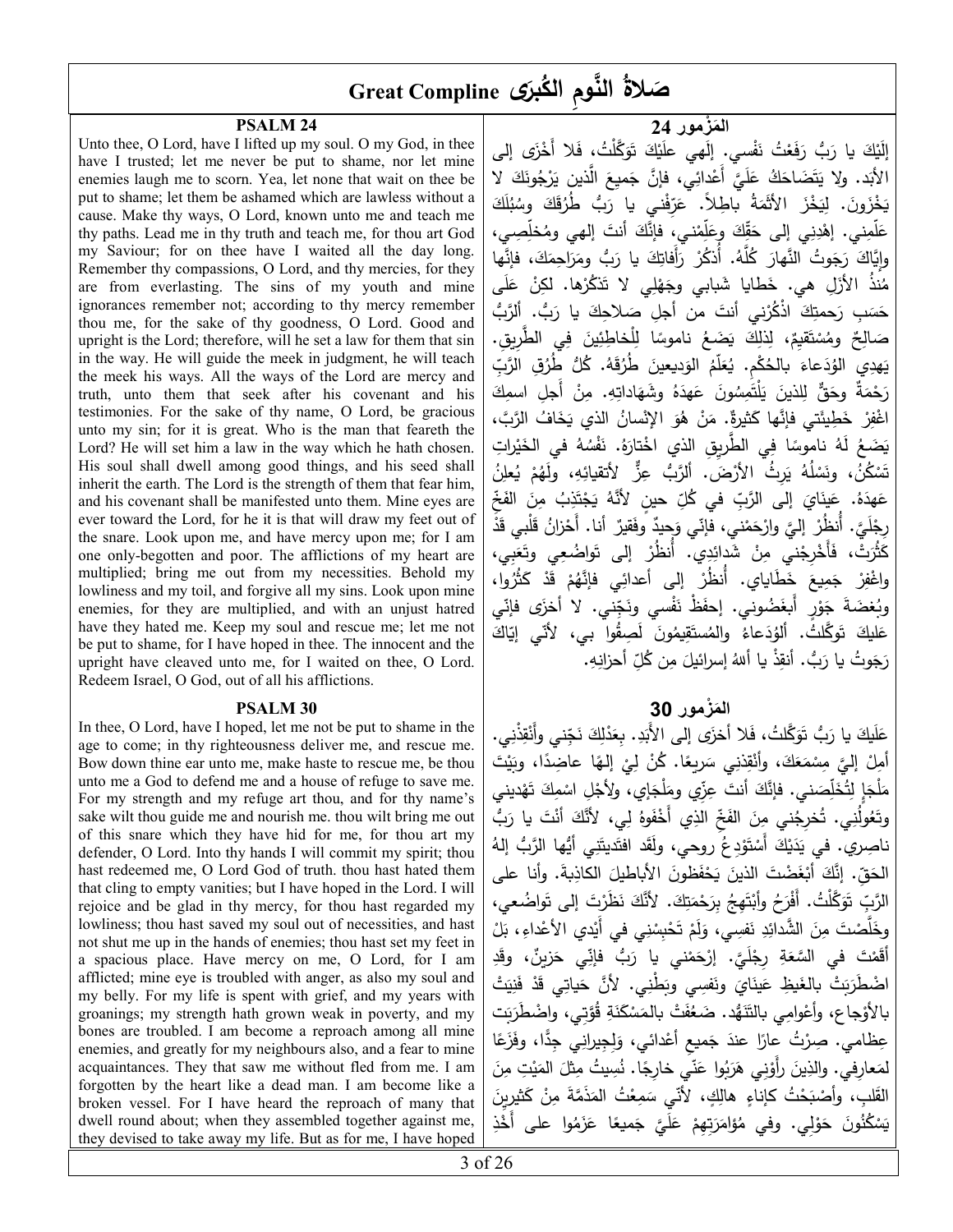in thee, O Lord; I said: thou art my God; in thy hands are my lots. Deliver me from the hands of mine enemies, and from them that persecute me. Make thy face to shine upon thy servant, save me in thy mercy. O Lord, let me not be put to shame, for I have called upon thee; let the ungodly be put to shame and let them be brought down into hades. Speechless be the deceitful lips which speak iniquity against the righteous man with arrogance and contempt. How great is the multitude of thy goodness, O Lord, which thou hast hid for them that fear thee, which thou hast wrought for them that hope in thee before the sons of men. Thou shalt hide them in the secrecy of thy presence from the disturbance of men; thou shalt shelter them in the tabernacle from contradiction of tongues. Blessed is the Lord, for he hath made his mercy wondrous in a fortified city. But as for me, I said in mine ecstasy: I am cast away from the presence of thine eyes. Therefore, hast thou heard the voice of my supplication when I cried unto thee. O love ye the Lord, all ye his saints, for the Lord requireth truth; and unto them that act with exceeding pride, he rendereth them their due. Be ye manful, and let your heart be strengthened, all ye that hope in the Lord.

#### **PSALM 90**

He that dwelleth in the help of the Most High shall abide in the shelter of the God of heaven. He shall say unto the Lord: thou art my helper and my refuge. He is my God, and I will hope in him. For he shall deliver thee from the snare of the hunters and from every troubling word. With his shoulders will he overshadow thee, and under his wings shalt thou have hope. With a shield will his truth encompass thee; thou shalt not be afraid for the terror by night, nor for the arrow that flieth by day, nor for the thing that walketh in darkness, nor for the mishap and demon of noonday. A thousand shall fall at thy side, and ten thousand at thy right hand, but unto thee shall it not come nigh. Only with thine eyes shalt thou behold, and thou shalt see the reward of sinners. For thou, O Lord, art my hope. Thou madest the Most High thy refuge; No evils shall come nigh thee, and no scourge shall draw nigh unto thy dwelling. For he shall give his angels charge over thee, to keep thee in all thy ways. On their hands shall they bear thee up, lest at any time thou dash thy foot against a stone. Upon the asp and basilisk shalt thou tread, and thou shalt trample upon the lion and dragon. For he hath set his hope on me, and I will deliver him; I will shelter him because he hath known my name. He shall cry unto me, and I will hearken unto him. I am with him in affliction, and I will rescue him and glorify him. With length of days will I satisfy him, and I will show him my salvation.

Glory to the Father, and to the Son, and to the Holy Spirit; both now and ever, and unto ages of ages. Amen.

Alleluia, alleluia, alleluia. Glory to thee, O God. *(thrice)*

Lord, have mercy. Lord, have mercy. Lord, have mercy.

Glory to the Father, and to the Son, and to the Holy Spirit; both now and ever, and unto ages of ages. Amen.

َ نَفْسي. وأنا عَلَيْكَ يا رَبُّ تَوَكِّلْتُ. قُلْتُ إِنَّكَ إلهي، وفي يَدَيْكَ<br>حَسِيمٍ \* \* \* .<br>م ْ أجالِي. أَنْقِذْنِي مِنْ أَيْدِي أَعْدائِي، وَمِنَ الذينَ يَصْطَهِدُونَني.<br>ئُفْسَطَة ْ أَ ْظ َج ْ و ْ ِهر ب َ َى ع ل َ َ ع َك َ <sup>د</sup> <sup>ى</sup> ِ <sup>ه</sup> َ ُّب لا أَخز .َ �ا ر ِك َمت َح ِ ِي بر ْصن ِ ل َّ ،َ وخ ك ْ فإِنِّي دَعَوْتُكَ. بَلْ لِيَخْزَ المُنافِقُونَ ويَهْبِطُوا إِلى الجَحِيمِ. ولتَصِرْ<br>. .<br>م خَرْساءَ الشِّفاهُ الغَاشَّةُ، المُتَكَلَّمَةُ على الصِّدِّيقِ بالإِثْمِ والكِبْرِياءِ<br>منذ المُسْتَمَامُ الْمُسَاءَ الْمُتَكَلِّمَةُ على الصِّدِّيقِ بالإِثْمِ والكِبْرِياءِ ْ والاحْتِقارِ . مَا أَعْظَمَ كَثْرَةَ صَلاحِكَ يا رَبُّ، الذي ادَّخَرْتَهُ للذينَ<br>وَيُمِيدُ مِنْ مَثَلِ اللَّهُ عَنْ اللَّهُ عَنْ اللَّهِ عَنْ اللَّهِ اللَّهُ اللَّهِ اللَّهُ اللَّهِ اللَّهِ ا .<br>م .<br>. يتَّقُونَكَ. صَنعْتَهُ لِلمُتَّكِلِينَ عَليكَ تُجاهَ بَني البشَرِ . إِنَّكَ تَسْتُرُهُم في<br>. ْ <u>:</u> سِتْرِ وَجهِكَ مِنْ عَرْبَسَة الناسِ. تُطْلِّلُهُمْ فِي مِطْلَّةٍ مِنْ مُقاوَمَةِ<br>\*\*\* الأَلْسِنة. تَبَارَكَ الرَّبُ فإنَّهُ عَجَّبَ رَحمَتَهُ في مَدينةٍ حَصيِنةٍ. وأنا<br>مُسْتَحَمَّدَتَهُ مَسْتَحْمَدَتَهُمْ عَجَّبَ رَحمَتَهُ في مَدينةٍ حَصينةٍ. وأنا .<br>-قُلتُ في جَزَعي، إنِّي قد أُلقِيتُ مِنْ أمامِ عَينَيكَ. فَلأَلِكَ سَمِعتَ<br>. ْ صَوْتَ تَضَرُّعِي، إذْ صَرَختُ إليكَ. أُحِبُّوا الرَّبُّ يا جَمِيعَ أَبْرارِهِ،<br>مَسَّمَّسَ مَسَّلِمِيلِ .<br>. فإنَّ الرَّبَّ يَبْتَغي الْحَقَّ ويُجازِي الذينَ يَعمَلُونَ الكِبْرِياءَ بِإِفْراطٍ.<br>يُمِيزِين وَّجْ وُلُونُ وَلَمِيزٍ .<br>. َبَا تَشَجَّعُوا ولْتَقْوَ قُلُوبُكُم، يا جَمِيعَ المُتَوَكِّلِينَ على الرَّبّ.

### **ال َم ْزمور 90**

ْ أَلسَّاكنُ في عَوْنِ العَلِيِّ، في سِتْرِ إلهِ السَّماءِ يَسْكُنُ. يَقُولُ لِلْرَّبِّ .<br>. ْ هُوَ ناصِري ومَلْجَإِي، هُوَ إلهي فَعَلَيْهِ أَتَوَكَّلُ. لأنَّهُ يُنقِزُكَ مِنْ فَخّ الصَّيادينَ، ومِنَ القَوْلِ المُضْطَرِبِ. بمَنْكِبَيْهِ يُظَلِّلُكَ، وتَحْتَ<br>ويستشف التَّقَوْلِ المُضْطَرِبِ. أَجْنِحتِهِ تَلْتَجِئُ، بِسِلاحٍ يَحُوطُ بِكَ حَقُّهُ. فَلا تَخْشىَ مِنْ خَوْفٍ<br>نَا مِنْ ذَلِ مِنْ مَنْ مِنْ مِنْ مِنْ مِنْ مِنْ حَقَّلُهُ مِنْ ذَلِّ <u>ّ</u> لَيلِيِّ، ولا مِنْ سَهْمٍ يَطِّيرُ فِي النَّهارِ. ولا مِنْ أَمْرٍ يَسْلُكُ فِي<br>يرَبُّ مِنْ يَسْمِدُ مُوَ يَسْمَدُونَ النَّهارِ. ً<br>ً الظُّلمَةِ، وَلا مِنْ وَقْعَةِ وشَيْطانِ نِصْفِ النَّهارِ . يَسْقُطُ عَنْ جَانِبَيْكَ<br>وُ <u>ٔ</u> أَلُوفٌ، ورِبْواتٌ عِنْ يَمينِكَ، وأمَّا إليكَ فَلا يَقْتَرِبُونَ. بَل تَنْظُرُهُمْ<br>. ء<br>• بِعَيْنَيْكَ، وَتُعايِنُ مُجازاةَ الخَطَأَةِ. لأنَّكَ أنتَ رَجائِي، جَعَلْتَ العَلِيَّ<br>وَيُسْتَنِكَ، وَتُعايِنُ مُجازاةَ الخَطَأَةِ. لأنَّكَ أنتَ رَجائِي، جَعَلْتَ العَلِيَّ َ َ <sup> $\overline{1}$ </sup> َ مَلْجَأْكَ. لا يَقْتَرِبُ إليكَ شَرٌّ، وضَرْبَةٌ لا تَذْنُو مِن مَسْكَنِكَ. لأنَّهُ į يُوْصِي مَلائِكَتَهُ بِكَ، لِيَحْفَظُوكَ فِي جَمِيعِ طُرُقِكَ. وعلى الأَيْدي<br>. <u>ّ</u> يَرْفَعونَكَ لِثَلاَّ تَعْثُرَ بِحَجَرٍ رِجْلُك. وعلى الأفْعى ومَلِكِ الحَيّاتِ<br>مَعَةُ مِنْ الصَّائِفَةُ ֺ<u>֓</u> **ٔ** تَطَأُ، وتَدُوسُ الأَسَدَ والتِّنِّينَ. لأنَّهُ عليَّ اتَّكَلَ فأُنَجِّيْهِ، وأسْتُرُهُ لأنَّهُ ْ عَرَفَ اسْمِي. يَصْرُخُ إِليَّ فأَسْتَجيبُ لَهُ، مَعَهُ أنا فِي الحُزْنِ،<br>وُمَا فُرِيبٍ مُسْتَمِينٍ فأُنْقِذُهُ وأُمَجِّدُهُ. طُولَ الأيّامِ أَمْلأُهُ وأُرِيْهِ خَلاصِي.

أَلمَجدُ للأَبِ والابنِ والرُّوحِ القُدُس، الآنَ وكلَّ أوانٍ وإِلى دَهرِ الداهِرين. آمين.

> هَلِلوبِيا، هَلِلوبِيا، هَلِلوبِيا، المجدُ لكَ يا الله. *(تَلاثَاً)* َ

يا رَبُّ ارْحَم، يا رَبُّ ارْحَم، يا رَبُّ ارْحَم.<br>م أَلمَجدُ للآبِ والابنِ والرُّوحِ القُدُس. الآنَ وكُلَّ أوانٍ وإِلى دَهْرِ الداهِرين. آمين.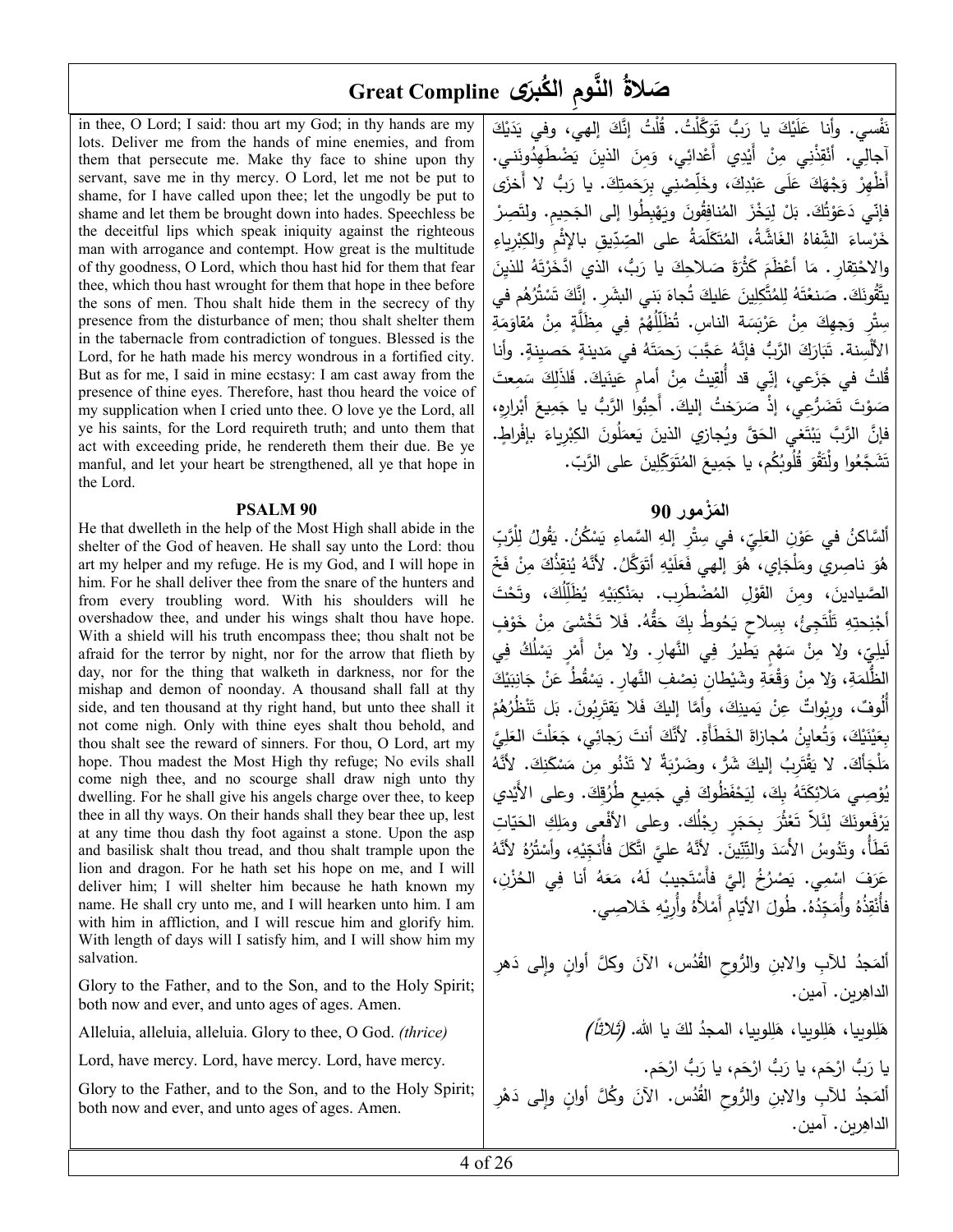َع

### *God is with Us*

*Outside the Great Fast, the following Verses (Stichoi) are read. During the Great Fast they are chanted alternately by each choir, with a metanoia after each.* **TONE 6 1. Right:** God is with us. Understand, all ye nations, and submit yourselves: For God is with us. **2. Left:** Hear ye, even unto the uttermost ends of the earth: For God is with us. **3. Right:** Submit yourselves, ye mighty ones: For God is with us. **4. Left:** If again ye shall rise up in your might, again shall ye be overthrown: For God is with us. **5. Right:** If any take counsel together, them shall the Lord destroy: For God is with us. **6. Left:** And the word which ye shall speak shall not abide in you: For God is with us. **7. Right:** For we fear not your terror, neither are we troubled: For God is with us. **8. Left:** But the Lord our God, He it is to whom we will ascribe holiness, and Him will we fear: For God is with us. **9. Right:** And if I put my trust in Him, He shall be my sanctification: For God is with us. **10. Left:** I will put my trust in him, and through him shall I be saved: For God is with us. **11. Right:** Lo, I and the children whom God hath given me: For God is with us. **12. Left:** The people that walked in darkness have seen a great light: For God is with us. **13. Right:** And they that dwelt in the land of the shadow of death, on them hath the light shined: For God is with us. **14. Left:** For unto us a Child is born, unto us a Son is given: For God is with us. **15. Right:** And the government shall be upon His shoulder: For God is with us. **16. Left:** And of His peace there shall be no end: For God is with us. **17. Right:** And his name shall be called the Angel of Great Counsel: For God is with us. **18. Left:** Wonderful, Counselor: For God is with us. **19. Right:** The Mighty God, the Highest Power, the Prince of Peace: For God is with us. **20. Left:** The Father of the age to come: For God is with خلال الصَنْوم الكَبيرِ ، تُرَتَّلُ الاسْتيخونات التاليَة مُناوَبَةً، مَعَ مَطانتَة بَعْدَ كُلِّ ولحِدة. **TONE 6** 1- ا**لنيمين:** مَعَنا هُوَ الله، فاعْلَموا أَيُّها الأُمَمُ وانْهَزِموا. لأنَّ اللهَ<br>-َنا مَعَنا. ُ **ال�سار**: وا إلى أَقاصي الأَ **َ -2** َع ْ م َ رض؛ نا ْ اس َع َّلأن الله . َ م 3– ا**لنِمين:** أَيُّها الأقْوِياءُ انْغَلِبوا؛ لأنَّ اللهَ مَعَنا.<br>-**4**– **النِسار :** لأَنَّكُمْ وإِنْ قَويتُمْ فَسَتَنْغَلِبونَ أيضاً؛ لأنَّ اللهَ مَعَنا. 5 **– النيمين:** وأيُّ رأْيٍ افْتَكَرتُمْ بهِ يُلاشيهِ الرَّبّ؛ لأنَّ اللهَ مَعَنا. ْ **ال�سار**: **َ -6** ُم ُ ُت ف�ك ْب ث َ ُ لا ی ُموه ُْلت َ وأَ ُّي ق ؛ نا َ ٍول ق َع َّلأن الله . َ م 7 – ا**لنيمين:** أما خَوفُكُمْ فَلا نَتَّقيهِ ولا نَتَزَعْزَعُ لَهُ؛ لأنَّ اللهَ مَعَنا. 8 – ا**لنِسار:** والرَّبُّ إلهُنا فهو الذي نُقدِّسُهُ، ويَكونُ لَنا خَوفاً؛ لأنَّ<br>ا الله مَعَ<mark>نا .</mark><br>. 9- **النِمين: وإِنْ كُنْتُ** عَلَيهِ مُتَوَكِّلاً كانَ هُوَ ل<sub>ّ</sub>ي تَقْديساً؛ لأنَّ الله*َ* َنا م . َع **10** –ا**ليَسار**: فسَأَكونُ عليهِ مُعَوِّلاً فأَخلُصُ بهِ؛ لأنَّ اللهَ مَعَنا. **11**– ا**لنيمين:** هاأَنذا والأوْلادُ الذينَ أَعْطانيهِمِ الله؛ لأنَّ اللهَ مَعَنا. 12– **النِسار:** إنَّ الشَّعْبَ السّالكَ في الظُّلْمَةِ، قَد أَبْصَرَ نوراً<br>في أَصْفَةَ ال عظيماً؛ لأنَّ اللهَ مَعَنا.<br>-13– ا**ليَمين:** أَيُّها السُّكَّانُ في بَلَدِ المَوْتِ وظُلْمَتِهِ، نورٌ يُشْرِقُ<br>يَدَهُ عَلَيْكُم؛ لأَنَّ اللهَ مَعَنا. َ **ال�سار**: **َ -14** ُ ق ْ َّلأنه ْ د ً أُع َ ٌّ بي وابنا َ لنا ص ِلد َ <sup>و</sup> طینا؛ نا ُ َع َّلأن الله . َ م 15– **النَيمين:** وهوَ الذي رِئاسَتُهُ على عاتِقِهِ؛ لأنَّ اللهَ مَعَنا. **16** – **النِسار :** وسَلامُهُ لَّيْسَ لَهُ حَدٍّ؛ لأنَّ الله مَعَنا.<br>16 ـَ **ال�مین**: ظ�م **َ -17** َ َّْأ الر ِي الع َسول ُ ر ه ُ ْ م َى اس ْع د َ و� ؛ نا ُ َع َّلأن الله . َ م 1**8** – ا**لنيسار :** مُشـيراً عَجيبـاً؛ لأنَّ اللهَ مَعَنـا. َ **ال�مین**: **َ -19** ً ق ِلها َ إ ً ر َّطا ل َ ُس ً م ا ئ�س و� َّ السلام ّ َ ؛ نا َ َع َّلأن الله . َ م َ **ال�سار**: **َ -20** َ الله نا َ َّ الـده ِ ـر الآتــي؛ َّلأن ْ آب م . َع

us.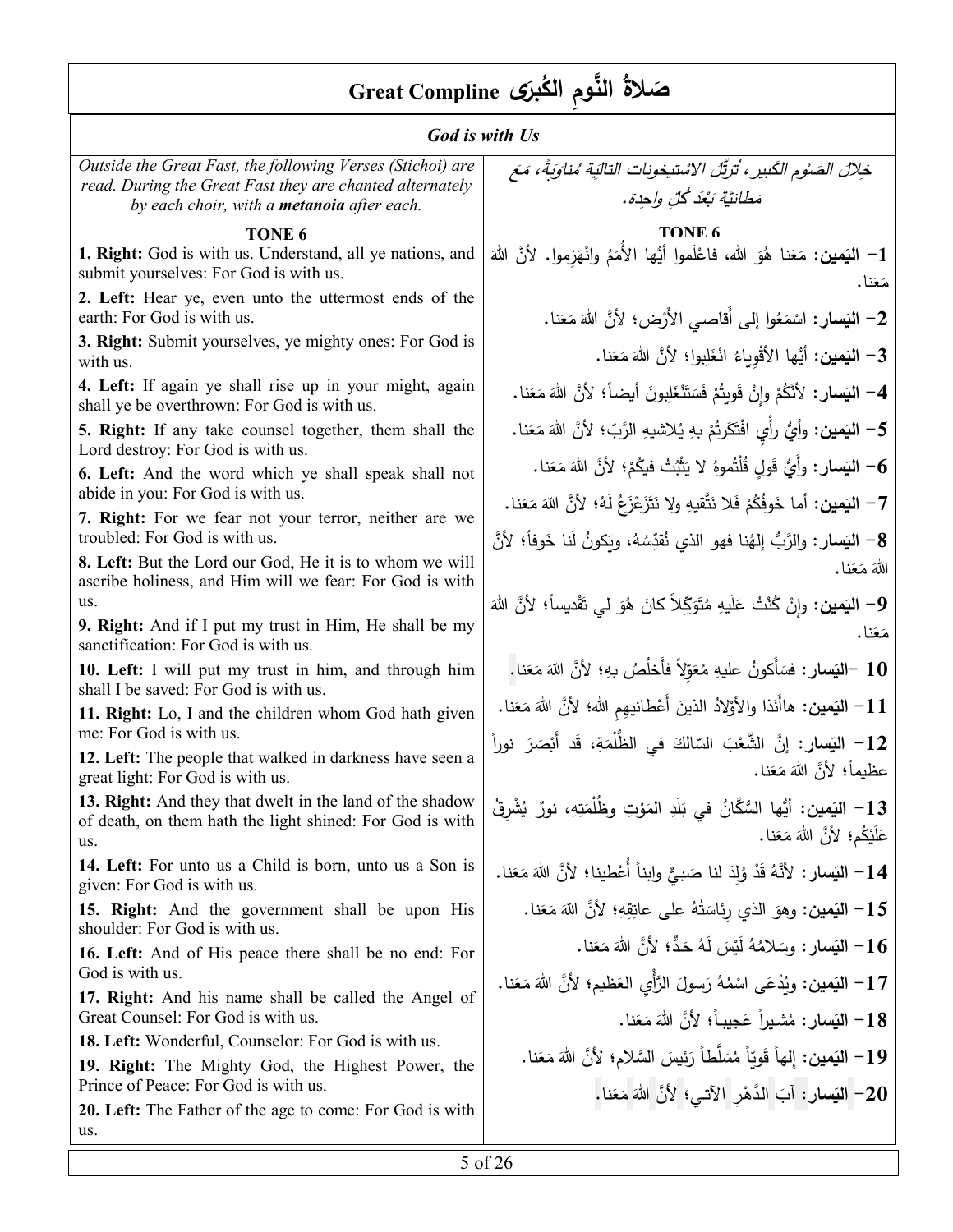| صَلاةُ النَّومِ الكُبرَى Great Compline                                                                                                                                       |                                                                                                                                                                                                                                        |
|-------------------------------------------------------------------------------------------------------------------------------------------------------------------------------|----------------------------------------------------------------------------------------------------------------------------------------------------------------------------------------------------------------------------------------|
| Right: Glory to the Father, and to the Son, and to the<br>Holy Spirit: For God is with us.                                                                                    | ا <b>لنَيمين:</b> المَجْدُ للآبِ والإبْنِ والرَّوحِ القُدُسِ؛ لأنَّ اللهَ مَعَنا.                                                                                                                                                      |
| Left: Both now and ever, and unto ages of ages. Amen.<br>For God is with us.                                                                                                  | النَّيسار: الآنَ وكُلَّ أوانٍ وإِلى دَهرِ الذّاهرين، آمين؛ لأنَّ اللهَ<br>مَعَنا.                                                                                                                                                      |
| <b>Both:</b> God is with us. Understand, all ye nations, and<br>submit yourselves: For God is with us.                                                                        | (النِّمين والنِّسار): مَعَنا هوَ اللهُ، فاعْلَموا أَيُّها الأُمَمُ وانْهَزِموا؛<br>لأَنَّ اللهَ مَعَنا.                                                                                                                                |
| And immediately we chant the following Troparia.                                                                                                                              | وحالاً نَتْلُو التراتيلِ التالِيَةِ نَرِجًا.                                                                                                                                                                                           |
| Left: Now that the day hath come to a close, I thank thee,<br>O Lord, and I ask that the evening with the night may be<br>sinless; grant this to me, O Savior, and save me.   | النِّيسار : إذْ قَدْ عَبَرْتُ النَّهارَ ، أَشْكُرُكَ يا رَبُّ، وَأَسأَلُكَ أَنْ تَهَبَ<br>لى العَشِيَّةَ معَ الليلةِ بغَيْرِ خَطيئَةٍ يا مُخَلِّصُ، وخَلِّصْني.                                                                        |
| Right: Glory to the Father, and to the Son, and to the<br>Holy Spirit.                                                                                                        | ا <b>لنَيمين:</b> المَجْدُ لِلآبِ والابْنِ والرُّوحِ القُدُس.                                                                                                                                                                          |
| Now that the day hath passed, I glorify thee, O Master,<br>and I ask that the evening with the night may be without<br>offence; grant this to me, O Savior, and save me.      | إِذْ قَدْ عَبَرْتُ النَّهارَ ، أُمجِّدُكَ أَيُّها السيّدُ، وَأَطْلُبُ منكَ يا مُخَلِّصُ<br>أَنْ تَمْنَحَني العَشِيَّةَ معَ الليلةِ غيْرَ مُشَكَّكَةٍ، وخَلِّصْني.<br>النَّيْسار: الآنَ وَكُلَّ أُوانِ وإِلَى دَهْرِ الداهِرِينِ. آمين. |
| Left: Both now and ever, and unto ages of ages. Amen.                                                                                                                         | إِذْ قَدْ عَبَرْتُ النَّهارَ ۖ أُسبِّحُكَ يا قُدُّوسُ، وَأَطلُبُ مِنْكَ أَنْ تَهَبَ لَيْ                                                                                                                                               |
| Now that the day hath run its course, I praise thee, O<br>Holy One, and I ask that the evening with the night may<br>be undisturbed; grant this to me, O Savior, and save me. | العَشِيَّةَ معَ الليلةِ غيرَ مُغْتالَةٍ يا مُخلِّصُ، وخَلِّصْني.<br>ثُمَّ يُرِبِّلُ الجَوقَانِ مَعًا عَلَى اللَّحنِ السَّادِسِ                                                                                                         |
| Then the two choirs sing in Tone 6.                                                                                                                                           | <b>1- النِمين:</b> إنَّ طَبيعَةَ الشَّاروبِيمِ غَيرَ المُتَجَسِّدة، تُمَجِّدُكَ                                                                                                                                                        |
| <b>1. Right:</b> With never-silent hymns, the bodiless powers<br>of the cherubim glorify thee.                                                                                | بِتَسابِيحَ عادِمَةِ السُّكوت.                                                                                                                                                                                                         |
| 2. Left: With never-ceasing voices, the six-winged<br>seraphim extol thee.                                                                                                    | 2– النِّصار : والسَّارافيمُ الحَيواناتُ ذَوَاتُ السِّتَةِ الأجْنِحة، يُعَلُّونَكَ<br>بأضواتٍ لا تَفْتُر .<br>3– ا <b>ليَمين:</b> وجُنودَ المَلائكَةِ كُلَّهُمْ يُسَبِّحونَكَ بِتَهْليلاتٍ مُثَلَّثَةِ                                  |
| 3. Right: With thrice-holy songs, all the host of angels<br>praise thee.                                                                                                      | التَّقْدِيس.                                                                                                                                                                                                                           |
| <b>4. Left:</b> For thou art the Father before all ages and hast<br>with thee thy Son, who is also from everlasting;                                                          | 4– النِّصار : لأَنَّكَ قَبْلَ الكُلِّ لَمْ تَزَلْ أَيُّها الآبُ، ولكَ ابْنُكَ نَظيرُكَ<br>ُ في عَدَمِ الابْتِداءِ .                                                                                                                    |
| 5. Right: And hast also the Spirit of life, co-equal in<br>honor, and showest forth the undivided Trinity.                                                                    | 5– ا <b>ليَمين:</b> وبِما أَنَّكَ حامِلٌ روحَ الحَياةِ المُساوِيَ لَكَ في<br>الكَرامَةِ، تُوضِحُ أنَّ الثَّالوثَ بلا انْفِصالٍ.                                                                                                        |
| <b>6. Left:</b> O all-holy Virgin, Mother of God, and ye eye-<br>witnesses and servants of the Word;                                                                          | 6- النِّسار: أَيَّتُها البَتولُ الكُلِّيُ قُدْسُها أُمُّ الإِله، ويا مُعايِني<br>الكَلِمَةِ وخُدّامَهُ.                                                                                                                                |
| 7. Right: With all the choirs of the prophets and the<br>martyrs, who have attained unto life immortal;                                                                       | الكَلِمَةِ وخُدّامَهُ.<br>7– ا <b>لنَمين:</b> يا جَميعَ مَصـافِّ الأنبِياءِ والشُّهَداء، بِمَا أنَّ لَكُمُ<br>الحَياةَ الخالدَة.                                                                                                       |
| <b>8.</b> Left: Intercede ye fervently for us all, for all we are in<br>dire distress;                                                                                        | 8- النِسار: تَشَفَّعوا مَنْ أَجْلِ الكُلِّ بِغَيْرِ انْقِطاع، فإنَّنا كُلَّنا في                                                                                                                                                       |
| <b>9. Right:</b> That being delivered from the wiles of the evil<br>one, we may loudly sing the angelic song:                                                                 | الشَّدائِدِ حاصِلون.<br>9- النِّمين: حَتَّى إذا نَجَوْنا مِنْ ضَلالَةِ الخَبيثِ، نَصْرُخُ بِتَسْبِيح                                                                                                                                   |
| 10. Both: Holy, holy, holy, thrice-holy Lord, have mercy<br>on us, and save us. Amen.                                                                                         | المَلائِكَةِ قائلين:<br>10 – (الن <b>ِمين والنِسار معاً)</b> قُدّوسٌ قُدوسٌ قُدّوسٌ، يا مُثَلَّثَ<br>النَّقديس، يا رَبُّ ارْحَمْنا وخَلِّصْنا. آمين.                                                                                   |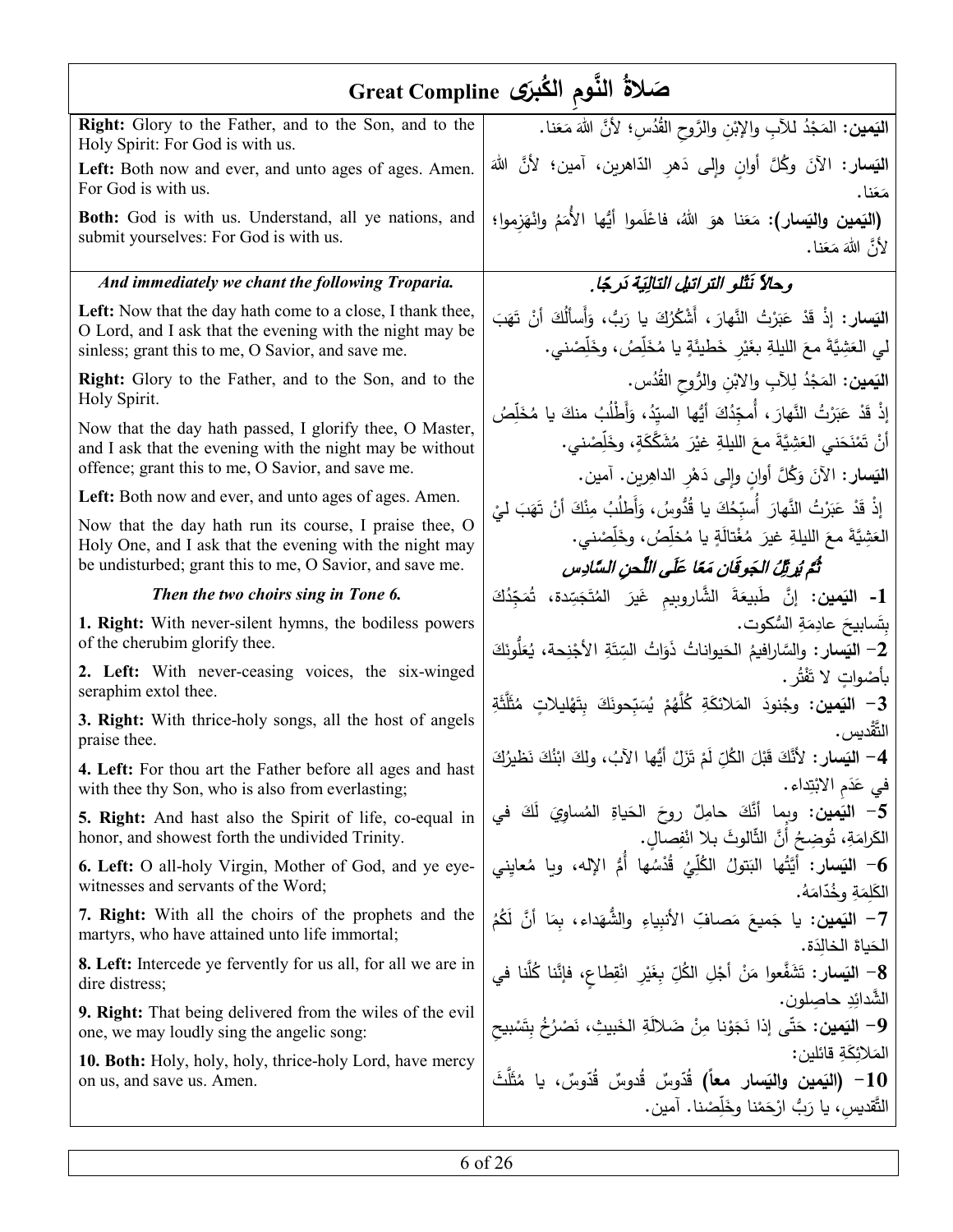| $\sum_{i=1}^n$                                                                                                                                                                                                                                                                                                                                                                                                                                                                                                                                                                                                                                                                                                                                                                                                                                                                                                                                                                                                                                                                                                                                            |                                                                                                                                                                                                                                                                                                                                                                                                                                                                                                                                                                                                                                                                                                                                                                                                                                                                                                                                                                                                                                                     |  |
|-----------------------------------------------------------------------------------------------------------------------------------------------------------------------------------------------------------------------------------------------------------------------------------------------------------------------------------------------------------------------------------------------------------------------------------------------------------------------------------------------------------------------------------------------------------------------------------------------------------------------------------------------------------------------------------------------------------------------------------------------------------------------------------------------------------------------------------------------------------------------------------------------------------------------------------------------------------------------------------------------------------------------------------------------------------------------------------------------------------------------------------------------------------|-----------------------------------------------------------------------------------------------------------------------------------------------------------------------------------------------------------------------------------------------------------------------------------------------------------------------------------------------------------------------------------------------------------------------------------------------------------------------------------------------------------------------------------------------------------------------------------------------------------------------------------------------------------------------------------------------------------------------------------------------------------------------------------------------------------------------------------------------------------------------------------------------------------------------------------------------------------------------------------------------------------------------------------------------------|--|
| THE NICENE-CONSTANTINOPOLITAN CREED<br>People: I believe in one God, the Father Almighty, Maker<br>of heaven and earth, and of all things visible and invisible.                                                                                                                                                                                                                                                                                                                                                                                                                                                                                                                                                                                                                                                                                                                                                                                                                                                                                                                                                                                          | دُسْتور الإيمان<br>أَؤْمِنُ بِإِلَهٍ واحِدٍ، آبِ ضابِطِ الكُلِّ، خالِقِ السَّماء والأَرْضِ، كُلِّ                                                                                                                                                                                                                                                                                                                                                                                                                                                                                                                                                                                                                                                                                                                                                                                                                                                                                                                                                   |  |
| And in one Lord, Jesus Christ, the Son of God, the Only-<br>begotten, Begotten of the Father before all worlds, Light of<br>Light, Very God of Very God, Begotten, not made; of one<br>essence with the Father, by whom all things were made:<br>Who for us men and for our salvation came down from<br>heaven, and was incarnate of the Holy Spirit and the Virgin<br>Mary, and became man. And was crucified also for us under<br>Pontius Pilate, and suffered and was buried. And the third<br>day He rose again, according to the Scriptures. And<br>ascended into heaven, and sits at the right hand of the<br>Father. And He shall come again with glory to judge the<br>living and the dead, whose Kingdom shall have no end.<br>And I believe in the Holy Spirit, the Lord, and Giver of<br>Life, who proceeds from the Father, who with the Father<br>and the Son together is worshipped and glorified, who spake<br>by the Prophets. And I believe in one, holy, catholic and<br>apostolic Church. I acknowledge one Baptism for the<br>remission of sins. I look for the Resurrection of the dead,<br>and the life of the world to come. Amen. | ما يُرى وما لا يُرَى، وبِرَبٍّ واحِدٍ يَسُوعَ المَسيح، ابْنِ اللهِ الوَحيدِ،<br>المَوْلُودِ مِنَ الآبِ قَبلَ كُلِّ الدُّهورِ ، نُورِ مِن نُورٍ ، إلهٍ حَقٍّ مِن إلهٍ<br>حَقّ، مَوْلُودِ غَيرِ مَخْلُوقٍ، مُساوِ لِلآبِ في الْجَوْهَرِ ، الذي بِهِ كَانَ<br>ݣُلُّ شَيْء. الذي مِنْ أَجْلِنا نَحْنُ النِّشَرِ ، وَمِنْ أَجْلِ خَلاصِنا،<br>نَزَلَ مِنَ السَّماء، وتَجَسَّدَ مِنَ الرُّوحِ القُدُسِ وَمِنْ مَرْيَمَ العَذْراء،<br>وتَأْنَسَ، وصُلِبَ عنَّا على عَهْدِ بيلاطُسَ البُنطيِّ، وتَأْلَمَ وقُبِرَ،<br>وقامَ في اليَوْمِ الثَّالِثِ على ما في الكُتُبِ، وصَعِدَ إلى السَّماءِ،<br>وجَلَسَ عَنْ يَمينِ الآبِ، وأيضاً يَأْتي بِمَجدٍ لِيَدِينَ الأَحْياءَ<br>والأمْوات، الذي لا فَناءَ لِمُلكِه.<br>وبِالرّوحِ القُدُسِ، الرَّبِّ، المُحْيِي، المُنبَثِقِ مِنَ الآبِ، الذي هُوَ<br>مَعَ الآبِ والابن مَسجُودٌ لَهُ ومُمَجَّدٌ، الناطِق بالأنبياءِ، وبِكَنيسَةٍ<br>واحِدَةٍ جامِعَةٍ مُقَدَّسَةٍ رَسوليَّةٍ، وأَعْتَرفُ بِمَعْمودِيَّةٍ واحِدَةٍ لِمَغْفِرَةٍ<br>الْخَطَايا، وأَتَرَجَّى قِيامَةَ المَوْتي، والحَياةَ في الدَّهْرِ الآتِي. آمين. |  |
| And the following Stichoi, with a metanoia after<br>each, is chanted in Tone 6.                                                                                                                                                                                                                                                                                                                                                                                                                                                                                                                                                                                                                                                                                                                                                                                                                                                                                                                                                                                                                                                                           | تُم تُرتَّل هذه الاستيخونات بالتَبادُلِ بَيْنَ مُرَتِلِ اليَمينِ ومُرَتِّلِ<br>النَيسار باللحنِ السادِسِ، ، مَعَ مَطانيَّة بَعَد كُلِّ واحِدَة.                                                                                                                                                                                                                                                                                                                                                                                                                                                                                                                                                                                                                                                                                                                                                                                                                                                                                                     |  |
| 1. L, R, L: O all-holy Lady Theotokos, intercede for<br>us sinners. (THRICE)                                                                                                                                                                                                                                                                                                                                                                                                                                                                                                                                                                                                                                                                                                                                                                                                                                                                                                                                                                                                                                                                              | 1- أَيَّتُها   السَّيِّدَةُ   الكُلِّيُّ   قُدْسُها   والِدَةُ   الإله، تَشفَّعي   بِنا   نَحْنُ<br>الخَطَأة. <i>(ثلاثًا)</i>                                                                                                                                                                                                                                                                                                                                                                                                                                                                                                                                                                                                                                                                                                                                                                                                                                                                                                                       |  |
| 2. R, L: O all ye heavenly powers, holy angels and<br>archangels, intercede for us sinners. (TWICE)<br>3. R, L: O holy John, Prophet and Forerunner and<br>Baptist of our Lord Jesus Christ, intercede for us<br>sinners. (TWICE)                                                                                                                                                                                                                                                                                                                                                                                                                                                                                                                                                                                                                                                                                                                                                                                                                                                                                                                         | 2- يا جَميعَ قُوّاتِ الملائِكَةِ السَّماويين، ورُؤَساءِ الملائكةِ<br>القدّيسين، تَشَفَّعوا بِنا نَحْنُ الخَطَأة. (تَعَ <i>اد)</i><br>3-أَيُّها القِدِّيسُ يوحَنَّا النَّبِيُّ، السَّابِقُ والصَّابِغُ رَبَّنا يَسوعَ                                                                                                                                                                                                                                                                                                                                                                                                                                                                                                                                                                                                                                                                                                                                                                                                                                |  |
| 4. R, L: O holy, glorious apostles, prophets and<br>martyrs, and all ye saints, intercede for us sinners.<br>(TWICE)                                                                                                                                                                                                                                                                                                                                                                                                                                                                                                                                                                                                                                                                                                                                                                                                                                                                                                                                                                                                                                      | المَسيح، تَشَفَّعْ بنا نَحْنُ الخَطَأة. (ُتَعَ <i>اد)</i><br>4– أَيُّها القِدّيسونَ المُشَرَّفونَ، الرُسُلُ والأَنْبِياءُ والشَّهَداءُ وجميعُ                                                                                                                                                                                                                                                                                                                                                                                                                                                                                                                                                                                                                                                                                                                                                                                                                                                                                                       |  |
| <b>5. R, L:</b> O ye our venerable and God-bearing<br>shepherds<br>and<br>fathers,<br>ecumenical<br>teachers,<br>intercede for us sinners. (TWICE)<br>6. R, L: O holy N. (patron of the community),<br>intercede for us sinners. (TWICE)<br>7. R, L: O invincible and ineffable and divine power<br>of the precious and life-giving Cross, forsake not us<br>$s$ inners. <i>(TWICE)</i><br>8. R, L, R: O God, be gracious unto us sinners.                                                                                                                                                                                                                                                                                                                                                                                                                                                                                                                                                                                                                                                                                                                | القِدّيسين، تَشَفَّعوا بنا نحنُ الخَطَأة. <i>(تَعاد)</i><br>5– يا أَباءَنا الأَبْرارَ المُتَوَشِّحين باللهِ، الرُّعاةَ ومُعلِّمي<br>المَسْكونة، تَشَفَّعوا بنا نَحْنُ الخَطَأة. (تَعَ <i>اد)</i><br>6= أَيُّها الِقِدّيسُ (4) (شفيع الكَنيسَة) تَشَفَّعْ (تَشَفَّعي) بِنا نَحْنُ<br>الخَطَأَة. (تَعَادَ)<br>7– يا قُوَّةَ الصَّليبِ الكَريمِ المُحْييِ الإِلَهِيَّةَ غيرَ المَقْهورَةِ التي لا<br>تُذْرَك، لا تَخْذُلينا نَحْنُ الخَطَأة. (تَعَ <i>اد)</i>                                                                                                                                                                                                                                                                                                                                                                                                                                                                                                                                                                                          |  |
| (THRICE)<br><b>Both:</b> And have mercy on us. <i>(ONCE)</i>                                                                                                                                                                                                                                                                                                                                                                                                                                                                                                                                                                                                                                                                                                                                                                                                                                                                                                                                                                                                                                                                                              | 8– يا اللهُ اِغْفِرِ لَنا نَحْنُ الخَطَأةِ. (تُلاَثَا)                                                                                                                                                                                                                                                                                                                                                                                                                                                                                                                                                                                                                                                                                                                                                                                                                                                                                                                                                                                              |  |
|                                                                                                                                                                                                                                                                                                                                                                                                                                                                                                                                                                                                                                                                                                                                                                                                                                                                                                                                                                                                                                                                                                                                                           | (النَمِينِ والنَسارِ مَعا") وارْحَمْنا. <i>(مَرَّةِ واحِدة).</i>                                                                                                                                                                                                                                                                                                                                                                                                                                                                                                                                                                                                                                                                                                                                                                                                                                                                                                                                                                                    |  |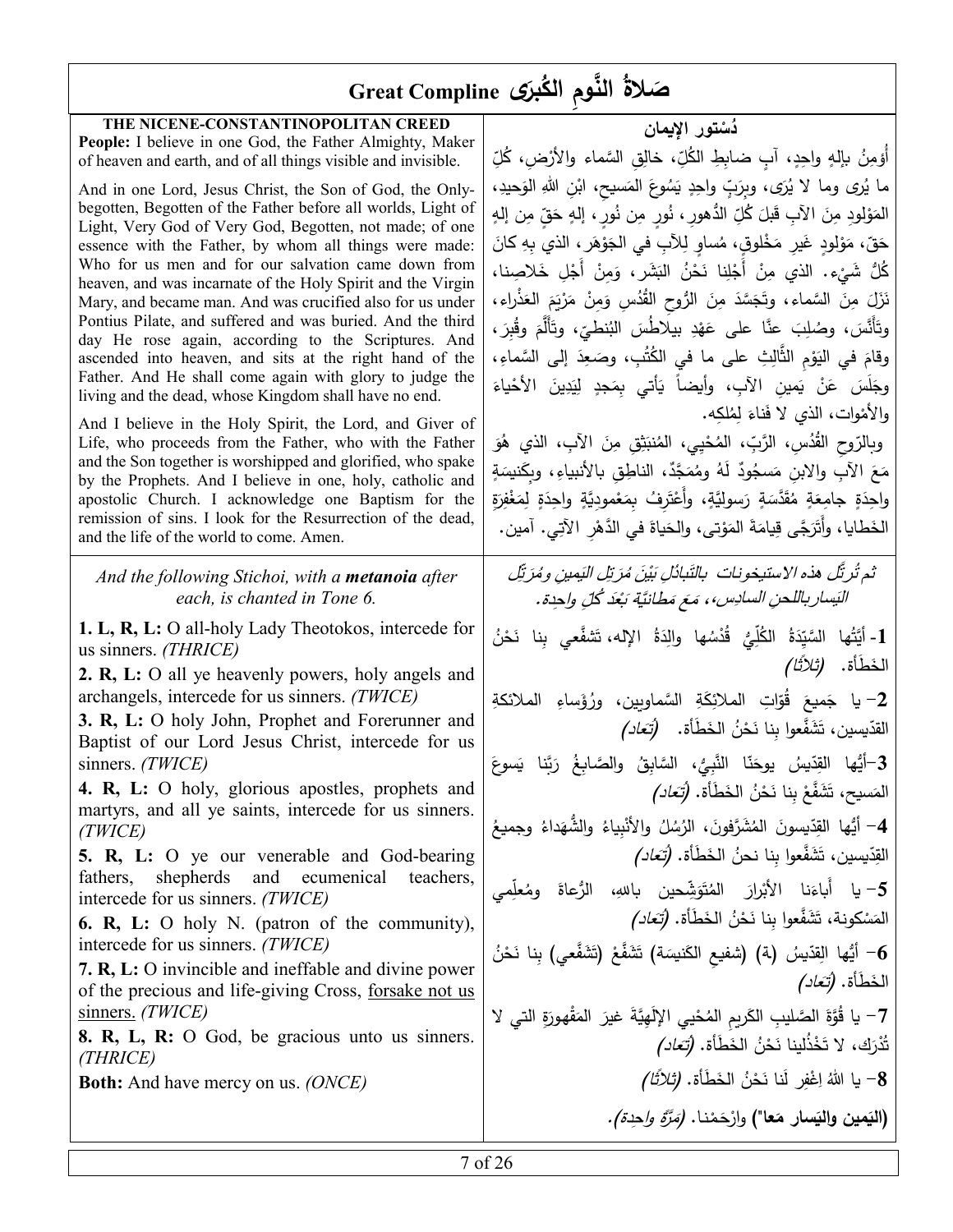*Then:*

**People:** Holy God, Holy Mighty, Holy Immortal, have mercy on us.

Holy God, Holy Mighty, Holy Immortal, have mercy on us.

Holy God, Holy Mighty, Holy Immortal, have mercy on us.

Glory to the Father, and to the Son, and to the Holy Spirit; both now and ever, and unto ages of ages. Amen.

All-Holy Trinity, have mercy on us. Lord, cleanse us from our sins. Master, pardon our iniquities. Holy God, visit and heal our infirmities for thy name's sake.

Lord, have mercy. Lord, have mercy. Lord, have mercy.

Glory to the Father, and to the Son, and to the Holy Spirit; both now and ever, and unto ages of ages. Amen.

Our Father who art in heaven, hallowed be thy name; thy kingdom come; thy will be done, on earth as it is in heaven. Give us this day our daily bread. And forgive us our trespasses, as we forgive those who trespass against us. And lead us not into temptation, but deliver us from evil.

**Priest:** For thine is the kingdom, and the power, and the glory, of the Father and of the Son and of the Holy Spirit, now and ever, and unto ages of ages.

**People:** Amen.

*On Mondays and Wednesdays (Tuesdays and Thursdays, see below) the following is chanted in Tone 2.*

Lighten my eyes, O Christ God, that I sleep not unto death, lest mine enemy say: I have prevailed over him.

*Glory to the Father, and to the Son, and to the Holy Spirit.*

Be thou the Defender of my soul, O God, for I walk amidst a multitude of snares. Deliver me from them, and save me, O good One, for thou art the Lover of mankind.

*Both now and ever, and unto ages of ages. Amen.*

Seeing that we have no boldness because of the multitude of our sins, do thou, O Virgin Theotokos, fervently entreat Him who was born of thee: for the prayer of a mother availeth much to the good will of the Master. Despise not the supplications of sinners, O all-revered one; for merciful and mighty to save is He who graciously deigned to suffer for us.

*On Tuesdays and Thursdays these Troparia in Tone 8.* Thou knowest, O Lord my Creator, the sleepless vigilance of mine invisible enemies and the frailty of my miserable flesh. Into thy hands, therefore, will I commit my spirit.

ثم:تُم **الشُّعْب: قُدّوسٌ الله، قُدّوسٌ القَ***وِيّ***، قُدّوسٌ الذي لا يَموتُ،** ارْحَمْنا.<br>م قَدّوسٌ الله، قَدّوسٌ القوي، قَدّوسٌ الذي لا يموتُ، ارْحَمْنا.<br>مُسِمِّدٍ اللهُ مُسِّمَّدٍ مِنْ اللهُ مِنْ اللهُ عَلَيْهِ مِنْ اللهُ عَلَيْهِ مِنْ الْمُحَمَّنَةِ الْمُحَمَّنَ قُدُوسٌ الله، قُدّوسٌ القوي، قَدّوسٌ الذي لا يموتُ، ارْحَمْنا .<br>-المَجْدُ للآبِ والابنِ والرُّوحِ القُدُس، الآنَ وكُلَّ أُوانٍ وإِلَى دَهرِ<br>ِسَمَّدُ الدّاهِرينِ. آمين. أَيُّها الثَّالوث القَّدوسُ، ارْحَمْنا، يا ربُّ اغفِرْ خَطايانا، يا سَيِّدِ<br>كَيْفا الثَّالوث القَّدوسُ، فُوُّف ما تَّدَد اللَّه عَلَيْفا اللَّهُ مِنْ اللَّهِ مِنْ اللَّهِ اللَّهِ اللَّهِ تَجاوَز عَن سيِّئاتنا، يا قُدُّوسُ اطَّلِعْ واشْفِ أَمْراضَنا، مِنْ أَجْلِ<br>م اسْمكَ.<br>. يا ربُّ ارحَم، يا ربُّ ارحَم، يا ربُّ ارحَم.<br>مسلمات المحِدُ للأَبِ والابنِ والرُّوحِ القُدُس، الآنَ وكُلَّ أوانٍ وإِلى دَهرِ الدّاهِرين. آمين.<br>. َ َّقد ِس َّ أ�انا الذي في الس ت َ ْ ماوات، لی َ اس �ِ َ <sup>م</sup> ْأ َل ُك، ل َ ِت م ُك ْ كوت ُن ِتك ، ل مَشيئتُكَ كما في السَّماءِ كذلِكَ على الأرْض، خُبْزَنا الجَوْهَريّ<br>أَه ذلك الصَّافِعِ السَّماءِ كذلِكَ على الأرْض، خُبْزَنا الجَوْهَريّ ْ أَعْطِنا اليوم، واتْزُك لَنا ما عَلينا كما نَتْزُك نَحْنُ لِمَنْ لَنا عَلَيْهِ، ولا<br>مُعطفا اليوم، واتْزُك لَنا ما عَلينا كما نَتْزُك نَحْنُ لِمَنْ لَنا عَلَيْهِ، ولا ْ <u>َ</u> تُدْخِلْنا في تَجْرِبَةٍ، لكِنْ نَجِّنا مِنَ الشِّرّيرِ . **الكاهن:** لأنَّ أَكَ الْمُلكَ والقَوَّةَ والمَجد، أَيُّها الآبُ والآبنُ والرُّوحِ<br>مثلا الْقُدُس، الآنَ وكُلَّ أُوانٍ وإلى دهرِ الدّاهريِن. **َّ الشعب:** آمین. **ْ** ُاء في يوميّ الإثنَين وَالأَربعُاء نرَبِّل التَّراتيل التالية عَلَى اللَّحن الثَّاني. أَنِزْ عَينَيَّ أَيُّها المَسيحُ الإِلهُ، لِثَلاَّ أَنامَ إلى المَوْت، لِثَلاَّ يَقولَ<br>. .ِ َ ُ و�ت عل�ه ْ ق َد ّ ق ُوي َد ع لُقُدْس، ُالمَحْدُ للأب والابن والروحِ القُا اللَّهُمَّ كُنْ نَصيراً لِنَفْسي، فإنّى فى وَسَطٍ فِخاخٍ كَثيرةٍ سَالِكٌ،<br>مَثِيرة فَأنْقِذْني مِنها وخَلِّصْني أَيُّها الصَّالِحُ، بما أَنَّكَ مُحِبٌّ للبَشَر . الآن وكُلَّ أوانٍ وإلى دَهْرِ الداهرِينَ. آمين. ا<br>ا لأَّنَّهُ لَيْسَ لنا دالَّةٌ لأَجْلِ كَثْرَةِ خطايانا، فأَنْتِ تَوَسَّلي إلى المَوْلِودِ<br>. <u>ا</u> **:**  ،ِ َذراء ِ الع َ الإله َة ِد ِك �ا وال ِن ْ م ً أن ُ �ثیرا ِر َد ْت َق ِ ت ّ َ الأم ِل َّلأن وسائ <u>ٔ</u> تَسْتَعْطِفَ السيِّدَ، فلا تُعْرِضي عَن تَوسُّلاتِ الخَطأةِ يا كُلِّيَّةَ ْ ْ .<br>-الوَقارِ ، لأَنَّهُ رَحيمٌ وقادِرٌ على خَلاصِنا، الذي قَبِلَ أَنْ يتأَلَّمَ مِنْ<br>ء أَجْلِنا. **ٔ** فِي يَوموّلِكِ بَكِمْ إِنَّهُ؟ وَلِي جِبَكِ رَنَزَيْلِ هٰذِهِ الطروباريّات يج وَ لِمِكْ مِنْكَ *ِئ*كبتشك.

يا رَبُّ أَنْتَ تَعرِفُ عدَمَ رُقادِ أعدائي الذينَ لا يُرَوْنَ، وَضُعْفَ<br>.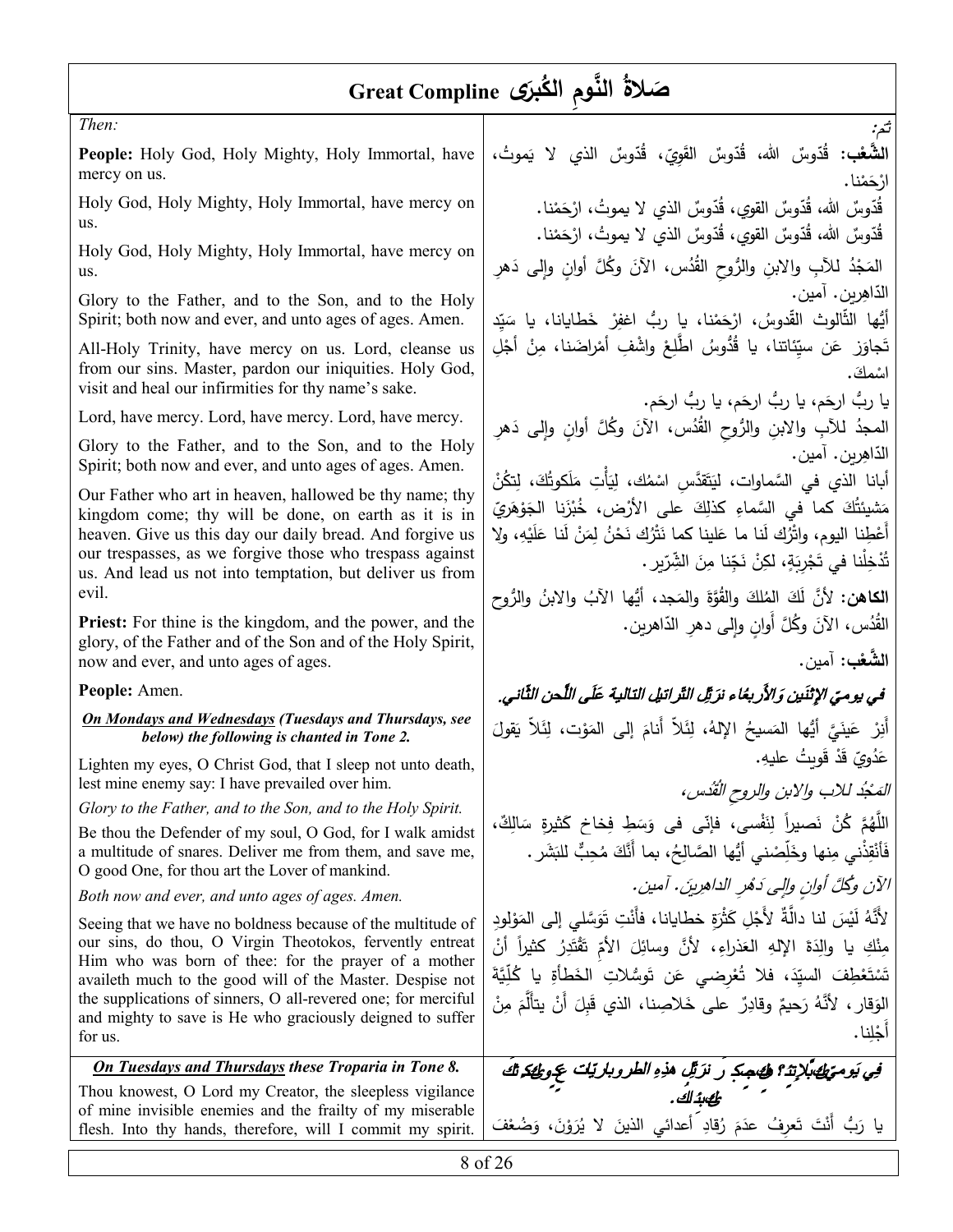Cover me with the wings of thy goodness, that I sleep not unto death; and enlighten the eyes of my spiritual understanding, that I may delight in thy divine words; and make me, in a time acceptable unto thee, to glorify thee in praise, as the only good One who loveth mankind.

#### *Look thou upon me, and have mercy on me, O Lord my God.*

How fearful is thy judgment, O Lord, when the angels stand round about, and men are led before thee, and the books are opened, and deeds are tried, and all thoughts are searched out. What judgment shall then be awarded unto me, who was conceived in sins? Who shall quench the flame for me? Who shall enlighten my darkness, if not thou, O Lord, who showest mercy upon me because of thy love for mankind.

#### *Glory to the Father, and to the Son, and to the Holy Spirit.*

Grant me tears, O God, as once to the sinning woman of old; and graciously vouchsafe that I may wash thy feet which delivered me from the path of straying, and that I may offer unto thee an ointment of sweet fragrance, even a pure life, fashioned by my repentance. And so shall I, also, hear thy voice which I long for, saying: thy faith hath saved thee; go in peace.

#### *Both now and ever, and unto ages of ages. Amen.*

In that I have in thee, O Theotokos, that hope which maketh not ashamed, I shall be saved; in that I possess thine intercession, O all-immaculate one, I will not fear. I will pursue mine enemies, and drive them away, taking along thy refuge as a breastplate, as an all-powerful aid, and fervently imploring I cry unto thee: O Lady, save me by thine intercessions, and raise me up again from dark sleep to glorify thee in song, by the might of the Son of God, who through thee wast incarnate.

#### Lord, have mercy. (40 times)

Glory to the Father, and to the Son, and to the Holy Spirit; both now and ever, and unto ages of ages. Amen.

More honorable than the cherubim and more glorious beyond compare than the seraphim, thou who without corruption didst bear God the Word and art truly Theotokos: We magnify thee.

Bless, father, in the Name of the Lord.

**Priest:** Through the prayers of our Holy Fathers, Lord Jesus Christ our God, have mercy on us and save us.

**People:** Amen.

#### **Prayer of St. Basil the Great**

• *This prayer is usually said by the reader, but can be said by the priest.*

**Reader:** O Lord, Lord, who deliverest us from every

جَسدي الشَّقِيِّ قدْ عَلِمْتَهُ يا خَالِقِي، فلذلِكَ أستَودِعُ روحي فِي يَدَيْكَ،<br>. ا<br>ا اب<br>ا فاسْتُرني بأَجزِحَةِ صَلاحِكَ، لِئَلاَّ أَنامَ إلى الوَفاةِ، وأَنِرْ عَيْنَيَّ<br>سُنْتَذِبِ بَيْنِ الْمُسْتَفَسِينَ فَيَسْتَدِينَ وَمَثَلاً **ٔ** ْ العَقْلِيَّتَينِ بِتَنَعُّمِ أَقْوالِكَ الإلهيَّةِ، وأَنْهِضْني في وَقْتٍ مُوافِقٍ إلى<br>. تَمْجيدِكَ، بما أَنَّكَ صالِحٌ ومُحِبٌّ لِلْبَشَرِ . ا<u>ستيخن</u>: أنظُرْ إِلَيَّ والرَحَمْني. .<br>ا ْ ُّ �ا رب َّ إن د َ ی َ نون َ ت ٌ ْ ، إذ ت َة ْهو� َر َم َ ل َ <sup>ك</sup> ُ الم اس كون ُ ّ َ ، والن ِفین ُ واق َة ِك لائ ْ مَحْشورينَ والكَتَبُ تَفْتَحُ، والأعْمالُ تَكْشَفُ، والأفكارُ تَسْتَفْحَصُ. |<br>ثَمَّةٌ مَنْ يَسْتَفْحَمَ .<br>ـ ُ د ْ َّ فأ�ة َ ی ُ د ٍ تكون َة ْ نون َ ی َهیب ُ ل ِئ ُ ْطف � ْ َن َطا�ا؟ م َ ْض َ بوط �الخ َتي أنا الم نون النَّارِ عَنِّي؟ مَنْ يُضِيءُ ظُلُمَتي، إنْ لَمْ تَرْحَمْني أَنْتَ يا ربُّ، بِما<br>أ َ أَنَّكَ مُحِبٌّ للبَشَرِ ؟<br>-المَحْدُ للِابِ والابنِ والروحِ القُدْس. دُموعاً أَعْطِني يا اللهُ، كما أَعْطَيتَ قَديماً المَراةَ الخاطِئةَ. واجعَلْني<br>-ْ مُسْتَحِقَّاً أَنْ أَبُلَّ قَدَمَيْكَ، اللَّتَينِ أَعْتَقَتاني مِنْ طَرِيقِ الضَّلالَةِ، وأُقَدِّمَ<br>. <u>َ</u> لكَ طِيباً زَكِيَّ الرَّائِحَةِ: عيشَةً نَقِيَّةً مُقْتَناةً بالثَّوبةِ، حَتَّى أسمَعَ أنا<br>، أيضاً صَوْتَكَ الْحَسَنَ: إيمانُكَ خَلَّصَكَ، اِمْضِ بِسَلامٍ. ْ الآنَ وكُلَّ أُوانٍ وإلى دَهْرِ الداهِرِينِ. آمينِ. يا والِدَةَ الإِلهِ، إِذْ قَدْ حَوَيْتُ الثِّقَةَ بكِ التي لا تُخْذَلُ فَسَأَخْلُصُ، وإِذْ<br>يَمْ مَدَّمَ مَسَلَّمَةٍ مِنْ الثَّقَةَ بِكَ التِّي لا تُخْذَلُ فَسَأَخْلُصُ، وإِذْ َ أَحْرَزْتُ نُصْرَتَكِ يا كُلِّيَّةَ الطَّهارَةِ، فَلا أَخشَى، فأَطْرُدُ أَعدائي َ .<br>م مُتَضَرِّعاً إلى ِ ُف ِ إل�ك م ِ ِرع، وأَهت ّ ُ �الد َه ْد َح ِك و َ ْر ً ِ ست َّ ِخذا ت ُ ُم م ُه ِزم وأَه <u>ٔ</u> مَعونَتِكِ الكُلِّيُ اقْتِدارُها، فخَلِّصيني أَيَّتُها السيدةُ بِشفاعاتِكِ،<br>يَرضَلْتِك َ وأَنْهِضيني منَ النَّومِ المُطْلِمِ إلى تمجيدِكِ، بِقُوَّةِ ابنِ اللهِ المُتَجَسِّدِ <u>ٔ</u> ِ منك. <mark>القارئ:</mark> يا ربُّ ارْحَم. (40 مَرَّة)<br>منصوبات المَجدُ للأَبِ والابنِ والرُّوحِ القُدُس، الآنَ وكُلَّ أوانٍ وإِلى دَهرِ الدّاهِرين. آمين<mark>.</mark> يا مَنْ هيَ أَكْرَمُ مِنَ الشَّاروبِيم، وأَرْفَعُ مَجْدًا بِغَيْرِ قِياسٍ مِنَ<br>«عالمت من الصَّارِبِينِ مِنَ الشَّاروبِيم، وَأَرْفَعُ مَجْدًا بِغَيْرِ قِياسٍ مِنَ ֦֘<u>֓</u> السَّارافيم. التي بِدونِ فَسادٍ ولَدَتْ كَلِمَةَ الله، وهِيَ حقًّا والِدَةُ الإِله،<br>سند مُسمّ إِيَّاكِ نُعَظِّم. باسمِ الزَّبِّ بارِكْ يا أَب. ا**لكاهن:** بِصَلوات آبائِنا القدّيسين، أيُّها الرَّبُّ يَسوعُ المَسيح، إلهُنا، ارْحَمْنا وخَلِّصْنا. **عب:** آمین. **ْ َّ الش �اسیلیوس الكبیر ِ إْف شین ل َ**

● عادةَ، بَقْراُ القارِئِ هذا الإفشين، ولكنْ يُمْكنُ قراءتُه منْ قَبْلِ الكاهن أيضاً .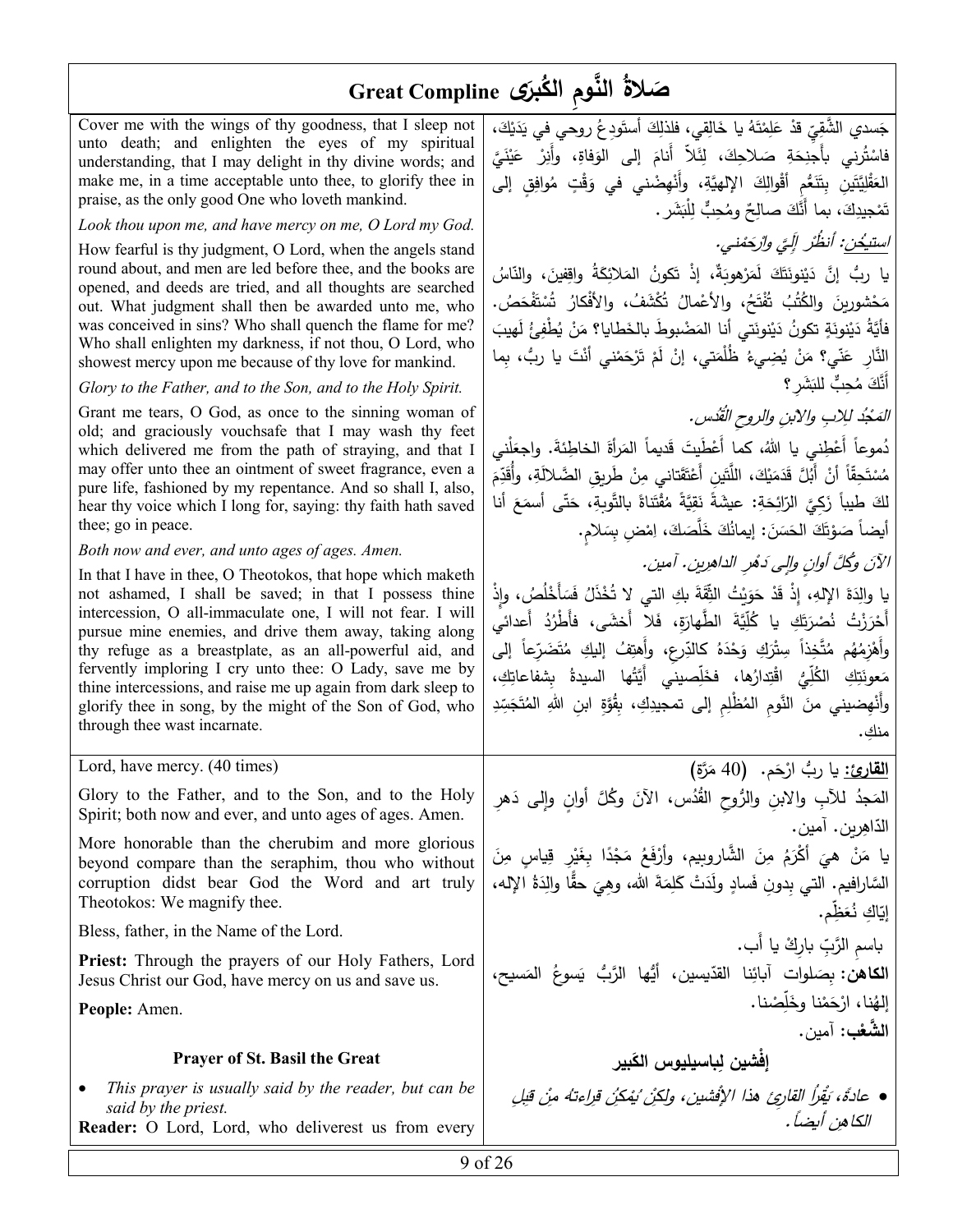arrow that flieth by day, deliver us also from everything that walketh in darkness. Receive the lifting up of our hands as an evening sacrifice. Vouchsafe us also to pass without reproach the course of the night untempted of evil things, and redeem us from every disturbance and dread that cometh to us from the devil. Grant unto our souls contrition and unto our thoughts care concerning the trial of thy fearful and righteous judgment. Nail our flesh to the fear of thee, and mortify our earthly members, that, even in the quietness of sleep, we may be illumined by the contemplation of thy judgments. Withdraw from us every unseemly fantasy and injurious desire. Raise us up at the time of prayer confirmed in the faith and progressing in thy commandments, through the favor and grace of thine only-begotten Son, with whom thou art blessed, together with thine all-holy and good and life-giving Spirit, now and ever, and unto ages of ages.

**People:** Amen.

O come, let us worship and fall down before God our King. **(metanoia)**

O come, let us worship and fall down before Christ our King and our God. **(metanoia)**

O come, let us worship and fall down before the Very Christ our King and our God. **(metanoia)**

#### **PSALM 50**

Have mercy on me, O God, according to thy great mercy; and according to the multitude of thy compassions blot out my transgression. Wash me thoroughly from mine iniquity, and cleanse me from my sin. For I know mine iniquity, and my sin is ever before me. Against thee only have I sinned and done this evil before thee, that thou mightest be justified in thy words, and prevail when thou art judged. For behold, I was conceived in iniquities, and in sins did my mother bear me. For behold, thou hast loved truth; the hidden and secret things of thy wisdom hast thou made manifest unto me. Thou shalt sprinkle me with hyssop, and I shall be made clean; thou shalt wash me, and I shall be made whiter than snow. Thou shalt make me to hear joy and gladness; the bones that be humbled, they shall rejoice. Turn thy face away from my sins, and blot out all mine iniquities. Create in me a clean heart, O God, and renew a right spirit within me. Cast me not away from thy presence, and take not thy Holy Spirit from me. Restore unto me the joy of thy salvation, and with thy governing Spirit establish me. I shall teach transgressors thy ways, and the ungodly shall turn back unto thee. Deliver me from blood-guiltiness, O God, thou God of my salvation; my tongue shall rejoice in thy righteousness. O Lord, thou shalt open my lips, and my mouth shall declare thy praise. For if thou hadst desired

ُ **القارئ:**<sup>ف</sup> َطیر ْ ٍم � َه ِ س ّ ُل ِن � َنا م َ ْذت ْق ْ أَن َن َ ُّب، �ا م �ا ر ي َ ُّب �ا ر النَّهارِ ، نَجِّنا مِن كُلِّ أَمْرٍ يَسْلُكُ في الظُّلمَةِ، وتَقَبَّلُ رَفْعَ أَيْدينا<br>. ْ َ ذَبيحَةً مَسائيَّةً، وأَهِّلْنا أَنْ نَجوزَ مسافَةَ الليْلِ بِلا عَيبٍ، غَيْرَ<br>. مُجَرَّبِينَ منَ المَساوِئِ، وأَنْقِذْنا مِن كُلِّ اضْطِرابٍ وَجَزَعٍ يَصيرُ لَنا َ َّ الش ً ْ ، وأف ِن َ م ُّشعا َخ َ نا ت ُفوس ْ ن َب ْ ِ �اطین، وه ْ كار ِص َنا اه َح ْلف ِ ً ل ِماما ت **ٔ** َی ْ أَ ِبد ِر ّ َم َة. س ِه� ُر ِ الم َة ِ ل َ العاد ِك ت َ <sup>ج</sup> نا ْ نون ْضاء ِ ْت أَع ،َ وأَم ِفك َو َ ِ نا �خ ساد .<br>أ َ ْ التي عَلى الأرْضِ، لِكَي نَكونَ مُسْتَنيرينَ في هُدوءِ النَّومِ أيضاً<br>وَأَسْتَنْفُسُونَ مِنْ الْجَمَعِينَ فِي الْجَمَعَةِ مِنْ النَّاسِمِ الْمَسْلَمِينَ فِي الْمَسْلَمِينَ فَي الْم **ٔ** بِتَأَمُّلِ أَحْكامِكَ. أَبْعِدْ عَنّا كُلَّ تَخَيُّلٍ رَديءٍ وشَهْوَةٍ ضارَّةٍ، وأُقِمْنا في وَقْتِ الصَّلاةِ ثابِتينَ في الإيمانِ وناجحينَ في وَصاياكَ، َ بِمَسَرَّةٍ وصَلاحِ ابنِكَ الوحيدِ الذي أنْتَ مَعَهُ مُبارَكٌ، مَعَ روحِكَ<br>وَيَسَمَّدُ اللَّهُ عَلَيْهِ اللَّهُ اللَّهُ اللَّهُ عَلَيْهِ مَعَهُمْ اللَّهُ عَلَيْهِ وَاللَّهُ اللَّهُ عَلَ الْكُلِّيِّ قُدْسُهُ الصّالِحِ والمُحيي، الآنَ وكُلَّ أَوانٍ، وإِلى دَهرِ<br>ّدِّدَ الدّاهِرينَ،

> **َّ الشعب:** آمین.**ْ**

هَلُمّوا لِنَسْجُدَ ونَرْكَعَ لِمَلِكِنا وإِلمِينا. (مَ**طَّانِيَّة)** َ هَلُمّوا لِنَسْجُدَ وَنَرْكَعَ لِلْمَسيح مَلِكِنا وإِلهِنا. **(مَطَّانِيَّة)** َ هَلُمّوا لِنَسْجُدَ وَنَرْكَعَ لِلْمَسيح، هَذا هُو مَلِكُنا وَرَبُّنا وإِلهُنا.<br>\ قَرْيَقَةٌ َ (مَطَّانِيَّة)

### **ال َم ْزمور 50**

**ٔ** إرْحَمْني يا أللهُ كَعَظِيمِ رَحْمَتِكَ، وكَمِثْلِ كَثْرَة رَأَفَتِكَ امْحُ مآثِميٍ. إغْسِلْني كَثيرًا مِنْ إِثْمي، وَمِنْ خَطيئتِي طَهِّرْنِي. فَإِنّي أنا عارِف .<br>ا خَطْيئتِي طَهِّرْنِي. فَإِنِّي أنا عارِفٌ ْ بإثْمي، وخَطيئَتي أَمامي فِي كُلِّ حِينٍ. إليكَ وَحْدَكَ أَخْطَأْتُ، .<br>م والشَّرَ قُدَّامَكَ صَنَعتُ، لِكَيْ تَصْدُقَ فِي أَقْوالِكَ وَتَغْلِبَ فِي<br>. مُحاكَمَتِكَ. هأَنَذا بالآثامِ حُبِلَ بِي، وبِالخَطايا وَلَدَتنِي أُمِي. لأنَّكَ ً<br>ً .<br>-قَدْ أَحْبَبْتَ الحَقَّ، وأَوْضَحْتَ لِي غَوامِضَ حِكْمَتِكَ ومَسْتُوراتِها. . Ì تَنْصَحُنِي بالزُّوفَى فَأَطْهُرُ ، تَغْسِلُنِي فَأَبْيَضُ أَكْثَرَ مِنَ الثَّلْجِ.<br>-ْ ْ تُسْمِعُنِي بَهْجَةً وسُرورًا، فَتَبْتَهجُ عِظامِي الذَّلِيلةُ. إصْرِفْ وَجْهَكَ ֺ<u>֓</u> َ عَنْ خَطاياي، وامْحُ كُلَّ مَآثِمِي. قَلْبًا نَقِيًّا أُخْلُقْ فِيَّ يا أللهُ، ورُوهَا مُسْتَقيمًا جَدِّدْ فِي أَحْشائي. لا تَطْرَحْني مِنْ أمامِ وَجْهِكَ، .<br>-<sup>é</sup> ورُوحُكَ القُّدّوسُ لا تَنْزِعْهُ مِنّي. إمْنَحْني بَهْجَةَ خَلاصِكَ وبِرُوحٍ .<br>. <u>ّ</u> رِئاسيِّ اعْضُدنِي. فَأُعَلِّمَ الأثمَةَ طُرُقَكَ، والكَفَرَةُ إليكَ يَرجِعُونَ.<br>يَعْمَدُ السَّلِيِّ أَنقِذْني مِنَ الدِّماءِ يا أللهُ إِلهَ خَلاصِي، فَيَبتَهِجَ لِساني بِعَدلِكَ. يا ـا<br>ـ رَبُّ افْتَحْ شَفَتَيَّ فيُخَبِّرَ فَمِي بِتَسْبِحَتِكَ. لأَنَّكَ لَو آثَرْتَ الذَّبيحةَ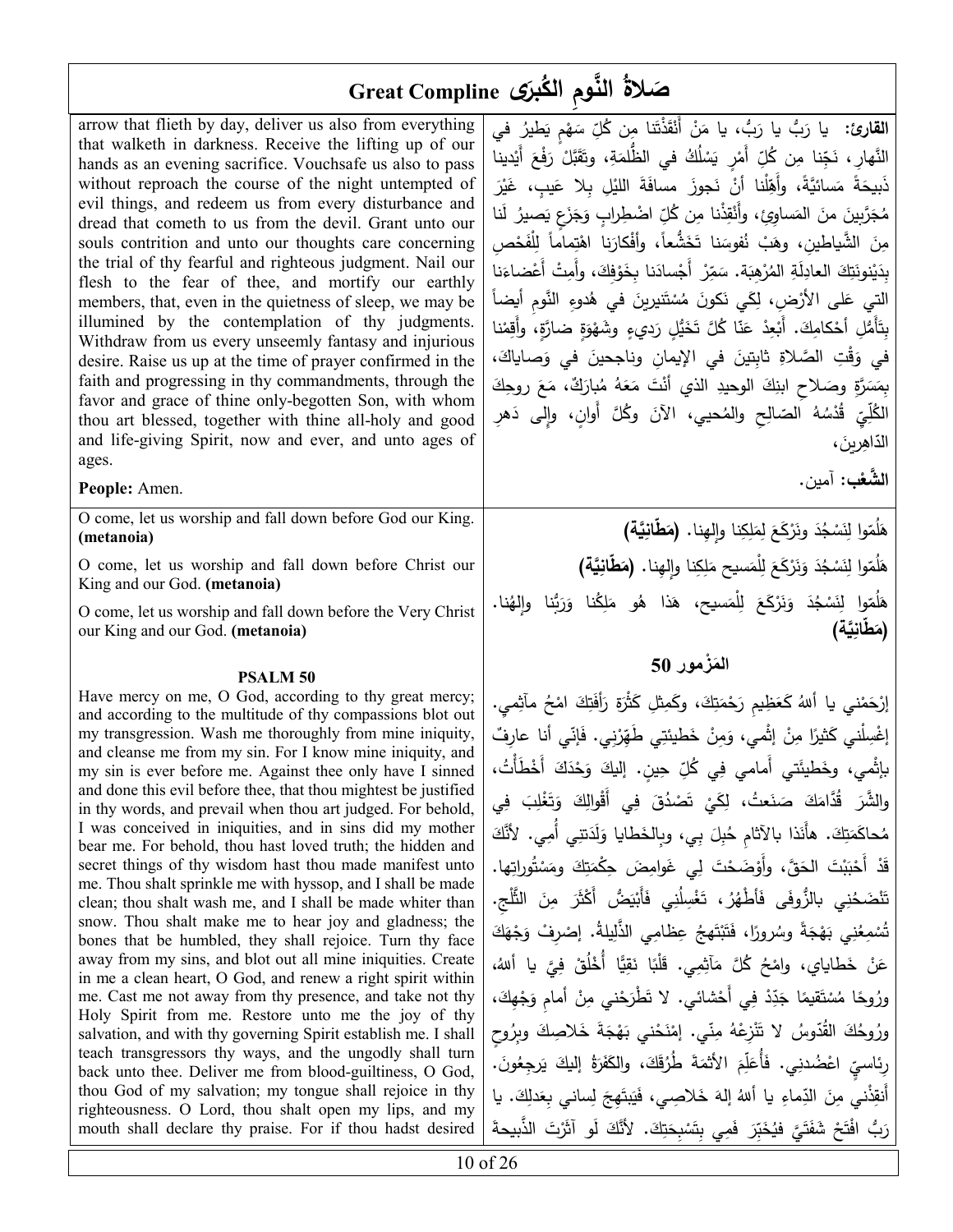sacrifice, I had given it; with whole-burnt offerings thou shalt not be pleased. A sacrifice unto God is a broken spirit; a heart that is broken and humbled God will not despise. Do good, O Lord, in thy good pleasure unto Sion, and let the walls of Jerusalem be builded. Then shalt thou be pleased with a sacrifice of righteousness, with oblation and wholeburnt offerings. Then shall they offer bullocks upon thine altar.

#### **PSALM 101**

O Lord, hear my prayer, and let my cry come unto thee. Turn not thy face away from me; in the day when I am afflicted, incline thine ear unto me. In the day when I call upon thee, quickly hearken unto me. For my days are vanished like smoke, and my bones consumed like wood for the burning. I am smitten like grass, and withered is my heart, for I forgot to eat my bread. By reason of the voice of my groaning, my bone hath cleaved unto my flesh. I am become like a pelican of the wilderness, I am like an owl in a ruined house. I have watched, and am like a sparrow that sitteth alone upon the house-top. The whole day long mine enemies reproached me, and they that praised me made an oath against me. For before the face of thy wrath and thine anger I ate ashes like bread, and my drink I mingled with weeping; for after uplifting me, thou hast dashed me down. My days like a shadow have declined, and I like grass am withered. But thou, O Lord, for ever abidest, and thy remembrance is unto generation and generation. Thou shalt rise up and have pity upon Sion, for it is time to have compassion on her, yea, the time is come. For thy servants have taken pleasure in her stones, and they shall feel pity for her dust. And the nations shall fear thy name, O Lord, and all the kings of the earth thy glory. For the Lord shall build up Sion, and he shall be seen in his glory. He hath regarded the prayer of the humble, and hath not despised their supplication. Let this be written for another generation, and the people that is being created shall praise the Lord. For he hath looked out from his holy height, the Lord from heaven hath looked upon the earth, to hear the groaning of them that be in fetters, to loose the sons of the slain, to declare in Sion the name of the Lord, and his praise in Jerusalem, when the peoples are gathered together, and the kings to serve the Lord. He answered him in the way of his strength: the fewness of my days declare unto me. Take me not away at the half of my days; in generations and generations are thy years. In the beginning, O Lord, thou didst lay the foundation of the earth, and the heavens are the works of thy hands. They shall perish, but thou abidest; and all like a garment shall grow old, and as a vesture shalt thou fold them, and they shall be changed; but thou art the same, and thy years shall not fail. The sons of thy servants shall have

<u>ٔ</u> ُن ْ لك َ أُع ُ وح ُت ٌ الآن ِ ر ّ َ ُة ِ � َِّب�ح َ ِ قات. فالذ ُحر َ ُّر �الم ُس َ لا ت َِّنك َك ِطي، ل .<br>م مُنسَحِقٌ، القَلبُ المُتَخَشِّعُ والمُتَواضِعُ لا يَرْذُلُهُ اللهُ. أَصْلِحْ يا رَبُّ ً<br>ً بِمَسَرَّتِكَ صِهِيَونَ ولْتُبُنَ أسوارُ أُورَشَلِيمَ. حِينئِذٍ تُسَرُّ بِذَبِيحةِ العَدْلِ قُرْباناً ومُحرَقاتٍ . حِينئِذٍ يُقرِّبُونَ على مَذْبَحِكَ العُجُولَ .

### **ال َم ْزمور 101**

ْ يا رَبُّ اسْتَمِعْ صَلاتِي، وليَبلُغْ إليكَ صُراخِي. لا تَصْرِفْ وَجهَكَ عَذِّي، فِي أَيِّ يَوْمٍ أَحْزَنُ، أَمِلْ إِلَيَّ أَذُنَكَ. فِي أَيِّ يَوْمٍ أَدْعُوكَ، َ اسْتَجِبْ لِي سَريعًا. فإنَّ أَيَّامي قَد فَنِيَتْ كالدُّخانِ، وَعِظَامِي اضْطَرِمَتْ كالوَقُودِ. ضَمَرْتُ كالعُشْبِ، ويَبِسَ قَلبِي، لأنّي ذَهَلْتُ َ <u>ّ</u> عَنْ أَكْلِ خُبْزِي. مِنْ صَوْتِ تَنَهُّدِي لَصِقَ عَظْمِي بِلَحْمِي. ْ ثَنَابَهْتُ الغَيْهَبَ الْبَرِّيَّ، وَصِرْتُ مِثْلَ البُومَةِ فِي الْخِرْبَةِ. سَهِرْتُ .<br>أ وصِرْتُ كالعُصْفُورِ المُنفَرِدِ على السَّطْحِ. ألنهارَ كُلَّهُ عَيَّرنِي ْ أعْدائِي، والذينَ يَمْدَحُونَني كانُوا يَتحالَفُونَ عَلَيَّ. لأنِّي أَكَلْتُ الرَّمادَ مِثْلَ الخُبْزِ ، وكُنْتُ أَمْزُجُ شَرابِي بِدُمُوعِي. مِن أَمامِ رِجْزِكَ وغَضَبِكَ، فَإِنَّكَ رَفَعْتَني ثُمَّ طَرَحْتَني. وَمالَتْ أَيَّامي كالظِّلِّ، وأنا ْ ْ يَبِسْتُ كالعُشْبِ. وأنتَ يا رَبُّ إلى الأَبَدِ تَدُومُ، وَذِكْرُكَ إلى جيلٍ .<br>ا <sup>é</sup> فَجيلٍ. أنتَ تَقُومُ فتَتَرَأَّفُ بِصِهْيَونَ، لأَنَّهُ وَقْتُ الرَّأْفَةِ عَلَيها، لأنَّ َ ْ الو َ ق ق َ د إلى َت ْ ِحُّنون َ ِتها، و� َ ُ ُّر ِ وا � ِحجار َد س َ ق َك ِبید َ َ َّ . إن ع َ َضر ح تُٰرابِها. وسَتَخشَى الأُمَمُ اسمَكَ يا رَبُّ، وكُلُّ مُلُوكِ الأَرض*ِ* ً<br>ا ْ مَجدَكَ. لأَنَّ الرَّبَّ يَبنِي صِهْيَونَ، ويَظهَرُ بِمَجدِهِ. قَدْ نَظَرَ إلى į صَلاةِ المُتَواضِعِينَ، وَلَم يَرْذُلْ طِلبَتَهُم. فَلْيُكْتَبْ هذا إلى جِيلٍ ْ آخرَ ، والشَّعْبُ الذِي يُخْلَقُ يُسَبِّحُ الرَّبَّ. إِنَّهُ قَدْ تَطَلَّعَ مِن عُلُوِّ قُدْسِهِ، الرَّبُّ مِنَ السَّماءِ أَشَرَفَ على الأرْضِ. لِيَسْمَعَ تَنَهُّدَ .<br>-المُقَيَّدِينَ، لِيحُلَّ بَنِي المائِتِينَ. حَتَّى يُخَبَّرَ فِي صِهْيَونَ باسْمِ الرَّبِّ، وبِتَسْبِحَتِهِ في أورَشليِمَ. عِندَ اجْتِماعِ الشُّعُوبِ جميعًا، َ َ والمُلوكِ لِكَي يَعْبُدوا الرَّبَّ. أجابَهُ فِي طَريقِ قُوَّتِهِ، أَخْبِرنِي بِقِلَّةِ أَيَّامي. لا تَقْبِضْني فِي نِصْفِ أَيَّامي، فإنَّ سِنِيكَ إلى جِيلِ الأجيالِ. أنتَ يا رَبُّ فِي البَدْءِ أَسَّسْتَ الأَرْضَ، والسَّماواتُ هِيَ<br>-<u>ٔ</u> صُنْعُ يَدَيكَ. هِيَ تَزولُ وأنتَ تَبقَى، وكُلُّها تَبْلَى كالثَّوبِ، وَتَطْوِيها ٔ. <u>:</u> كالرِّداءِ فَتَتَغَيَّرُ، وأَنتَ كما أنتَ وسِنوكَ لنْ تَفْنىَ. أَبْناءُ عَبيدِكَ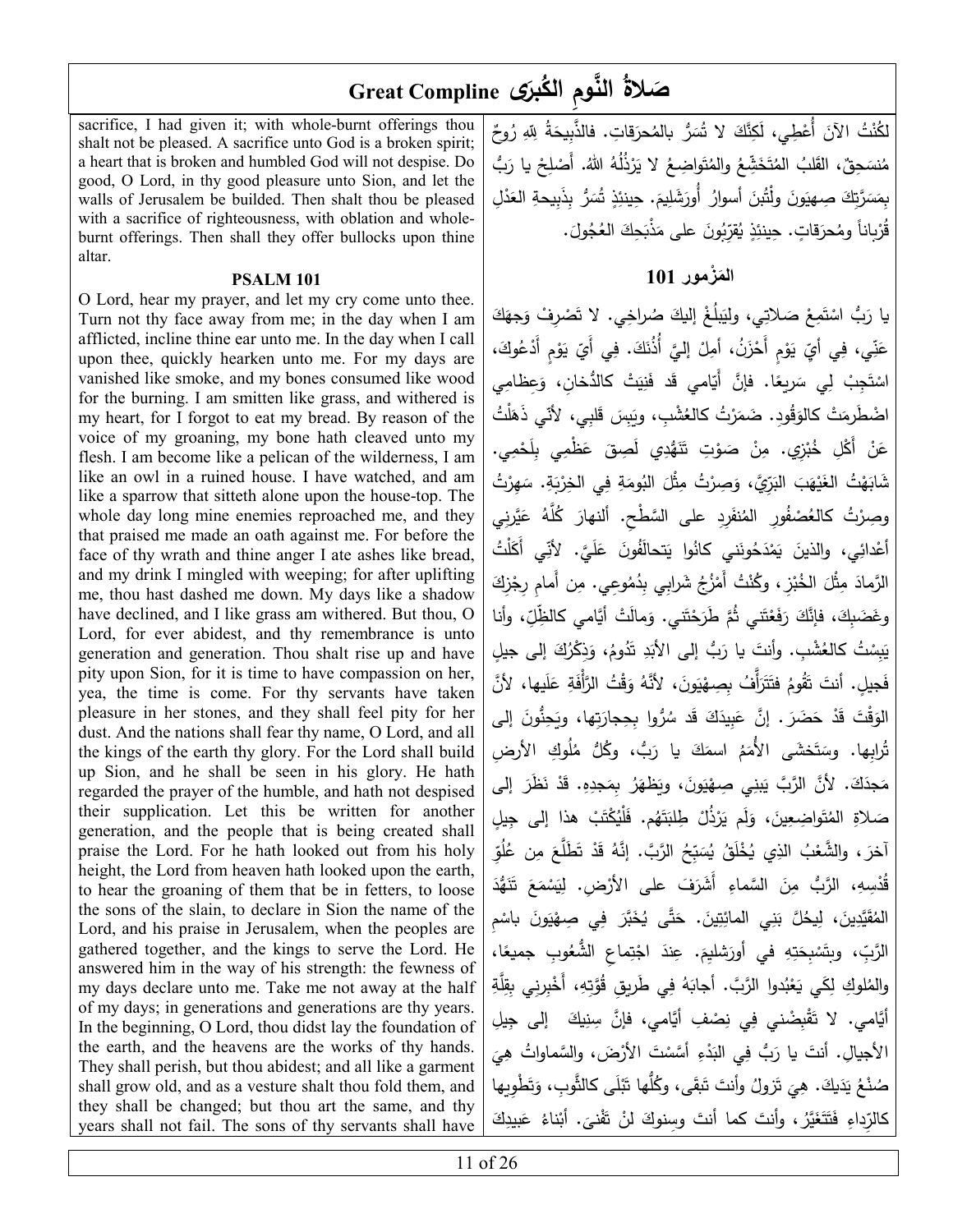their dwelling, and their seed for ever shall be guided aright. َ ْس ْ �س َ الأر ُون ْ كن َس ُم ت ُه ُ َّ إلى الد ِهر. َض ُ ، وذِرَّ�ت ِم َق� ت

#### **PRAYER OF MANASSES, KING OF JUDAH**

**Priest:** O Lord Almighty, thou God of our fathers, of Abraham, Isaac, Jacob, and of their righteous seed; who hast made heaven and earth with all the array thereof; who hast bound the sea by the word of thy command; who hast shut up the deep and sealed it by thy fearful and glorious name; whom all things fear, yea and before whose power they tremble; for the majesty of thy glory cannot be borne and the anger of thy threatening toward sinners is intolerable; and yet thy merciful promise is immeasurable and unsearchable; for thou art the Lord most high, of great compassion, long-suffering, abundant in mercy, and repentest of the evils against me. Thou, O Lord, according to thy great goodness, hast promised repentance and forgiveness to them that have sinned against thee; and of thine infinite mercies hast appointed repentance unto sinners, that they may be saved. Thou, therefore, O Lord God of hosts, hast not appointed repentance to the just, to Abraham, to Isaac, and to Jacob, who have not sinned against thee; but thou hast appointed repentance unto me, who am a sinner; for my sins are more in number than the sands of the sea. My transgressions, O Lord, are multiplied, my transgressions are multiplied, and I am not worthy to behold and look unto the height of heaven for the multitude of mine iniquities. I am bowed down with many iron bands, so that I cannot lift up my head by reason of my sins, neither have I any respite; for I have provoked thy wrath and done that which is evil before thee; I did not thy will, neither kept I thy commandments; (I have set up abominations and multiplied detestable things.)

#### *Everyone kneels for the remainder of the prayer.*

Now, therefore, I bow the knee of my heart, beseeching thee for grace. I have sinned, O Lord, I have sinned, and I acknowledge mine iniquities; but I humbly beseech thee, forgive me, O Lord, forgive me, and destroy me not with mine iniquities. Be not angry with me for ever, by reserving my evils for me; neither condemn me to the lower parts of the earth; for thou, O God, art the God of them that repent; and in me wilt thou show all thy goodness; for thou wilt save me that am unworthy, according to thy great mercy. And I will praise thee henceforth all the days of my life; for all the power of the heavens hymneth thee, and thine is the glory unto ages of ages.

**People:** Amen.

Holy God, Holy Mighty, Holy Immortal, have mercy on us. Holy God, Holy Mighty, Holy Immortal, have mercy on us. Holy God, Holy Mighty, Holy Immortal, have mercy on

### **مَن َّس ُ َص ِ ِ هود َ لاة ِ َ ى، مل َّ�ة ُك الی**

**الكاهن:** أيُّها الرَّبُّ الضَّابِطُ الكُلَّ، إلهُ آبائِنا إبْراهيمَ وإِسْحَقَ<br>. ا<br>ا ويَعْقُوبَ وَنَسْلِهِمِ الصِّدِّيقِ، يا صانِعَ السَّماءِ والأَرْضِ وكُلِّ ْ َ <u>ّ</u> عالَمِهِما، يا مَنْ قَيَّدتَ البَحْرَ بِكَلِمةِ أَمْرِكَ، يا مَنْ قَفَلْتَ اللُجَّةَ<br>. ْ َ ِ ها �اس ت َم َت ْ وخ َر َ الم ِك ُ م ْ ه َن َجید. �ا م َ ِوب الم ُ ُّل و� ُ الك َب َره َ ْ ی ْ رت ِن ُ م ِد ع ْ **ٔ** وَجْهِ قُدْرَتِهِ، لأَنَّ عِظَمَ جَلالٍ مَجْدِكَ لا يُحْتَمَلُ، وسَخَطَكَ بالوعِيدِ<br>-على الخَطَأَةِ لا قِوامَ لَهُ، ورَحمَةَ موعِدِكَ لا تُحْصَى ولا يُسْتَقْصَى َ أَنْزُها. لأَنَّكَ أَنتَ الرَّبُّ العَلِيُّ الْمُتَحَنِّنُ، الطَّويلُ الأَناةِ والجَزيلُ ْ الرَّحْمَةِ، والتَّوَّابُ على مَساوِئِ النَّاسِ. أنتَ يا ربُّ على حَسَبِ<br>" ٔ كَثْرةِ صَـلاحِكَ، وعَدْتَ بِالتَّوبَةِ والغُفْرانِ للمُخْطِئِينَ إليكَ، وبِكَثْرَةِ<br>. .<br>ا َزَأْفَتِكَ حَدَّدْتَ تَوْبَةً لِلْخَطَأَةِ لِلْخَلاص. فأنْتَ أيُها الرَّبُ إلهُ القُوّات،<br>. َ َ لَمْ تَضَعِ التَّوْبَةَ لِلْصّدّيقيِنَ إبراهيمَ وإِسْحَقَ ويَعْقوبَ الذِينَ لَمْ ْ ْ يَخْطَأُوا إِليكَ، بَلْ وَضَعْتَ التَّوْبَةَ لي أنا الخاطِئ، فإنّي قَدْ<br>يَحْفَظَ مَن أَخْطَأْتُ أَكْثَرَ مِنْ عَدَدِ رَمْلِ البَحْرِ . قَدْ تَكاثَرَتْ آثامي يا ربُ، قَدْ <u>َ</u> تَكاثَرَتْ آثامي، ولَسْتُ أنا بِأَهْلٍ أنْ أَتَفَرَّسَ وأَنْظُرَ عُلُوَّ السَّماءِ<br>. <u>ّ</u> مِنْ كَثْرَةِ ظُلْمي، وأنا مُنْحَنٍ بِكَثْرَةِ قُيُودِ الحَديدِ لِئَلاَّ أَرْفَعَ رأسِي،  $\frac{1}{2}$ ولَيْسَتْ لِي راحَةٌ، لأني أغضَبْتُ غَضَبَكَ، والشَّرَّ قُدَّامَكَ صَنَعْتُ،<br>وأي تَصْبَعَثُ **ٔ** ٔ ا<br>ا إِذْ لَمْ أَصْنَعْ مَشِيئتَكَ ولا حَفِظْتُ أوامِرَك.

# ر<br>مَصْنُتِيِّ لق*ظتُكِ بِدُ*طِ ال*خلطِ خي*جِ<br>مَصْنَتِيِّ بِمَصْنَتِيْتِ مَصْنَ

ْ فالآنَ أُحْنِي رُكْبَةَ قَلْبي مُبْتَهِلاً إلى صَلاحِكَ: أَخْطَأْتُ يا رَبُّ<br>يَسْمَدُونَ الْمَسْمَعِينَ مَنْ أَسْمَدَ مِنْ الْمَسْمَدِ الْمَسْمَدِينَ مِنْ الْمَسْمَلَةِ فَلَا تَبَّلُّ الْ أَخْطَأتُ، وبِأثامِي أنا عارِفٌ، لكنَّني أسألُكَ مُتضَرِّعًا: إغْفِرْ لِي يا رَبُّ، اغْفِرْ لِي، وَلا تُهْلِكْني بِأَثامِي، ولا إلى الأَبَدِ تَحْقِدْ عَلَيَّ ْ حافِظًا عَلَيَّ شُروري، ولا تَسْجُنِّي فِي أسافِلِ الأَرْضِ، لأَنَّكَ أنتَ َ هُو اللهُ إلهُ التائِبِينَ، وَفيَّ تُوضِحُ كُلَّ صَلاحِكَ. لأنّي أنا غَيرُ ْ مُسْتَحِقٍّ فتُخَلِّصُنِي على حَسَبِ كَثْرَةِ رَحْمَتكَ، وأُسَبِّحُكَ كُلَّ حِينٍ جَميعَ أَيَّامِ حَياتِي، لأَنَّ إِيَّاكَ شُبَتِحُ كُلُّ قُوَّاتِ السَّماواتِ، ولَكَ المَجِدُ إلى دَهرِ الدَّاهِرِينَ.<br>-**عب:** آمین. **ْ َّ الش**

قَدّوسٌ الله، قَدّوسٌ القَويّ، قَدّوسٌ الذي لا يَموتُ، ارحَمْنا.<br>\* قَدّوسٌ الله، قَدّوسٌ القَويّ، قَدّوسٌ الذي لا يَموتُ، ارحَمْنا.<br>\* قَدُّوسٌ الله، قَدُّوسٌ القَويّ، قَدُّوسٌ الذي لا يَموتُ، ارحَمْنا.<br>-المَجدُ للأَبِ والابنِ والرُّوحِ القُدُس، الآنَ وكُلَّ أوانٍ وإِلى دَهرِ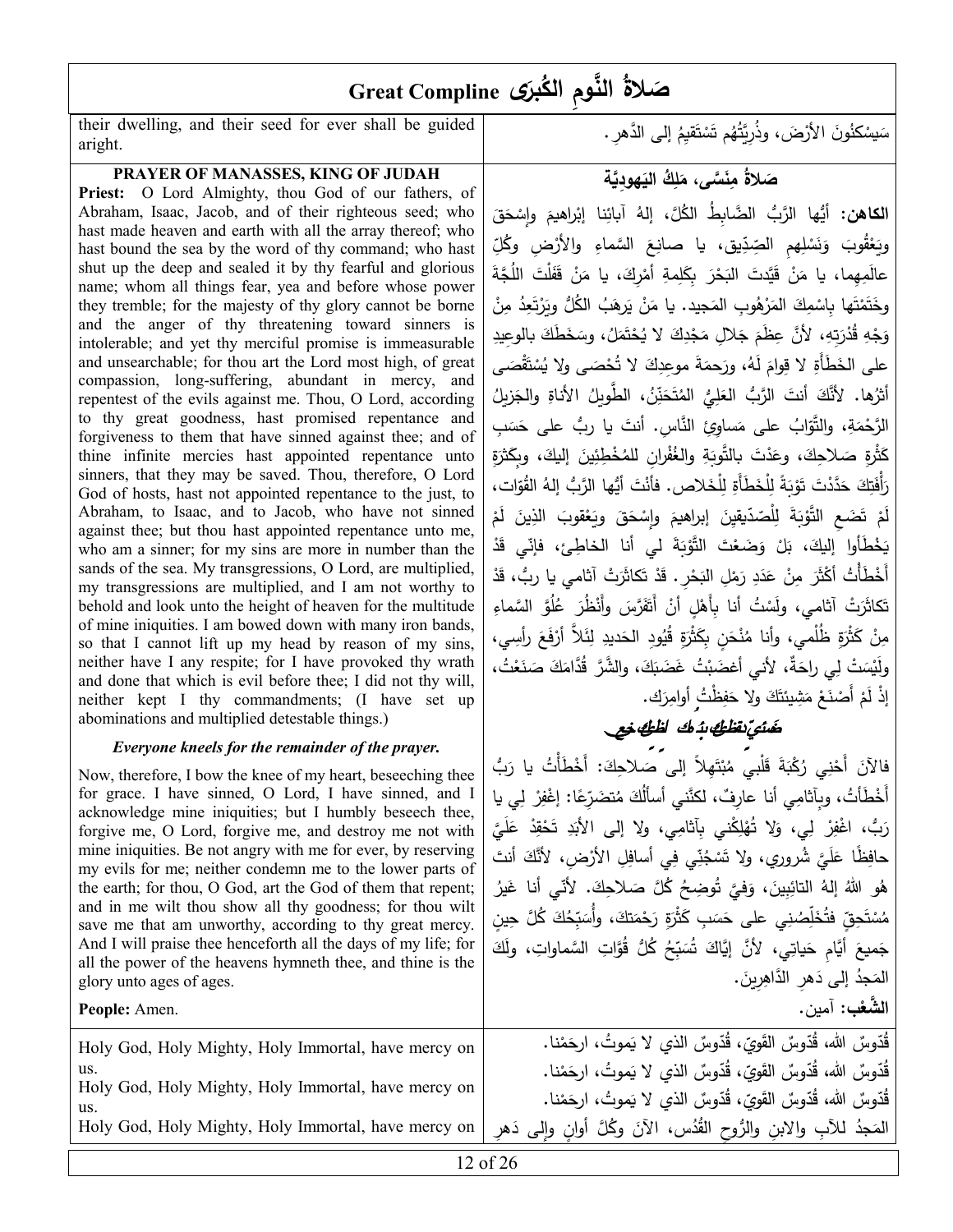| us.                                                                                                                                                                                                                                                                                                                                              | الذّاهِرين. آمين.                                                                                                                                                                                                                                                                                                 |
|--------------------------------------------------------------------------------------------------------------------------------------------------------------------------------------------------------------------------------------------------------------------------------------------------------------------------------------------------|-------------------------------------------------------------------------------------------------------------------------------------------------------------------------------------------------------------------------------------------------------------------------------------------------------------------|
| Glory to the Father, and to the Son, and to the Holy<br>Spirit; both now and ever, and unto ages of ages. Amen.                                                                                                                                                                                                                                  | أَيُّها الثَّالوث القَّدوس ارْحَمْنا، يا ربُّ اغفِرْ خَطايانا، يا سَيِّد                                                                                                                                                                                                                                          |
| All-Holy Trinity, have mercy on us. Lord, cleanse us<br>from our sins. Master, pardon our iniquities. Holy God,<br>visit and heal our infirmities for thy name's sake.                                                                                                                                                                           | تَجاوَز عَنْ سَيِّئاتِنا، يا قُدُّوسُ اطَّلِعْ واشْفِ أمْراضَنا، مِنْ أَجْلِ<br>اسْمِكَ.                                                                                                                                                                                                                          |
| Lord, have mercy. Lord, have mercy. Lord, have mercy.                                                                                                                                                                                                                                                                                            | يا ربُّ ارْحَمْ، يا رَبُّ ارْحَمْ، يا رَبُّ ارْحَم.                                                                                                                                                                                                                                                               |
| Glory to the Father, and to the Son, and to the Holy<br>Spirit; both now and ever, and unto ages of ages. Amen.                                                                                                                                                                                                                                  | المَجْدُ للأَبِ والابنِ والرُّوحِ القُدُس، الآنَ وكُلَّ أُوانٍ وإِلى دَهرِ<br>الدّاهِرين. آمين.                                                                                                                                                                                                                   |
| Our Father who art in heaven, hallowed be thy name; thy<br>kingdom come; thy will be done, on earth as it is in<br>heaven. Give us this day our daily bread. And forgive us<br>our trespasses, as we forgive those who trespass against<br>us. And lead us not into temptation, but deliver us from<br>evil.                                     | أبانا الذي في السَّماوات، ليَتَقَدَّسِ اسْمُكَ، لِيَأْتِ مَلَكوتُكَ، لِتكُنْ<br>مَشْيِئَتُكَ كما في السَّماءِ كذلِكَ على الأَرْض. خُبْزَنا الْجَوهَرِيّ<br>أَعْطِنا اليَوْمِ، واتْرُكْ لَنا ما عَلَيْنا كَما نَتْرُك نَحْنُ لِمَن لَنا عليهِ، ولِا<br>تُدْخِلْنا في تَجْرِبَةٍ، لَكِنْ نَجِّنا مِنَ الشِّرِّيرِ . |
| <b>Priest:</b> For thine is the kingdom, and the power, and the<br>glory: of the Father, and of the Son, and of the Holy<br>Spirit; now and ever, and unto ages of ages.                                                                                                                                                                         | الكاهن: لأنَّ لَكَ المُلكَ والقُوَّةَ والمَجد، أَيُّها الآبُ والابنُ والرُّوحِ<br>القُدُس، الآنَ وكُلَّ أُوانٍ وإِلَى دهرِ الدَّاهرينِ.                                                                                                                                                                           |
| People: Amen.                                                                                                                                                                                                                                                                                                                                    | ا <b>لشَّعْب:</b> آمين.                                                                                                                                                                                                                                                                                           |
| The choir chants the following troparia in Tone 6                                                                                                                                                                                                                                                                                                | ثم ُنرَنِمِ بتَأْنِ وَهُدوءٍ ۚ هَذِهِ التَّرانِيمِ الْخُشُوعِيَّةِ بِاللَّحنِ السَّادِسِ                                                                                                                                                                                                                          |
| Have mercy on us, O Lord, have mercy on us; for laying<br>aside all defense, we sinners offer unto thee, as Master,<br>this supplication: Have mercy on us.                                                                                                                                                                                      | اِرْحَمْنا يا رَبُّ ارْحَمْنا، لأَنَّنا مُتَحَيِّرونَ عَنْ كُلِّ جوابٍ، فَهَذا<br>التَّصَرُّعُ نُقَدِّمُهُ لكَ نَحنُ الخَطَأَةَ، أيُّها السِّيّدُ، فارحَمْنا .                                                                                                                                                    |
| Glory to the Father, and to the Son, and to the Holy Spirit.                                                                                                                                                                                                                                                                                     | المَجْدُ لِلِآبِ والِأبنِ والرُّوحِ الْقُدسِ.                                                                                                                                                                                                                                                                     |
| O Lord, have mercy on us, for in thee have we put our trust;<br>be not exceedingly wroth with us, nor remember our<br>iniquities, but look down upon us even now, as thou art<br>compassionate, and deliver us from our enemies; for thou<br>art our God, and we are thy people; we are all the work of<br>thy hands, and we call upon thy Name. | ارْحَمْنا يا ربُّ، لأنَّنا عَليكَ اتَّكَلْنا، فَلا تَسْخَطْ علينا جدّاً، ولا<br>تَذْكُرْ آثامَنا، لَكِنِ انْظُرِ الآنَ بِما أنَّكَ المُتَحَنِّنُ، وأَنقِذْنا مِنْ<br>أعدائِنا، لأَنَّكَ أنتَ إِلهُنا ونَحْنُ شَعْبُكَ، وكُلُّنا صُنْعُ يَدَيْكَ وباسمِكَ<br>نُدعَى.                                               |
| Both now and ever, and unto ages of ages. Amen.                                                                                                                                                                                                                                                                                                  | الآنَ وكُلِّ أُوانِ وإلى دَهْرِ الداهِرِينِ. آمينِ. (هُنا 'يُفْتَحُ البابُ                                                                                                                                                                                                                                        |
| The curtain and Holy Doors are now opened.                                                                                                                                                                                                                                                                                                       | المُلوكي)                                                                                                                                                                                                                                                                                                         |
| Open unto us the door of thy compassion, O blessed<br>Theotokos. As we set our hope in thee, may we not be<br>confounded; through thee may we be delivered from all<br>adversities, for thou art the salvation of the race of<br>Christians.                                                                                                     | إفْتَحي لنا بابَ التَّحَنُّن يا والِدَةَ الإِلهِ المُبارَكة، فإنَّنا باتِّكالِنا عليكِ<br>لا نَخيبْ، وبِكِ نَنْجو من كُلِّ الشَّدائِدِ، لأنكِ أنْتِ خَلاصٌ لجِنْسِ<br>المسيحيّين .                                                                                                                                |
| Lord, have mercy. (40 times)                                                                                                                                                                                                                                                                                                                     | يا ربُّ ارْحَمِ <i>(40 مرة)</i>                                                                                                                                                                                                                                                                                   |
| Glory to the Father, and to the Son, and to the Holy<br>Spirit; both now and ever, and unto ages of ages. Amen.                                                                                                                                                                                                                                  | المَجدُ للأَبِ والابنِ والرُّوحِ القُدُسِ، الآنَ وكُلَّ أوانٍ وإِلى دَهْرِ                                                                                                                                                                                                                                        |
| More honorable than the cherubim and more glorious<br>beyond compare than the seraphim, thou who without<br>corruption didst bear God the Word and art truly                                                                                                                                                                                     | الدّاهِرين. آمين.<br>يا مَنْ هيَ أَكْرَمُ مِنَ الشَّاروبِيم، وأَرْفَعُ مَجْدًا بِغَيْرِ قِياسٍ مِنَ                                                                                                                                                                                                               |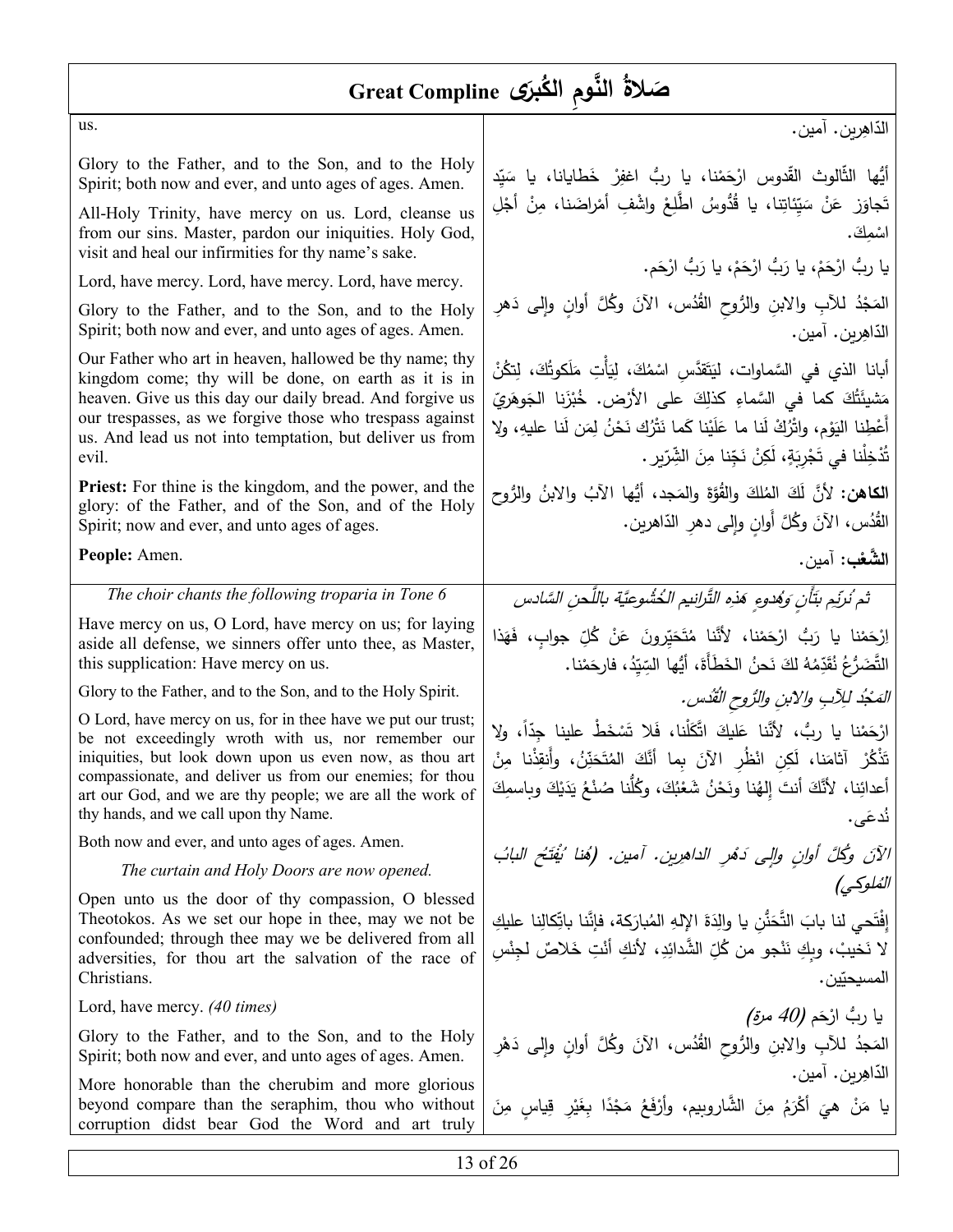|                                                                                                                                                                                                                                                                                                                                                                                                                                                                                                                                                                                                                                                                                                            | صَلاةُ النَّومِ الكُبرَى Great Compline                                                                                                                                                                                                                                                                                                                                                                                                                                                                                                                                     |
|------------------------------------------------------------------------------------------------------------------------------------------------------------------------------------------------------------------------------------------------------------------------------------------------------------------------------------------------------------------------------------------------------------------------------------------------------------------------------------------------------------------------------------------------------------------------------------------------------------------------------------------------------------------------------------------------------------|-----------------------------------------------------------------------------------------------------------------------------------------------------------------------------------------------------------------------------------------------------------------------------------------------------------------------------------------------------------------------------------------------------------------------------------------------------------------------------------------------------------------------------------------------------------------------------|
| Theotokos: We magnify thee.                                                                                                                                                                                                                                                                                                                                                                                                                                                                                                                                                                                                                                                                                | السَّارافيم. التي بِدونِ فَسادٍ ولَدَتْ كَلِمَةَ الله، وهِيَ حقًّا والِدَةُ اﻹله،                                                                                                                                                                                                                                                                                                                                                                                                                                                                                           |
| Bless, father, in the name of the Lord.                                                                                                                                                                                                                                                                                                                                                                                                                                                                                                                                                                                                                                                                    | إِيَّاكِ نُعَظِّم.                                                                                                                                                                                                                                                                                                                                                                                                                                                                                                                                                          |
| Priest: Through the prayers of our holy fathers, Lord<br>Jesus Christ our God, have mercy on us, and save us.                                                                                                                                                                                                                                                                                                                                                                                                                                                                                                                                                                                              | بِاسْمِ الزَّبِّ بارِكْ يا أَب.                                                                                                                                                                                                                                                                                                                                                                                                                                                                                                                                             |
| People: Amen.                                                                                                                                                                                                                                                                                                                                                                                                                                                                                                                                                                                                                                                                                              | ا <u>لكاهن:</u> بِصَلَواتِ   آبائِنا   القدّيسين،   أيُّها   الرَّبُّ   يَسوعُ   المَسيحُ،                                                                                                                                                                                                                                                                                                                                                                                                                                                                                  |
|                                                                                                                                                                                                                                                                                                                                                                                                                                                                                                                                                                                                                                                                                                            | إلهُنا، ارْحَمْنا وخَلِّصْنا.                                                                                                                                                                                                                                                                                                                                                                                                                                                                                                                                               |
|                                                                                                                                                                                                                                                                                                                                                                                                                                                                                                                                                                                                                                                                                                            | الشَّعْبِ: آمين.                                                                                                                                                                                                                                                                                                                                                                                                                                                                                                                                                            |
| <b>PRAYER OF MARDARIUS</b>                                                                                                                                                                                                                                                                                                                                                                                                                                                                                                                                                                                                                                                                                 | ويقول الأفشين الآتى                                                                                                                                                                                                                                                                                                                                                                                                                                                                                                                                                         |
| This prayer is usually said by the reader, but can be<br>said by the priest.                                                                                                                                                                                                                                                                                                                                                                                                                                                                                                                                                                                                                               | ● 'يم عادةَ، يَقِرُا القارئِ هذا الإُفشينِ، ولكنِ 'يمْكنِ قِراءتَهُ منِ قَبِلِ<br>الكاهن أيضاً .                                                                                                                                                                                                                                                                                                                                                                                                                                                                            |
| <b>Reader:</b> O Master God, Almighty Father, O Lord, the                                                                                                                                                                                                                                                                                                                                                                                                                                                                                                                                                                                                                                                  | القارئ:    أيُها  السَّيّدُ  الآبُ  الضّابطُ  الكُلِّ،  والرَّبُّ  الابنُ  الوحيدُ                                                                                                                                                                                                                                                                                                                                                                                                                                                                                          |
| only-begotten Son, Jesus Christ, and O Holy Spirit, one<br>Godhead and one Power: Have mercy on me the sinner;                                                                                                                                                                                                                                                                                                                                                                                                                                                                                                                                                                                             | يَسوعُ المَسيح، والروحُ القُدُسُ، اللاهوتُ الواحِدُ، والقوَّةُ الواحِدَةُ،                                                                                                                                                                                                                                                                                                                                                                                                                                                                                                  |
| and by the judgments which thou hast established, save                                                                                                                                                                                                                                                                                                                                                                                                                                                                                                                                                                                                                                                     | ارْحَمْني أنا الخاطِئ، وبِأَحْكام تَعْلَمُ بِها، خَلِّصْني أنا عَبْدَكَ غيرَ                                                                                                                                                                                                                                                                                                                                                                                                                                                                                                |
| me, thine unworthy servant, for thou art blessed unto<br>ages of ages.                                                                                                                                                                                                                                                                                                                                                                                                                                                                                                                                                                                                                                     | المُستَحِقّ، فإنَّكَ مُبارَكٌ إلى دَهْرِ الدّاهرينَ.                                                                                                                                                                                                                                                                                                                                                                                                                                                                                                                        |
| People: Amen.                                                                                                                                                                                                                                                                                                                                                                                                                                                                                                                                                                                                                                                                                              | الشُّعْب: آمين.                                                                                                                                                                                                                                                                                                                                                                                                                                                                                                                                                             |
| O come, let us worship and fall down before God our King.<br>(metanoia)                                                                                                                                                                                                                                                                                                                                                                                                                                                                                                                                                                                                                                    | هَلُمّوا لِنَسجُدَ وَنَركَعَ لمَلِكِنَا وَإِلَهِنا. (مَطَّانِيَّة)                                                                                                                                                                                                                                                                                                                                                                                                                                                                                                          |
| O come, let us worship and fall down before Christ our King<br>and our God. (metanoia)                                                                                                                                                                                                                                                                                                                                                                                                                                                                                                                                                                                                                     | هَلُمّوا لِنَسْجُدَ وَنَرْكَعَ لِلْمَسيحِ مَلِكِنَا وَإِلَهِنا. (مَطَّانِيَّة)                                                                                                                                                                                                                                                                                                                                                                                                                                                                                              |
| O come, let us worship and fall down before the Very Christ<br>our King and our God. (metanoia)                                                                                                                                                                                                                                                                                                                                                                                                                                                                                                                                                                                                            | هَلُمّوا لِنَسْجُدَ وَنَرْكَعَ لِلْمَسيح، هذا هُو مَلِكُنَا وَرَبُّنا وَإِلَهُنا.<br>(مَطَانِيَّة)                                                                                                                                                                                                                                                                                                                                                                                                                                                                          |
| <b>PSALM 69</b>                                                                                                                                                                                                                                                                                                                                                                                                                                                                                                                                                                                                                                                                                            | المَزْمور 69                                                                                                                                                                                                                                                                                                                                                                                                                                                                                                                                                                |
| O God, be attentive unto helping me; O Lord, make haste to<br>help me. Let them be ashamed and confounded that seek after<br>my soul. Let them be turned back and brought to shame that<br>desire evils against me. Let them be turned back straightway in<br>shame that say unto me: Well done! Well done! Let them be<br>glad and rejoice in thee all that seek after thee, O God, and let<br>them that love thy salvation say continually: The Lord be<br>magnified. But as for me, I am poor and needy; O God, come<br>unto mine aid. My Helper and my Deliverer art thou, O Lord;<br>make no long tarrying.                                                                                           | اللهمَّ أَصْغِ إلى مَعونَتي، يا ربُّ أَسرِعْ إلى إغاثَتي. لِيَخْزَ ويَخْجَلْ<br>الذينَ يَطْلِبونَ نَفْسي. لِيَرْتَدَّ إلى الوَراءِ، ويَخْزَ الذينَ يَبْتَغونَ لِيَ<br>الشُّرِ . لِيَعُدْ في الحينِ، خازِينَ القائِلونَ لي نِعِمّا نِعِمّا. ولِيَبْتَهِجْ<br>ويَفْرَحْ بِكَ جَميعَ الذينَ يَلْتَمِسونَكَ يا الله. وليَقُلْ في كُلِّ حينِ<br>الذينَ يُحِبُّونَ خَلاصِكَ، لِيَتَعَظَّمَ الرَّبِّ. أَمّا أَنا فَمِسْكينٌ وفَقيرٌ،<br>اللَّهُمَّ أُعِنِّي. مُعيني ومُنْقِذي أَنْتَ يا رِبُّ، فَلا تُبْطِئ.                                                                       |
| <b>PSALM 142</b>                                                                                                                                                                                                                                                                                                                                                                                                                                                                                                                                                                                                                                                                                           | المَزْمور 142                                                                                                                                                                                                                                                                                                                                                                                                                                                                                                                                                               |
| O Lord, hear my prayer, give ear unto my supplication in<br>thy truth; hearken unto me in thy righteousness. And enter<br>not into judgment with thy servant, for in thy sight shall no<br>man living be justified. For the enemy hath persecuted my<br>soul; he hath humbled my life down to the earth. He hath sat<br>me in darkness as those that have been long dead, and my<br>spirit within me is become despondent; within me my heart<br>is troubled. I remembered days of old, I meditated on all thy<br>works, I pondered on the creations of thy hands. I stretched<br>forth my hands unto thee; my soul thirsteth after thee like a<br>waterless land. Quickly hear me, O Lord; my spirit hath | يا رَبُّ اسْتَمِعْ صَلاتي، وأَنْصِتْ بِحَقِّكَ إلى طِلْبَتي. إسْتَجِبْ لِي<br>بِعَدْلِكَ، ولا تَدْخُلْ فِي المُحاكَمَةَ مَعَ عَبِدِكَ، فإِنَّهُ لَنْ يَتَزَكَّى أَمامَكَ<br>كُلُّ حيِّ. لأنَّ العَدُوَّ قَدِ اصْطَهَدَ نَفْسي، وأذلَّ فِي الأرضِ حياتي،<br>وأجلَسني في الظُّلُماتِ مِثل المَوتي مُنذُ الدَّهرِ ، وأضجَرَ عَلَيَّ<br>رُوحي واضطَرَب قَلبي في داخلي. تَنكَّرتُ الأَيّامَ القَديِمةَ، هَذَذتُ<br>فِي كُلِّ أَعْمالِكَ، وتَأْمَّلْتُ فِي صَنائِعِ يَدَيْكَ. بَسَطْتُ يَدَيَّ إِليكَ،<br>ونَفسِي لَكَ كَأَرْضٍ لا تُمْطَرُ. أَسْرِعْ فاسْتَجِبْ لي يا رَبّ، قَدْ |
|                                                                                                                                                                                                                                                                                                                                                                                                                                                                                                                                                                                                                                                                                                            | 14 of 26                                                                                                                                                                                                                                                                                                                                                                                                                                                                                                                                                                    |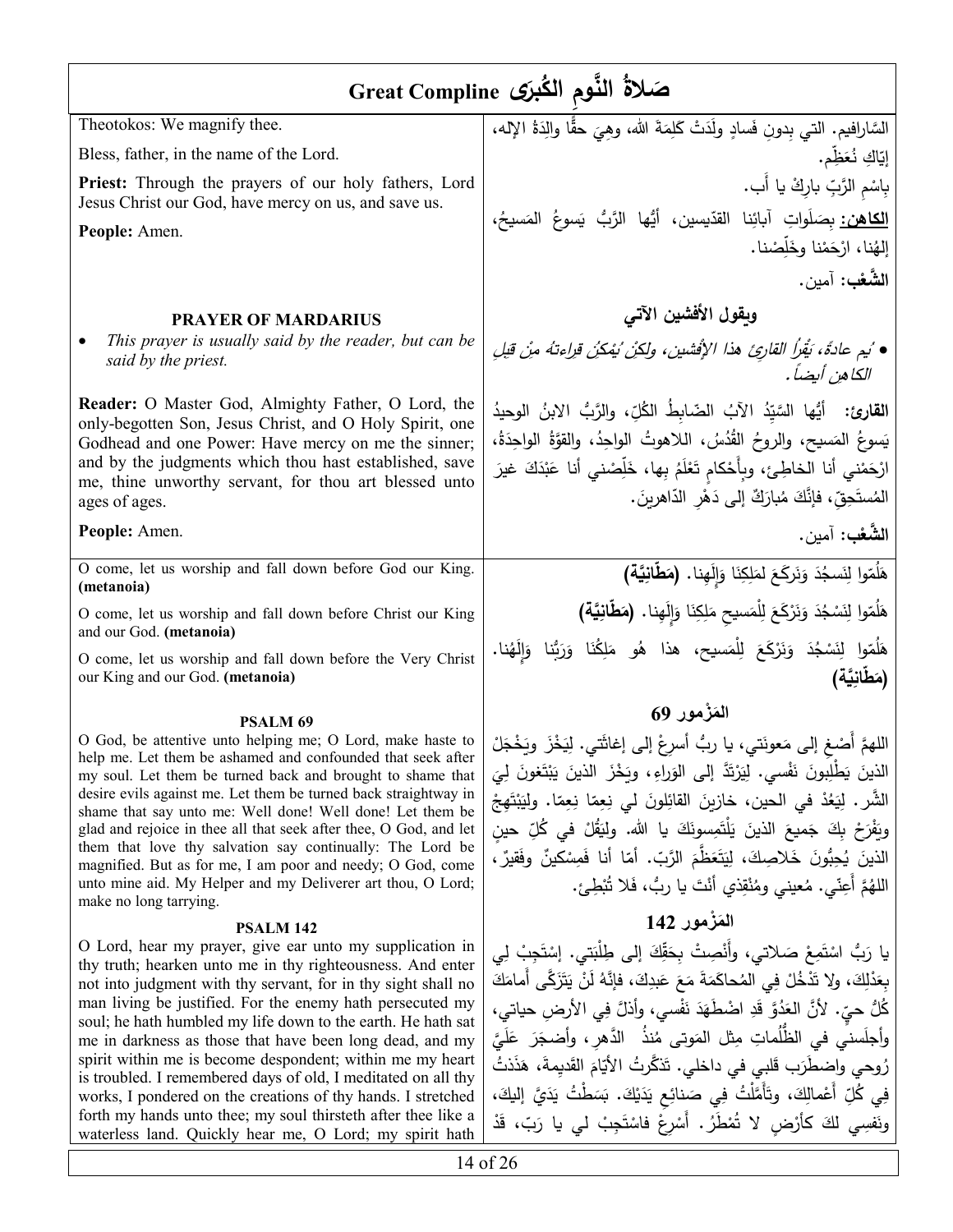|                                                                                                                                                                                                                                                                                                                                                                                                                                                                                                                                                                                                                                                                                                                                                          | صَلاةُ النَّومِ الكُبرَى Great Compline                                                                                                                                                                                                                                                                                                                                                                                                                                                                                                                                                                                       |
|----------------------------------------------------------------------------------------------------------------------------------------------------------------------------------------------------------------------------------------------------------------------------------------------------------------------------------------------------------------------------------------------------------------------------------------------------------------------------------------------------------------------------------------------------------------------------------------------------------------------------------------------------------------------------------------------------------------------------------------------------------|-------------------------------------------------------------------------------------------------------------------------------------------------------------------------------------------------------------------------------------------------------------------------------------------------------------------------------------------------------------------------------------------------------------------------------------------------------------------------------------------------------------------------------------------------------------------------------------------------------------------------------|
| fainted away. Turn not thy face away from me, lest I be like<br>unto them that go down into the pit. Cause me to hear thy<br>mercy in the morning; for in thee have I put my hope. Cause<br>me to know, O Lord, the way wherein I should walk; for<br>unto thee have I lifted up my soul. Rescue me from mine<br>enemies, O Lord; unto thee have I fled for refuge. Teach me<br>to do thy will, for thou art my God. Thy good Spirit shall<br>lead me in the land of uprightness; for thy name's sake, O<br>Lord, shalt thou quicken me. In thy righteousness shalt thou<br>bring my soul out of affliction, and in thy mercy shalt thou<br>utterly destroy mine enemies. And thou shalt cut off all<br>them that afflict my soul, for I am thy servant. | فَنِيَتْ رُوحى. لا تَصْرِفْ وَجْهَكَ عَنى فأُشابِهَ الهابِطِينَ فِى<br>الجُبّ. إجْعَلنِي في الغَداةِ مُسْتَمِعًا رَحْمَتَكَ، فإنّي عَلَيْكَ تَوكّلْتُ.<br>عَرِّفْنِي يا رَبُّ الطريقَ الذي أَسْلُكُ فِيه، فإنِّي إليكَ رَفَعْتُ نَفْسى.<br>أَنْقِذْني مِنْ أَعْدائي يا رَبُّ، فَإِنِّي قَدْ لَجَأْتُ إِليكَ، عَلِّمْني أَنْ أَعْمَلَ<br>مَرْضاتَكَ، لأَنَّكَ أَنْتَ إِلهي. رُوحُكَ الصَّالِحُ يَهْديني في أَرْضِ<br>مُسْتَقيمةٍ. مِنْ أَجْلِ اسْمِكَ يا رَبُّ تُحْيِيني. بِعَدلِكَ تُحْرِجُ مِنَ<br>الْحُزْنِ نَفْسي وبِرَحْمَتِكَ تَسْتَأْصِلُ أَعْدائِي، وتُهْلِكُ جَميعَ الذِينَ<br>يُحزِنُونَ نَفسِي، لأَنّي أنا عَبِدُك. |
| THE LITTLE DOXOLOGY<br>1. Glory to God in the highest, and on earth peace, good<br>will among men.                                                                                                                                                                                                                                                                                                                                                                                                                                                                                                                                                                                                                                                       | المَجْدَلَة الصُّغْرِي<br>1– المَجْدُ لله في العُلى، وعلى الأرْضِ السَّلامُ، وفي النَّاسِ                                                                                                                                                                                                                                                                                                                                                                                                                                                                                                                                     |
| 2. We hymn thee, we bless thee, we worship thee, we<br>glorify thee, we give thanks unto thee for thy great<br>glory.                                                                                                                                                                                                                                                                                                                                                                                                                                                                                                                                                                                                                                    | المَسَرّة.<br>2– نُسَبِّحُكَ نُبارِكُكَ، نَسْجُدُ لكَ نُمَجِّدُكَ، نَشْكُرُكَ لأَجْلِ عَظيم                                                                                                                                                                                                                                                                                                                                                                                                                                                                                                                                   |
| 3. O Lord, King, heavenly God, Father Almighty; O<br>Lord, the only-begotten Son, Jesus Christ; and the<br>Holy Spirit.                                                                                                                                                                                                                                                                                                                                                                                                                                                                                                                                                                                                                                  | جَلالِ مَجْدِكَ.<br>3– أَيُّها الرَّبُّ المَلِكُ الإِلَهُ السَّماوِيُّ الآبُ الضّابطُ الكُل، أيُّها                                                                                                                                                                                                                                                                                                                                                                                                                                                                                                                           |
| 4. O Lord God, Lamb of God, Son of the Father, that<br>takest away the sin of the world, have mercy on us,<br>thou that takest away the sins of the world.                                                                                                                                                                                                                                                                                                                                                                                                                                                                                                                                                                                               | الرَّبُّ الابنُ الوحيدُ يسوعُ المَسيحِ، ويا أيُّها الرُّوحَ القُدس.<br>4– أَيُّها الرُّبُّ الإِلَه، يا حَمَلَ اللهِ، يا ابنَ الآبِ، يا رافِعَ خَطيئَةِ<br>العالَمِ ارحَمنا، يا رافِعَ خطايا العالم.                                                                                                                                                                                                                                                                                                                                                                                                                           |
| 5. Receive our prayer, thou that sittest at the right hand<br>of the Father, and have mercy on us.                                                                                                                                                                                                                                                                                                                                                                                                                                                                                                                                                                                                                                                       | 5– تَقَبَّلْ تَضَرُّعَنا أَيُّها الجالِسُ عَنْ يمينِ الآبِ وارْحَمنا.                                                                                                                                                                                                                                                                                                                                                                                                                                                                                                                                                         |
| 6. For thou only art holy, thou only art the Lord, O<br>Jesus Christ, to the glory of God the Father. Amen.                                                                                                                                                                                                                                                                                                                                                                                                                                                                                                                                                                                                                                              | 6– لأَنَّكَ أَنْتَ وحْدَكَ قدّوسٌ، أَنْتَ وحدَكَ الربُّ يسوعُ<br>المَسيح، في مَجْدِ اللهِ الآبِ، آمين.                                                                                                                                                                                                                                                                                                                                                                                                                                                                                                                        |
| 7. Every evening will I bless thee, and I will praise thy<br>name forever; yea forever and ever.                                                                                                                                                                                                                                                                                                                                                                                                                                                                                                                                                                                                                                                         | 7– في كُلِّ يومٍ أبارِكُكَ، وأَسَبّحُ اسمَكَ إلى الأبدِ، وإلى أبَدِ الأبَد.                                                                                                                                                                                                                                                                                                                                                                                                                                                                                                                                                   |
| 8. Lord, thou hast been our refuge from generation to<br>generation. I said: Lord, be merciful unto me; heal<br>my soul, for I have sinned against thee.                                                                                                                                                                                                                                                                                                                                                                                                                                                                                                                                                                                                 | 8– يا ربُّ مَلجَأٌ كُنتَ لَنا في جيلٍ وجيلٍ، أنا قُلْتُ يا ربُّ<br>ارْحَمْني واشْفِ نَفسي، لأنّي قَدْ أَخْطَأَتُ إليكَ.                                                                                                                                                                                                                                                                                                                                                                                                                                                                                                       |
| 9. Lord, I have fled unto thee: teach me to do thy will,<br>for thou art my God.                                                                                                                                                                                                                                                                                                                                                                                                                                                                                                                                                                                                                                                                         | 9– يا رِبُ إليكَ لَجَأْتُ، فَعَلِّمْني أَنْ أَعمَلَ رِضاكَ، لأَنَّكَ أَنتَ<br>إلهي.                                                                                                                                                                                                                                                                                                                                                                                                                                                                                                                                           |
| 10. For with thee is the fountain of life: in thy light shall<br>we see light.                                                                                                                                                                                                                                                                                                                                                                                                                                                                                                                                                                                                                                                                           | 10–لأَنَّ مِنْ قِبَلِكَ هِيَ عَيْنُ الْحياة، وبِنوركَ نُعايِنُ النُّورِ .                                                                                                                                                                                                                                                                                                                                                                                                                                                                                                                                                     |
| 11. O continue thy mercy unto them that know thee.                                                                                                                                                                                                                                                                                                                                                                                                                                                                                                                                                                                                                                                                                                       | 11– فابْسُطْ رحمَتَكَ على الذينَ يَعرفونَكَ.                                                                                                                                                                                                                                                                                                                                                                                                                                                                                                                                                                                  |
| 12. Vouchsafe, O Lord, to keep us this night without sin.                                                                                                                                                                                                                                                                                                                                                                                                                                                                                                                                                                                                                                                                                                | 12– أَهِّلنا يا رِبُّ أَنْ نُحفَظَ في هَذِهِ اللَّيلةِ بغَيْرِ خَطيئةٍ.                                                                                                                                                                                                                                                                                                                                                                                                                                                                                                                                                       |
| 13. Blessed art thou, O Lord, the God of our fathers, and<br>praised and glorified is thy name forever. Amen.                                                                                                                                                                                                                                                                                                                                                                                                                                                                                                                                                                                                                                            | 13– مُبارَكٌ أَنْتَ يا ربُّ إِلَهَ آبائِنا، ومُسَبَّحٌ ومُمَجَّدٌ اسمُكَ إِلى<br>الأبَدِ آمين.                                                                                                                                                                                                                                                                                                                                                                                                                                                                                                                                |
| 14. Let thy mercy be upon us, O Lord, even as we have<br>set our hope on thee.                                                                                                                                                                                                                                                                                                                                                                                                                                                                                                                                                                                                                                                                           | 14– لتكُنْ يا رَبُ رحمَتُكَ عَلينا كَمِثْلِ اتِّكالِنا عليكَ.                                                                                                                                                                                                                                                                                                                                                                                                                                                                                                                                                                 |
| 15. Blessed art thou, O Lord: teach me thy statutes.                                                                                                                                                                                                                                                                                                                                                                                                                                                                                                                                                                                                                                                                                                     | 15– مُبارَكٌ أَنْتَ يا رَبُّ علِّمني وَصاياك،                                                                                                                                                                                                                                                                                                                                                                                                                                                                                                                                                                                 |
| 16. Blessed art thou, O Master: make me to understand                                                                                                                                                                                                                                                                                                                                                                                                                                                                                                                                                                                                                                                                                                    |                                                                                                                                                                                                                                                                                                                                                                                                                                                                                                                                                                                                                               |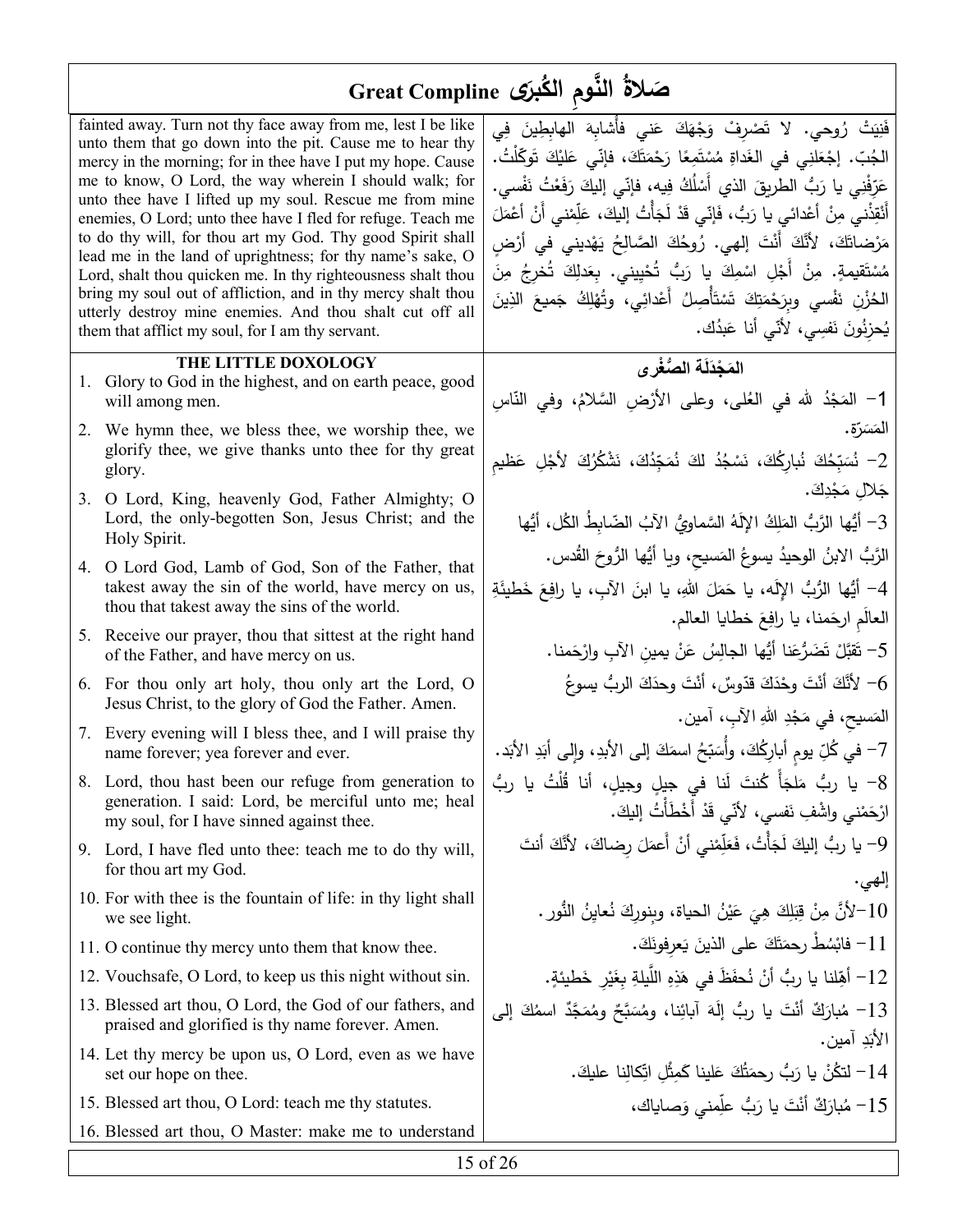16– مُبارَكٌ أَنتَ يا سيِّدُ فَهِّمْني حُقوقَكَ،

17 - مُبارَكٌ أنتَ يا قُدّوس أَنِرْني بعَدْلِكَ.

َ

آمین.

18– يا ربُّ رَحْمَتُكَ إلى الأبدِ، وعَنْ أَعْمالِ يَدَيْكَ لا تُعْرِض.

19– لكَ يَنْبَغي المَديحُ، بِكَ يَليقُ التَّسبيحُ، لكَ يَجِبُ المَجْدُ، أَيُها<br>-

الآبُ والابنُ والرُّوحُ القُدُسُ الآنَ وكُلَّ أُوانٍ، وإِلَى دَهْرِ الدَّاهرين.

thy statutes.

- 17. Blessed art thou, O Holy One: enlighten me with thy statutes.
- 18. Thy mercy, O Lord, endureth forever. O despise not the works of thy hands.
- 19. To thee belongeth worship, to thee belongeth praise, to thee belongeth glory to the Father and to the Son and to the Holy Spirit, now and ever, and unto ages of ages. Amen.

*In the first week of the Great Fast, the appointed section of the Great Canon of Saint Andrew of Crete is now chanted. Outside of the first week, we can continue Great Compline without a canon.*

**People:** Holy God, Holy Mighty, Holy Immortal, have mercy on us. Holy God, Holy Mighty, Holy Immortal, have mercy on us. Holy God, Holy Mighty, Holy Immortal, have mercy on us. Glory to the Father, and to the Son, and to the Holy Spirit; both now and ever, and unto ages of ages. Amen. All-Holy Trinity, have mercy on us. Lord, cleanse us from our sins. Master, pardon our iniquities. Holy God, visit and heal our infirmities for thy name's sake. Lord, have mercy. Lord, have mercy. Lord, have mercy. Glory to the Father, and to the Son, and to the Holy Spirit; both now and ever, and unto ages of ages. Amen. Our Father who art in heaven, hallowed be thy name; thy kingdom come; thy will be done, on earth as it is in heaven. Give us this day our daily bread. And forgive us our trespasses, as we forgive those who trespass against us. And lead us not into temptation, but deliver us from evil. **Priest:** For thine is the kingdom, and the power, and the glory, of the Father and of the Son and of the Holy Spirit, now and ever, and unto ages of ages. **People:** Amen. قَدّوسٌ الله، قَدّوسٌ القَوِي، قَدّوسٌ الذي لا يَموتُ، ارْحَمْنا.<br>\* قَدّوسٌ الله، قَدّوسٌ القَوي، قَدّوسٌ الذي لا يَموتُ، ارْحَمْنا .<br>و قَدّوسٌ الله، قَدّوسٌ القَوي، قَدّوسٌ الذي لا يَموتُ، ارْحَمْنا .<br>-المَجْدُ للآبِ والابنِ والرُّوحِ القُدُس، الآنَ وكُلَّ أوانٍ وإِلى دَهرِ الدّاهِرين. آمين<mark>.</mark> أَيُّها الثَّالوث القّدوس، ارْحَمْنا، يا ربُّ اغفِرْ خَطايانا، يا سَيِّدِ<br>أ ً<br>ً تَجاوَز عَن سيِّئاتنا، يا قُدُّوس اطَّلِعْ واشْفِ أَمْراضَنا، مِنْ أَجْلِ اسْمِكَ.<br>م يا ربُّ ارحَم، يا ربُّ ارحَم، يا ربُّ ارحَم. المجدُ للأبِ والابْنِ والرُّوحِ القُدُس، الآنَ وكُلَّ أوانٍ وإِلى دَهْرِ الدّاهِرين. آمين<mark>.</mark> أبانا الذي في السَّماوات، ليَتَقَدَّسِ اسْمُكَ، لِيَأْتِ مَلَكوتُكَ، لِتكُنْ َ مَشْيئتُكَ كَما في السَّماءِ كَذَلِكَ على الأَرْض، خُبْزَنا الجَوْهَ*رَي*<br>ءَ ْ أَعْطِنا اليوم، واتْرُكْ لَنا ما عَلينا كما نَتْرُكُ نَحْنُ لِمَنْ لَنا عليهِ، ولا<br>... َ تُدْخِلْنا في تَجْرِبةٍ، ۖ لَكِنْ نَجِّنا مِنَ الشرّيرِ . **الكاهن:** لأنَّ أَكَ الْمُلكَ والقَوَّةَ والمَجد، أَيُّها الآبُ والابنُ والرُّوحِ<br>المُما الْقُدُس، الآنَ وكُلَّ أُوانٍ وإِلَى دهرِ الدّاهرين. **عب:** آمین. **ْ َّ الش** *Then Choir/People alternate the following verses of Psalm 150 and its antiphon:* **O LORD OF HOSTS IN TONE 6 O Lord of hosts, be with us, for we have none other help in times of sorrow but thee. O Lord of hosts, have mercy on us.**  *Verse 1: Left:* Praise ye God in His saints, praise Him in the firmament of His power. ثُم ُنَرَيْمِ هَذِهِ التَّرنيمةَ مَع آباتٍ منَ المَزمورِ. 150 يا ربَّ القُوّات على اللحْنِ السَّادِسِ<br>' يا ربَّ القُوّاتِ كُنْ مَعَنا، فإنَّهُ ليسَ لَنا في الأحزانِ مُعينٌ سِواكَ،<br>مستَّسَاسُ المُكتبِ الصَّائِبِ الله يا ربَّ ا<mark>لقُوَ</mark>اتِ اِرْحَمْنا. ستي<u>خن</u>: *(البيمار ) 1−* سبِّحوا اللهَ في قِدِّيسيهِ، سَبِّحوهُ في فَلَكِ<br>مُصَدِّد \*ِ َُّوِته ق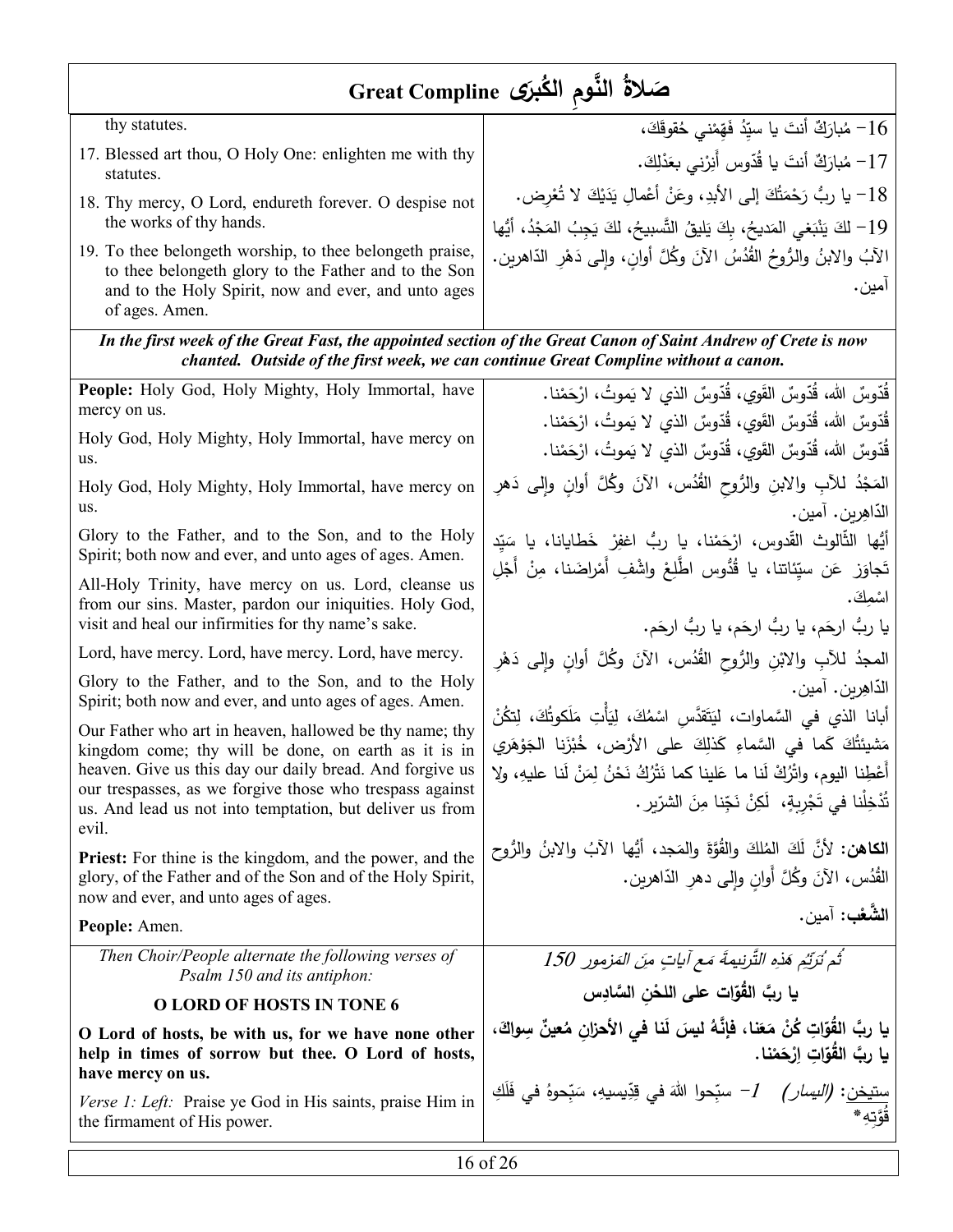| صَلاةُ النَّومِ الكُبرَى Great Compline                                                                                                                                                                                                                                       |                                                                                                                                                                                                                                                                          |
|-------------------------------------------------------------------------------------------------------------------------------------------------------------------------------------------------------------------------------------------------------------------------------|--------------------------------------------------------------------------------------------------------------------------------------------------------------------------------------------------------------------------------------------------------------------------|
| O Lord of hosts, be with us, for we have none other<br>help in times of sorrow but thee. O Lord of hosts,<br>have mercy on us.                                                                                                                                                | يا ربَّ القُوَّاتِ كُنْ مَعَنا، فإنَّهُ ليسَ لَنا في الأحزانِ مُعينٌ سِواكَ،<br>يا ربَّ القُوّاتِ اِرْحَمْنا.                                                                                                                                                            |
| Verse 2: Right: Praise Him for His mighty acts; praise<br>Him according to the multitude of His greatness.                                                                                                                                                                    | <u>ستيخن</u> : <i>(اليمين)  2−</i> سبِّحوه على مَقْدِرَتِهِ، سَبِّحوهُ بحسَبِ كَثْرَةِ<br>عظَمَتهِ *                                                                                                                                                                     |
| O Lord of hosts, be with us, for we have none other<br>help in times of sorrow but thee. O Lord of hosts,<br>have mercy on us.                                                                                                                                                | يا ربَّ القُوّاتِ كُنْ مَعَنا، فإنَّهُ ليسَ لَنا في الأحزانِ مُعينٌ سِواكَ،<br>ِ يا ربَّ القُوّاتِ اِرْحَمْنا.                                                                                                                                                           |
| Verse 3: Left: Praise Him with the sound of the trumpet,<br>praise Him with the psaltery and harp.                                                                                                                                                                            | ست <u>يخن</u> : <i>(اليمار)  3-</i> سَبِّحوهُ بلحنِ البوق، سبِّحوهُ بالمزمارِ<br>والقيثارة *                                                                                                                                                                             |
| O Lord of hosts, be with us, for we have none other<br>help in times of sorrow but thee. O Lord of hosts,<br>have mercy on us.                                                                                                                                                | يا ربَّ القُوّاتِ كُنْ مَعَنا، فإنَّهُ ليسَ لَنا في الأحزانِ مُعينٌ سِواكَ،<br>يا ربَّ القُوّاتِ اِرْحَمْنا.                                                                                                                                                             |
| Verse 4: Right: Praise Him with timbrel and dance,<br>praise Him with strings and flute.                                                                                                                                                                                      | <i>ستي<u>خن</u>: (اليمين) 4−</i> سَبِّحوهُ بالطَّبْلِ والمَصـافّ، سَبِّحوهُ<br>بالأَوتارِ وآلاتِ الطَّرَب*                                                                                                                                                               |
| O Lord of hosts, be with us, for we have none other<br>help in times of sorrow but thee. O Lord of hosts,<br>have mercy on us.                                                                                                                                                | يا ربَّ القُوّاتِ كُنْ مَعَنا، فإنَّهُ ليسَ لَنا في الأحزانِ مُعينٌ سِواكَ،<br>يا ربَّ القُوّاتِ اِرْحَمْنا.                                                                                                                                                             |
| Verse 5: Left: Praise Him with tuneful cymbals, praise<br>Him with cymbals of jubilation. Let every breath praise<br>the Lord.                                                                                                                                                | ستيخرَ: (البي <i>سار) 5</i> – سَبِّحوه بِنَغَماتِ الصُّنوجِ، سَبِّحوهُ بصُنوجِ<br>التَّهْليلِ، كَلُّ نَسَمَة فَلْتُسَبِّحِ الربِّ *                                                                                                                                      |
| O Lord of hosts, be with us, for we have none other<br>help in times of sorrow but thee. O Lord of hosts,<br>have mercy on us.                                                                                                                                                | يا ربَّ القُوّاتِ كُنْ مَعَنا، فإنَّهُ ليسَ لَنا في الأحزانِ مُعينٌ سِواكَ،<br>يا ربَّ القُوّاتِ اِرْحَمْنا.                                                                                                                                                             |
| Right: Praise ye God in His saints.                                                                                                                                                                                                                                           | <i>النَّمِين:</i> سَبِّحوا اللهَ في قِدِّيسيهِ،                                                                                                                                                                                                                          |
| Left: Praise Him in the firmament of His power.                                                                                                                                                                                                                               | <i>النِسار :</i> سَبّحوهُ في فَلَكِ قُوَّتِهِ.                                                                                                                                                                                                                           |
| Both: O Lord of hosts, be with us, for we have none<br>other help in times of sorrow but thee. O Lord of<br>hosts, have mercy on us.                                                                                                                                          | يا ربَّ القُوّاتِ كُنْ مَعَنا، فإنَّهُ ليسَ لَنا في الأحزانِ مُعينٌ سِواكَ،<br>يا ربَّ القُوّاتِ اِرْحَمْنا.                                                                                                                                                             |
| <i>Right:</i> Glory to the Father, and to the Son, and to the<br>Holy Spirit.                                                                                                                                                                                                 | <i>النيمين:</i> المَجْدُ لِلآبِ والابْنِ والرُّوحِ القُدُس.                                                                                                                                                                                                              |
| Were not thy saints our intercessors, O Lord, and thy<br>goodness pitying us, how could we have dared to praise<br>thee, O Savior, whom the angels bless ceaselessly?<br>Wherefore, O thou who knowest the secret things of the<br>heart, spare our souls.                    | يا رَبُّ لَوْ لَمْ يكُنْ قِدِّيسوكَ شُفَعاءَ لَنا، وصَلاحُكَ مُتَشَفِّقاً عَلَينا،<br>فَكيفَ كُنَّا نَتَجاسَرُ ۚ أَنْ نُسَبِّحَكَ يا مُخلِّصُ، يا مَنْ تُبارِكُهُ المَلائِكةُ<br>بِغَيرِ فُتُورٍ، فَيا أَيُّها العارِفُ مَكْنُوناتِ القُلُوبِ، أَشْفِقْ على<br>نُفُوسنا. |
| Left: Both now and ever, and unto ages of ages. Amen.                                                                                                                                                                                                                         | <i>النيمار</i> : الآنَ وَكُلَّ أُوانِ وإِلَى دَهْرِ الداهِرين. آمين.                                                                                                                                                                                                     |
| Greatly have mine iniquities multiplied, O Theotokos.<br>Wherefore, I take refuge in thee, O pure one, seeking<br>salvation. Visit my weak soul, and intercede with thy Son<br>our God to grant me forgiveness of the sins I have<br>committed, O thou who alone art blessed. | كَثيرًا تَكاثرَتْ ذُنُوبِي يا والِدةَ الإِلَهِ، فإليكِ لَجَأتُ يا نَقِيَّةُ طَالِبًا<br>الْخَلاصَ. فافْتَقِدِي نَفْسِي الضَّعِيفَةَ، وتَشَفَّعي إلى ابْنِكِ وإلهِنا أَنْ<br>يُعْطِيَني غُفرانَ المَسَاوِئِ الَّتِي فَعَلْتُها، أَيتَّهُا المُبارَكَةُ وَحِدَكٍ.          |
| <i>Right</i> : O all-holy Theotokos, forsake me not in the years<br>of my life, O intecessor for mankind; but help me and                                                                                                                                                     | <i>النّيمين</i> : يا والِدَةَ الإلهِ الكُليَّةَ القَداسَةِ، لا تُهْمِلِيني في سِنِي                                                                                                                                                                                      |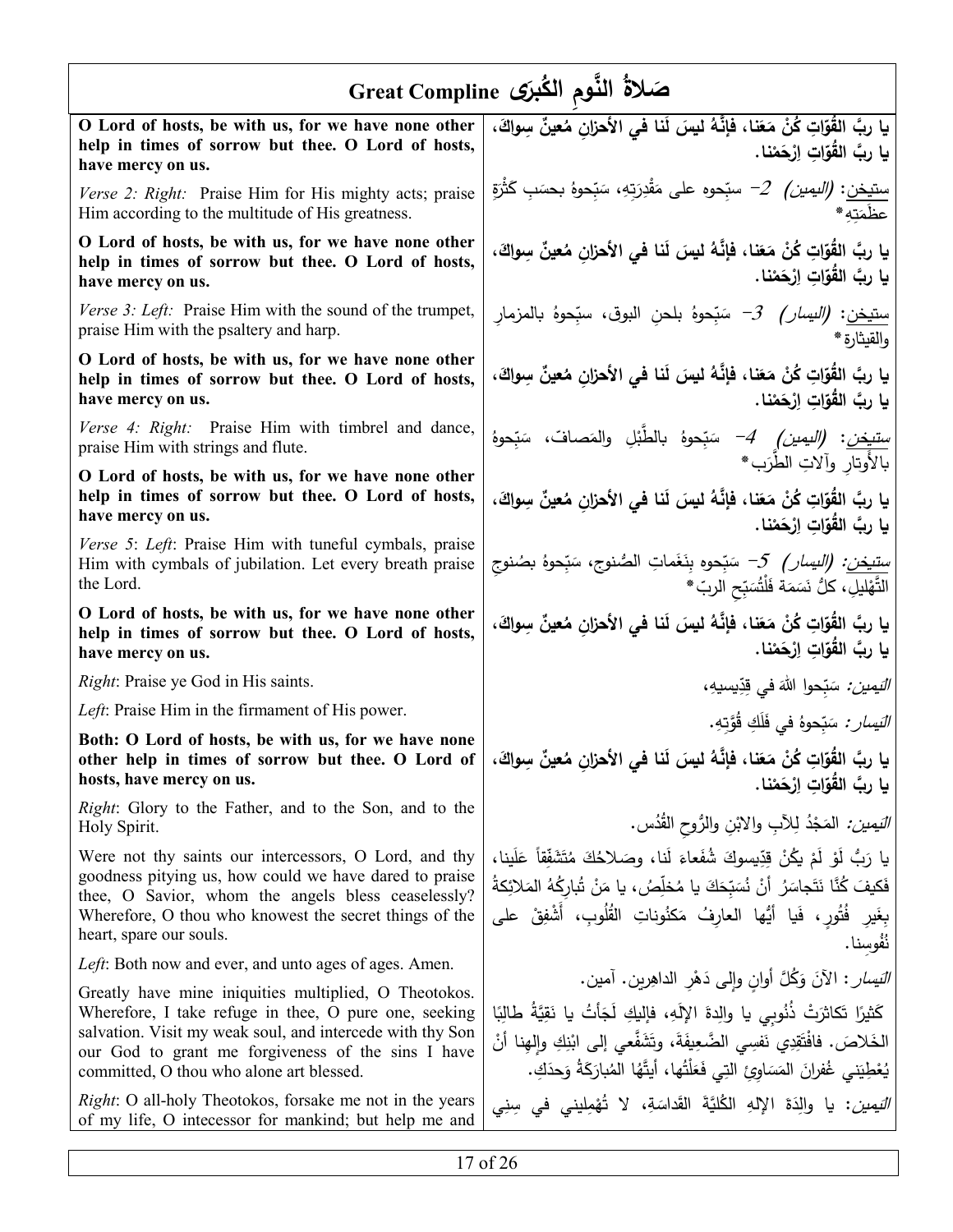| صَلاةُ النَّومِ الكُبرَى Great Compline                                                                                                                                                                                                                                                                                                                                                                                                                                                                                                                                                                                                                                                                                                                                                                                                 |                                                                                                                                                                                                                                                                                                                                                                                                                                                                                                                                                                                                                                                                                                                                                                                                                                        |
|-----------------------------------------------------------------------------------------------------------------------------------------------------------------------------------------------------------------------------------------------------------------------------------------------------------------------------------------------------------------------------------------------------------------------------------------------------------------------------------------------------------------------------------------------------------------------------------------------------------------------------------------------------------------------------------------------------------------------------------------------------------------------------------------------------------------------------------------|----------------------------------------------------------------------------------------------------------------------------------------------------------------------------------------------------------------------------------------------------------------------------------------------------------------------------------------------------------------------------------------------------------------------------------------------------------------------------------------------------------------------------------------------------------------------------------------------------------------------------------------------------------------------------------------------------------------------------------------------------------------------------------------------------------------------------------------|
| have mercy on me.                                                                                                                                                                                                                                                                                                                                                                                                                                                                                                                                                                                                                                                                                                                                                                                                                       | حَياتي، يا شَفيعَةَ الأنام، بَلْ أنتِ اعْضُديني وارحَميني.                                                                                                                                                                                                                                                                                                                                                                                                                                                                                                                                                                                                                                                                                                                                                                             |
| Both: In thee, O Mother of God, I place all my hope;                                                                                                                                                                                                                                                                                                                                                                                                                                                                                                                                                                                                                                                                                                                                                                                    | <i>النيمار والنِّمين معا"</i> : عَليكِ وَضَعْتُ كُلَّ رَجائي يا والِدَةَ الإِله،                                                                                                                                                                                                                                                                                                                                                                                                                                                                                                                                                                                                                                                                                                                                                       |
| keep me under thy protection.                                                                                                                                                                                                                                                                                                                                                                                                                                                                                                                                                                                                                                                                                                                                                                                                           | فاحْفَظيني تَحْتَ سِتْرِ وِقايَتَكِ.                                                                                                                                                                                                                                                                                                                                                                                                                                                                                                                                                                                                                                                                                                                                                                                                   |
| <b>Reader:</b> Lord, have mercy. (40 times)                                                                                                                                                                                                                                                                                                                                                                                                                                                                                                                                                                                                                                                                                                                                                                                             |                                                                                                                                                                                                                                                                                                                                                                                                                                                                                                                                                                                                                                                                                                                                                                                                                                        |
| Thou who, at all times and at every hour, both in heaven<br>and on earth art worshipped and glorified, O Christ God,<br>long-suffering, plenteous in mercy and compassion, who<br>lovest the just and showest mercy to sinners, who callest<br>all men to salvation through the promise of good things<br>to come: Do thou, the same Lord, receive also our<br>supplications at this present hour, and direct our lives<br>according to thy commandments. Sanctify our souls;<br>purify our bodies; set aright our minds; cleanse our<br>thoughts; and deliver us from all calamity, wrath and<br>distress. Compass us round about with thy holy angels;<br>that, guided and guarded by their host, we may attain<br>unto the unity of the faith, and the knowledge of thine<br>unapproachable glory. For blessed art thou unto ages of | القارئ: يا ربُ ارْحَم. (40 مرةِ)<br>يا مَن فِي كُلِّ وَقتٍ وفي كُلِّ ساعةٍ، فِي السَّماءِ وعلى الأرضِ،<br>مَسْجودٌ لَهُ ومُمَجَّدٌ، أَلمَسيحُ الإِلهُ الطَّوبِلُ الأناةِ، الكَثيرُ الرَّحْمَةِ<br>الجَزيِلُ التَّحَنُّنِ، الذي يُحِبُّ الصِّدِّيقِينَ ويَرِحَمُ الخَطأَةَ، الدَّاعِي<br>الكُلَّ إلى الخَلاص بِمَوعِدِ الخَيراتِ المُنْتَظَرَةِ. أنتَ يا رَبُّ، تَقَبَّلْ<br>مِنَّا فِي هَذِهِ السَّاعَةِ طِلْباتِنا، وسَهِّلْ حَياتَنا إلى العَمَلِ بوَصاياكَ.<br>قَدِّسْ أَرْواحَنا. طَهِّرْ أَجْسادَنا. قَوِّمْ أَفْكارَنا. نَقِّ نِيّاتِنا. نَجِّنا مِنْ<br>كُلِّ حُزْنٍ وشَرِّ وَوَجَعٍ. حُطْنا بِملائِكَتِكَ القِدِّيسينَ، حَتَّى إذا كُنَّا<br>بِمُعَسكَرِهِم مَحْفُوظِينَ وَمُرْشَدِينَ، نَصِلُ إِلَى اتِّحادِ الإِيمانِ، وإِلَى<br>مَعْرِفَةِ مَجدِكَ الَّذِي لا يُدْنى مِنْهُ. فإنَّكَ مُبارَكٌ إلى دَهرِ<br>الداهرينَ. آمين. |
| ages. Amen.<br>Lord, have mercy. (3 times)                                                                                                                                                                                                                                                                                                                                                                                                                                                                                                                                                                                                                                                                                                                                                                                              |                                                                                                                                                                                                                                                                                                                                                                                                                                                                                                                                                                                                                                                                                                                                                                                                                                        |
| Glory to the Father, and to the Son, and to the Holy<br>Spirit; both now and ever, and unto ages of ages. Amen.                                                                                                                                                                                                                                                                                                                                                                                                                                                                                                                                                                                                                                                                                                                         | يا رَبُّ ارْحَم، يا رَبُّ ارْحَمْ، يا رَبُّ ارْحَم.<br>المَجْدُ لِلآبِ والابْنِ والرُّوحِ القُدُس. الآنَ وكُلَّ أوانٍ وإِلى دَهْرِ                                                                                                                                                                                                                                                                                                                                                                                                                                                                                                                                                                                                                                                                                                     |
| More honorable than the cherubim and more glorious<br>beyond compare than the seraphim, thou who without<br>corruption didst bear God the Word and art truly<br>Theotokos: We magnify thee.                                                                                                                                                                                                                                                                                                                                                                                                                                                                                                                                                                                                                                             | الداهِرِينِ. آمينِ.<br>يا مَنْ هيَ أَكْرَمُ مِنَ الشَّارِوبِيم، وأَرْفَعُ مَجْدًا بِغَيْرِ قِياسٍ مِنَ<br>السَّارافيم. التي بِدونِ فَسادٍ ولَدَتْ كَلِمَةَ الله، وهِيَ حقًّا والِدَةُ اﻹله،                                                                                                                                                                                                                                                                                                                                                                                                                                                                                                                                                                                                                                            |
| Bless, father, in the name of the Lord.                                                                                                                                                                                                                                                                                                                                                                                                                                                                                                                                                                                                                                                                                                                                                                                                 | إِيَّاكِ نُعَظِّم.                                                                                                                                                                                                                                                                                                                                                                                                                                                                                                                                                                                                                                                                                                                                                                                                                     |
| Priest: May God have compassion upon us and bless us;<br>may he show the light of his countenance upon us and be<br>merciful unto us.                                                                                                                                                                                                                                                                                                                                                                                                                                                                                                                                                                                                                                                                                                   | باسم الرَّبِّ بارِكْ يا أب.<br>ليترأفِ الله علينا وبباركُنا، وبُضيئ بوَجِهه علينا<br>الكاهن:                                                                                                                                                                                                                                                                                                                                                                                                                                                                                                                                                                                                                                                                                                                                           |
| People: Amen.                                                                                                                                                                                                                                                                                                                                                                                                                                                                                                                                                                                                                                                                                                                                                                                                                           | وبَرْجَمنا.                                                                                                                                                                                                                                                                                                                                                                                                                                                                                                                                                                                                                                                                                                                                                                                                                            |
| Prayer of St. Ephraim the Syrian                                                                                                                                                                                                                                                                                                                                                                                                                                                                                                                                                                                                                                                                                                                                                                                                        | صَلاةُ القِدّيسِ أفْرامِ                                                                                                                                                                                                                                                                                                                                                                                                                                                                                                                                                                                                                                                                                                                                                                                                               |
| <b>People:</b> O Lord and Master of my life, take from me the<br>Spirit of sloth, despair, lust of power, and idle talk.<br>(prostration)                                                                                                                                                                                                                                                                                                                                                                                                                                                                                                                                                                                                                                                                                               | ال <b>شَّعْب:</b> أَيُّها الرَّبُّ وسَيِّدُ حياتي، أَعْتِقْني مِنْ روح البِطالَة،<br>والفُضولِ، وحُبِّ الرِّئاسَة، والكَلام النَطَّالِ. (سَجْدة)                                                                                                                                                                                                                                                                                                                                                                                                                                                                                                                                                                                                                                                                                       |
| But give rather the spirit of chastity, humility, patience,<br>and love to thy servant. (prostration)                                                                                                                                                                                                                                                                                                                                                                                                                                                                                                                                                                                                                                                                                                                                   | وأَنْعِمْ عَلَيَّ أنا عَبْدَكَ الخاطِئ، بِروح العِفَّةِ، واتِّضاع الفِكْرِ،                                                                                                                                                                                                                                                                                                                                                                                                                                                                                                                                                                                                                                                                                                                                                            |
| Yea, O Lord and King, grant me to see my own<br>transgressions and not to judge my brother for blessed art<br>thou unto ages of ages. Amen. (prostration)                                                                                                                                                                                                                                                                                                                                                                                                                                                                                                                                                                                                                                                                               | والصَّبْرِ ، والمَحَبَّة. (سَجْدة)<br>نَعَمْ يا مَلِكي والهي، هَبْ لي أَنْ أَعْرِفَ ذُنوبي وَعُيوبي، ولا أُدِينَ<br>إخْوَتِي، فإنَّكَ مُبارَكٌ إلى الأبدِ آمين. (سَجْدة)                                                                                                                                                                                                                                                                                                                                                                                                                                                                                                                                                                                                                                                               |
| Then, twelve <b>metanoias</b> are made saying each time                                                                                                                                                                                                                                                                                                                                                                                                                                                                                                                                                                                                                                                                                                                                                                                 | ثُمَّ 12 مطانِيَّة في كُلِّ مَرَّةٍ نَق <i>ولُ:</i>                                                                                                                                                                                                                                                                                                                                                                                                                                                                                                                                                                                                                                                                                                                                                                                    |
| <b>People:</b> O God, be gracious unto me, the sinner.                                                                                                                                                                                                                                                                                                                                                                                                                                                                                                                                                                                                                                                                                                                                                                                  | ا <b>لشُّعْب:</b> يا اللهُ ارْحَمْنـي أنا الـخاطِئ.                                                                                                                                                                                                                                                                                                                                                                                                                                                                                                                                                                                                                                                                                                                                                                                    |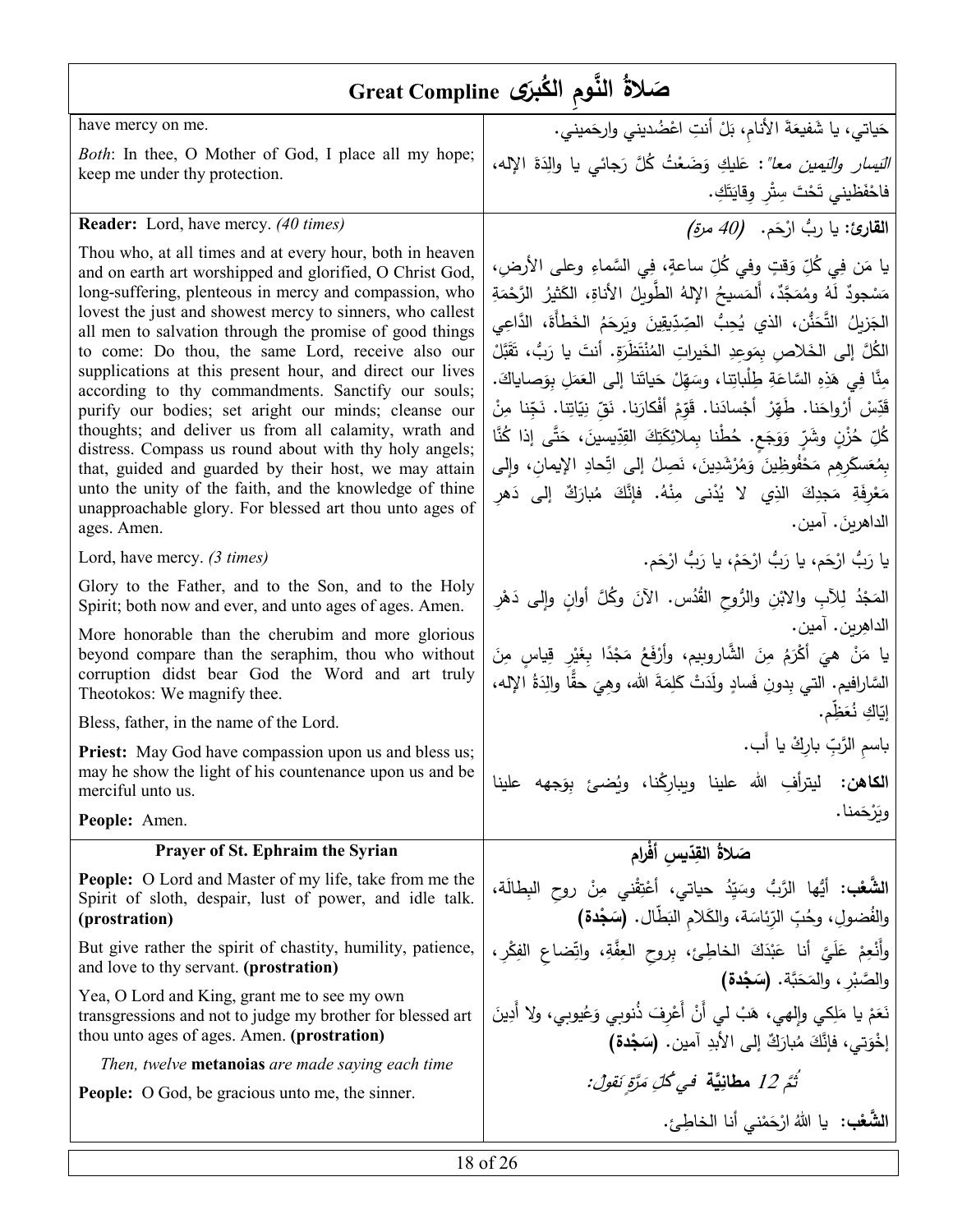| صَلاةُ النَّومِ الكُبرَى Great Compline                                                                                                                                                                                                                                                                                                                                                                                                                                                                                                                                                                                                                                                                                                                                                                                                                                                                                                                                                                         |  |
|-----------------------------------------------------------------------------------------------------------------------------------------------------------------------------------------------------------------------------------------------------------------------------------------------------------------------------------------------------------------------------------------------------------------------------------------------------------------------------------------------------------------------------------------------------------------------------------------------------------------------------------------------------------------------------------------------------------------------------------------------------------------------------------------------------------------------------------------------------------------------------------------------------------------------------------------------------------------------------------------------------------------|--|
| ثَمَّ تُقالُ صَلاَةُ أفرام مَرَّةً واحدَة، مَع سَجْدَة واحدَة في آخرِ مَرَّةِ.                                                                                                                                                                                                                                                                                                                                                                                                                                                                                                                                                                                                                                                                                                                                                                                                                                                                                                                                  |  |
| قُدُوسٌ الله، قُدّوسٌ القَوى، قُدُّوسٌ الَّذى لا يَمُوتُ، ارحَمْنَا.<br>قُدُّوسٌ الله، قُدّوسٌ القَوِي، قُدُّوسٌ الَّذي لا يَمُوتُ، ارحَمْنَا.<br>قُدُّوسٌ الله، قُدّوسٌ القَوِي، قُدُّوسٌ الَّذي لا يَمُوتُ، ارحَمْنَا.                                                                                                                                                                                                                                                                                                                                                                                                                                                                                                                                                                                                                                                                                                                                                                                        |  |
| المَجِدُ للآبِ وَالابنِ وَالرُّوحِ القُدسِ، الآنَ، وَكُلَّ آنٍ، وِإِلَى دَهرِ<br>الدَّاهرين. آمين.<br>أَيُّها الثَّالُوثُ القُدُّوسُ ارحمنَا، يَا رَبّ، اغْفِرْ خَطَايَانَا، يَا سَيّدُ،<br>تجاوز سَيّئاتِنا، يَا قُدُّوسُ اطَّلِعْ وَاشْفِ أَمْرَاضَنَا، مِن أَجلِ اسمِكَ.                                                                                                                                                                                                                                                                                                                                                                                                                                                                                                                                                                                                                                                                                                                                     |  |
| يا رَبُّ ارحَمْ، يَا رَبُّ ارحَمْ، يَا رَبُّ ارحَمْ.<br>المَجدُ للآبِ وَالابنِ وَالرُّوحِ القُدسِ، الآنَ، وَكُلَّ آنِ، وِإِلَى دَهرِ<br>الدَّاهرين. آمين.<br>أَبَانَا الَّذي في السَّمَاوَاتِ، ليَتَقَدَّسِ اسمُكَ، ليَأْتِ مَلَكُوتُكَ، لتَكُنْ                                                                                                                                                                                                                                                                                                                                                                                                                                                                                                                                                                                                                                                                                                                                                                |  |
| مَشْيئَتُكَ، كَمَا في السَّمَاءِ، كَذَلِكَ عَلَى الأَرضِ. خُبزَنَا الجَوهريّ<br>أَعطِنا اليَومَ. وَاترُكْ لَنَا مَا عَلَينَا، كَمَا نَترُكُ نَحنُ لَمَن لَنَا عَلَيهِ.<br>وَلا تُدخِلْنا فِي تَجرِبَةٍ، لَكِنْ نَجِّنَا مِنَ الشِّريرِ .                                                                                                                                                                                                                                                                                                                                                                                                                                                                                                                                                                                                                                                                                                                                                                        |  |
| الكاهن: لأَنَّ لكَ المُلكَ وَالقُدرَةَ وَالمَجِدَ، أَيُّهَا الآبُ وَالابنُ وَالرُّوحُ<br>القُدسُ الآنَ وَكُلَّ آنِ وِإِلَى دَهرِ الدَّاهرينِ.<br>الشَّعْب: آمين. يَا رَبُّ ارحَمْ. (12 مرة)                                                                                                                                                                                                                                                                                                                                                                                                                                                                                                                                                                                                                                                                                                                                                                                                                     |  |
|                                                                                                                                                                                                                                                                                                                                                                                                                                                                                                                                                                                                                                                                                                                                                                                                                                                                                                                                                                                                                 |  |
| أَيَّتُها الفائِقُ قُدْسُها، وإِلدَةُ الإِلهِ، خَلِّصينا.                                                                                                                                                                                                                                                                                                                                                                                                                                                                                                                                                                                                                                                                                                                                                                                                                                                                                                                                                       |  |
| بَتْلُو الكاهِنُ أَوِ القارِئُ الأَوَّلُ هَذِهِ الصَّلاةِ أَمامَ أَبْقِونَةِ السَّنَدَةِ<br>( لِبولُسَ الراهِبَ رِئيسُ دِيْرِ الْمُحْسِنَة)                                                                                                                                                                                                                                                                                                                                                                                                                                                                                                                                                                                                                                                                                                                                                                                                                                                                     |  |
| أَيَّتُها السَّيدَةُ الطَّاهِرَةُ، العَذراءُ النَّقِيَّةُ، عَرُوسُ اللهِ العادِمَةُ العَيْبِ،<br>البَرِيئَةُ مِنَ الأَدناس، يا مَنْ بِمَوْلِدِكِ المُعْجِزِ اتَّحَدَ كَلِمَةُ اللَّهِ<br>بالبَشَرِ ، وطَبِيعَةُ جِنْسِنا المُقْصاةُ أَقْرَنتِها مَعَ السَّماويّينَ. يا رَجاءَ<br>مَنْ لَيْسَ لَهُمْ رَجاءٌ سِواكِ وَحَدكِ، يا مَنْ هِيَ مَعُونَةٌ لِلمُحارَبينَ،<br>وَنُصْرَةٌ مُسْتَعِدَّةٌ لِلْمُسارِعِينَ إِليها، يا مَلْجَأَ كُلِّ المَسيحِيينَ. لا<br>تَرذَٰلِينِي أنا الخاطِئَ الأثيمَ، المُتَدنِّسَ بِقَبِيحِ الأَفْكارِ والأَقْوالِ<br>والأفْعالِ بِجُملَةِ ذاتِي، والصَّائِرَ بالعَزْمِ الخامِلِ عَبْدًا لِلَذَّاتِ<br>العُمر . لكِنْ، بما أنَّكِ أُمٌّ للإلَهِ المُحِبِّ البَشَرِ ، تَحَنَّني بِتَعَطِّفٍ<br>عَلَيَّ أَنا المُفَرِّطَ الخاطِئِ، وتَقَبَّلي مِنْ شَفَتَيَّ الدَّنِسَتَينِ ما أَقدِّمُهُ<br>إِلَيْكَ مِنَ الإِبتهالِ. وبِالدَّالَّةِ الْوَالِدِيَّةِ الَّتِي لَكِ نَحْوَ ابْنِكِ رَبِّنَا<br>وسَيِّدِنا، إبتَهِلِي إليهِ لِكَيْ يَفتَحَ لِي جَوانِحَ مَحَبَّتِهِ لِلبَشَرِ وتَحَنُّنِهِ |  |
|                                                                                                                                                                                                                                                                                                                                                                                                                                                                                                                                                                                                                                                                                                                                                                                                                                                                                                                                                                                                                 |  |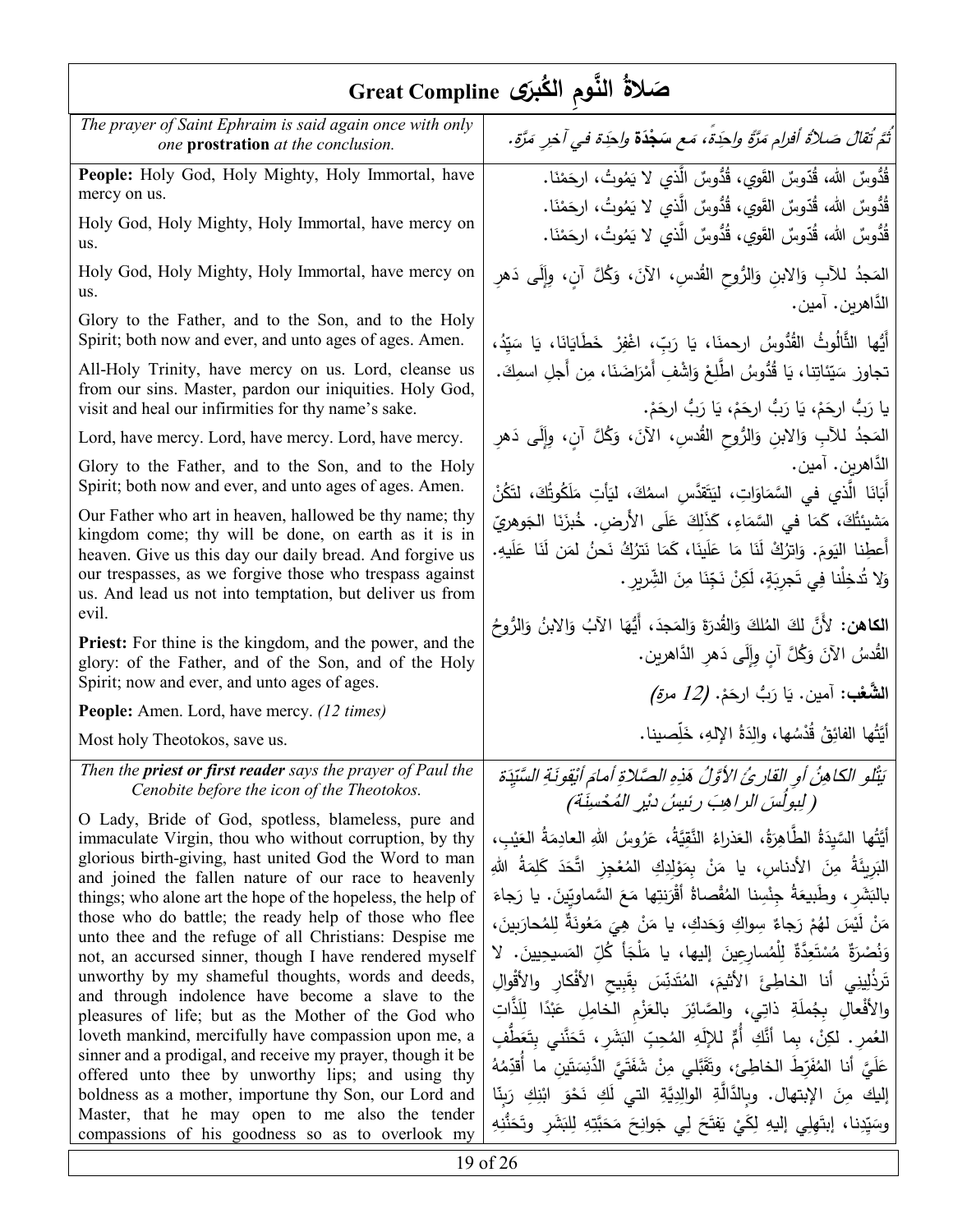numberless transgressions and turn me to repentance and show me forth as a zealous doer of his commandments. And because thou art merciful, compassionate and benevolent, be thou ever near me in this present life as an ardent help and protection, defending me from the assaults of adversaries and leading me to salvation. And at the time of my departure (from this life), care for my miserable soul, and drive far from it the dark visions of evil demons; and in the fearful day of judgment, deliver me from eternal punishment, and present me as an inheritor of the ineffable glory of thy Son, our God. May this be my lot, O Lady, most holy Theotokos, through thy mediation and help, through the grace and love toward mankind of thine only-begotten Son, our Lord and God and Saviour Jesus Christ, to whom are due all glory, honor and worship, with his unoriginate Father and his all-holy and good and life-giving Spirit, now and ever, and unto ages of ages.

**People:** Amen.

*Then the priest or second reader says the prayer of the Monk Antiochtus of Pandectis before the icon of our Lord Jesus Christ:*

And grant unto us, O Master, when we depart to sleep, repose of body and soul; and protect us from the murky sleep of sin and from all the dark pleasures of the night. Calm the impulses of passions, and quench the fiery darts of evil which are craftily thrown against us; check the turbulence of our flesh, and still all earthly and material thoughts. And grant us, O God, a watchful mind, a prudent reason, a vigilant heart, a tranquil sleep free from all the fantasies of Satan. Raise us up again at the time of prayer strengthened in thy commandments, holding steadfastly within us the remembrance of thy judgments. Grant us grace to glorify thee all through the night, that we may praise and bless and glorify thine all-honorable and majestic name of the Father and of the Son and of the Holy Spirit, now and ever, and unto ages of ages.

**People:** Amen.

<u>:</u> وصَلاحِهِ، ويَتَجاوَزَ عَنْ هَفَواتي التي تَقُوقُ الإحْصاءَ، ويَرُدَّنِي ا<br>ا َّ إلى الت ُ ْخ <sup>و</sup> ً م ُ فاعلا َصا�اه ِو ِي ل َن ل َ َجع ،ِ و� ْ �ة ًا. واح َر ِ <sup>ت</sup> ي َب ُضِري ِ عند <u>ٔ</u> دائمًا أَيَّتُها الرَّحِيمَةُ الشَّفُوقَةُ الوادَّةُ الصَّلاحِ. أمَّا فِي هذا العُمرِ الحاضِرِ ، فَبِحَرارَةٍ الشَّفاعَةِ والمَعُونَةِ، إمنَعِي عَنِي طَوارِقَ<br>. َ المُعانِدِينَ الردِيئَةَ، وأَرْشِدِيني إلى الخَلاص؛ وأَمَّا فِي وَقْتِ خُروجِ<br>" َ نَفْسي الشَقِيَّةِ، فَتَدارَكِيني مِنْ حَولِي، ولِقَتامِ مَناظِرِ الجِنِّ الأَشْرارِ<sup>ِ</sup><br>. .<br>م ْ أقْصبي عَنِّي بَعيدًا؛ وِأَمَّا في يَوْمِ الدَّيْنونَةِ الرَّهِيبِ، فَنَجِّيني مِنَ **ٔ** ْ العُقُوباتِ المُؤَبَّدة، وَأَوْضِحيني وارِثًا لِشَرَفِ وَمَجْدِ ابْنِكِ وإِلْهِنا<br>. .<br>. الغامِضِ وَصْفُهُ، الذي أَفُوزُ بِهِ بِواسِطَتِكِ ونُصْرَتِكِ أَيَّتُها الفائِقَةُ ِ ِ ِ ي. بن َت ِد ّ ی َ ِ س ُ الإله َة ِد ِ وال َة َداس ْ الق َ <sup>ع</sup> ِ ِك الو ن ِ اب َة ْأف َ ِ ور ِ <sup>م</sup> ا َة ّا و�لهن ِن � َ حید، ر **ٔ** ٍ َجد ُ ُّل م � ُ َه ُ ل َلیق َ َشِر، الذي ی ِل� ِ ل ِه َّبت َ َح ِس ِ �ح، وم َ َ الم ُ وع َس ِ ِصنا � ل َّ ُخ وم وإِكرامٍ وسُجُودٍ، مَعَ أَبِيهِ الذي لا بداءَةَ لَهُ، وَرُوحِهِ الكُليِّ قُدْسُهُ،<br>-<u>:</u> الصّالَحِ والصَّانِعِ الحياةَ الآنَ وكُلَّ أوانٍ، وإلى دَهرِ الدَّاهِرِينَ. **الشعب:** آمین.

يَتلو الكاهنُ أوِ القارئُ الثاني أَمامَ أيقونَةِ السّيدِ هَذِهِ الصلاة. لأَنطْيوخوس الراهِبِ البنذكتي

وَأَعْطِنا أَيُّها السَّيِّدُ، إِذْ نَحْنُ مُنطَلِقُونَ إلى النَّوْمِ، رَاحَةَ نَفْسٍ<br>. ْ َ وجَسَدٍ، واحفَظْنا من رُقادِ الخَطيئةِ المُدلَهِمّ، وَمِن كُلِّ الْتِذاذِ<br>. **ٔ** شَهَواتِ الظَّلامِ الليلِيّةِ. سَكِّنْ جَماحَ الأَهْواء. أَطْفِئْ سِهامَ الشِّرِّيرِ<br>. المُحْمَاةَ الثَّائِرةَ عَلَينا بِغشِّ. بَطِّلْ شَغْبَ أجسادِنا، وأَرْقِدْ كُلَّ<br>مُمَّاة الثَّائِرة عَلَينا بِغشِّ. بَطِّلْ شَغْبِ أجسادِنا، وأَرْقِدْ كُلَّ ر<br>م مَعقُولِنا الأَرْضِيِّ الهَيُولانِيِّ. وامنَحنا يا أللهُ عَقلاً ساهِرًا، وفِكْرًا<br>ذلك الأَرْضِيِّ القَيْولانِيِّ. وامنَحنا يا أللهُ عَقلاً ساهِرًا، وفِكْرًا طاهِرًا، وقَلْبًا مُسْتَيْقِظًا، ونَوْمًا خَفيفًا مُعْتَقًا مِنْ كُلِّ تَخَيُّلٍ<br>. ֺ<u>֡</u> ْ شَيطانِيّ. وأنهِضْنا فِي وَقْتِ الصَّلاةِ ثابِتِينَ فِي وَصاياكَ،<br>تَتَبِطانِيّ. وأنهِضْنا فِي وَقْتِ الصَّلاةِ ثابت ومالِكِينَ على الدَّوامِ فِي ذَواتِنا ذِكرَ أَحكامكَ. وَهَبْ لَنا أَقْوالَ<br>. ْ تَماجِيدِكَ طُولَ الليلِ، لِثْسَبِّحَ وِثْبارِكَ وِثْمَجِّدَ اسْمَكَ الْكُلِّيَّ الإكْرامِ<br>-والعَظيمَ الجَلالِ، أَيُّها الآبُ والابنُ والرُّوحُ القُدُس، الآنَ وكُلَّ<br>و أُوانٍ، وإِلى دَهرِ الدَّاهرين.

|                                                                                                                   | الشَّعْب: آمين.                                                                                                                                                           |
|-------------------------------------------------------------------------------------------------------------------|---------------------------------------------------------------------------------------------------------------------------------------------------------------------------|
| The <b>first reader</b>                                                                                           | القارئ الأوّل                                                                                                                                                             |
| O most glorious, ever-virgin, blessed Theotokos, present<br>our prayer to thy Son our God, and intercede with him | اَيَّتُها المَجِيدَةُ المُبارَكَةُ وَالِدَةُ الإِلَهِ الدَّائمةُ البَتوليَّة، قَدَّمِي صَلاتَنا<br>إلى ابنِكِ وإلهِنا، مُتَوَسِلَةً إليهِ، لِكي يُخَلِّصَ بِكِ نُفُوسَنا. |
| that through thee he may save our souls.                                                                          |                                                                                                                                                                           |
| The second reader                                                                                                 | القارئ الثاني                                                                                                                                                             |
| The Father is my Hope; (metanoia)                                                                                 | الآبُ رَجائي،   (مَطَّانِيَّة)                                                                                                                                            |
| The Son is my Refuge; (metanoia)                                                                                  | والابنُ مَلْجَأَى، (مَطَّانِيَّة)                                                                                                                                         |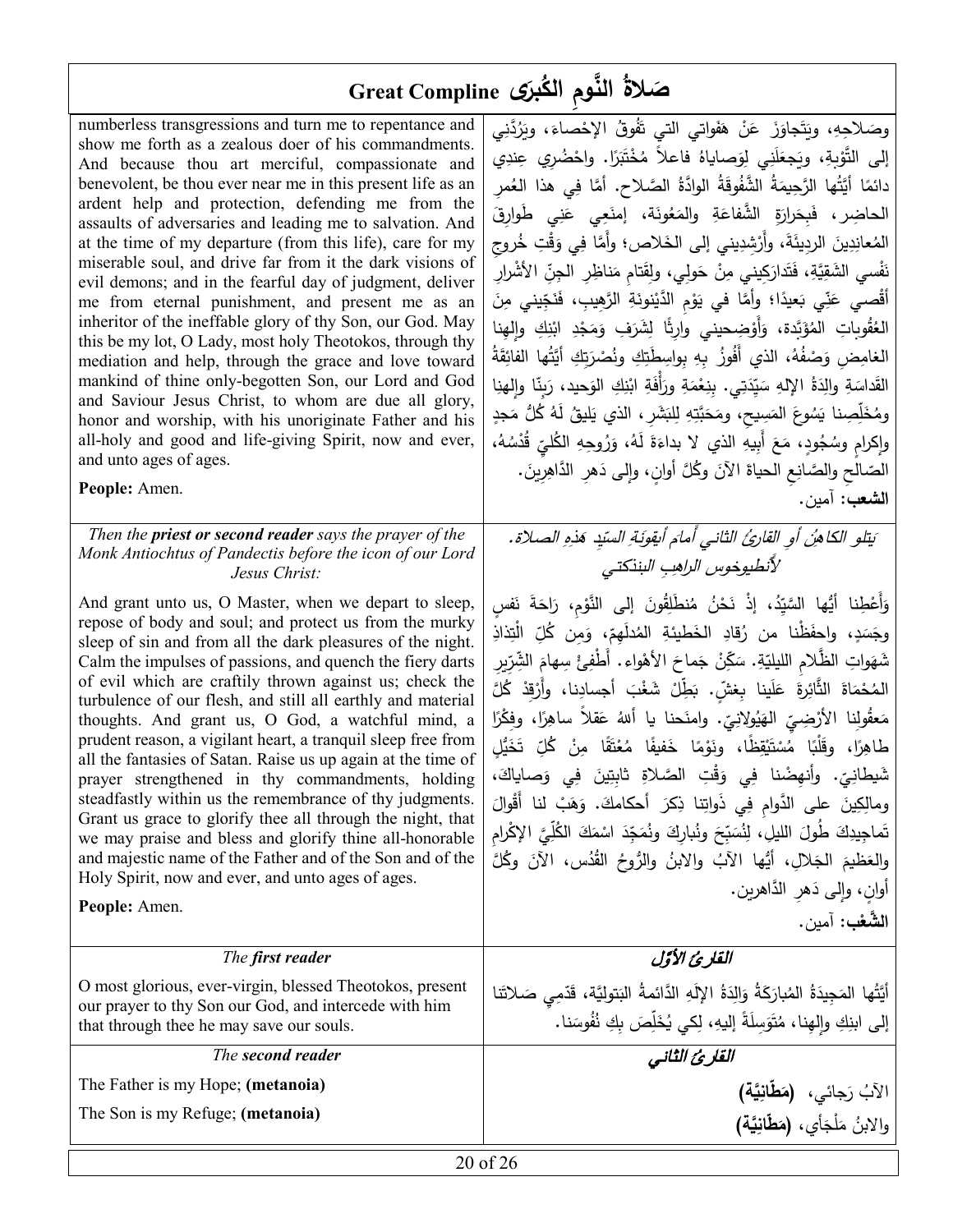| صَلاةُ النَّومِ الكُبرَى Great Compline                                                                                  |                                                                                                                                                                                                 |
|--------------------------------------------------------------------------------------------------------------------------|-------------------------------------------------------------------------------------------------------------------------------------------------------------------------------------------------|
| The Holy Spirit is my Protection; (metanoia)                                                                             | والروحُ القُدُسُ وَقائي، (مَطَّانِيَّة)                                                                                                                                                         |
| O Holy Trinity: Glory to thee.                                                                                           | أَيُّها الثالوثُ القُدّوسُ، المَجْدُ لك.                                                                                                                                                        |
| The first reader                                                                                                         | <i>تملغ ئ</i> ذ <i>أئُ⁄لاَهك</i>                                                                                                                                                                |
| In thee, O Mother of God, I place all my hope; keep me<br>under thy protection.                                          | عَلَيْكِ وَضَعْتُ كلَّ رَجائي يا والِدَةَ الإِلَه، فاحْفَظيني تَحْتَ سِتْرِ<br>وقايَتِكِ.                                                                                                       |
| If it is not the first week of Great Lent, no Gospel is read,<br>and we say:                                             | اذا لَمْ يَكُنْ هُناكَ قِراءَةٌ مِنَ الإنجيلِ:                                                                                                                                                  |
| <b>People:</b> Glory to the Father, and to the Son, and to the<br>Holy Spirit; both now and ever, and unto ages of ages. | ال <b>شَّعب:</b> المَجْدُ لِلآبِ والابْنِ والرُّوحِ القُدُس، الآنَ وكُلَّ أوانِ وإلى<br>دَهْرِ الداهِرِينِ .آمينِ.                                                                              |
| Amen.<br>Lord, have mercy. (thrice)                                                                                      | يا رَبُّ ارْحَمْ، يا رَبُّ ارْحَمْ، يا رَبُّ ارْحَمْ.                                                                                                                                           |
| Skip past the Gospel section to where the priest gives<br>"The Peace" on page 24.                                        | إِنْتَقِلْ إِلِي القَسْمِ الذي بَعَدِ التِلاواتِ الإِنجيلِيَّةِ أَنْذَاهِ (صَفحة<br>24)، حُيثُ يُعطي الكاهنِ "السَّلام".                                                                        |
| In the first week of Great Lent, the priest reads the<br>Gospel from the Holy Doors.                                     | ً في الأسْبوع الأوَّلِ منَ الصَّنْومِ، يَقْرَأُ الكاهِنُ فَصْلٌ منَ الإنجيلِ<br>المُقَدَّس، منَ أمام البابِ المُلوكي.                                                                           |
| <b>Priest:</b> And that we may be accounted worthy to<br>hear the holy gospel, let us beseech the Lord our<br>God.       | ا <b>لكاهن:</b> مِنْ أَجْلِ أَنْ نَكونَ مُسْتَحِقّينَ لِسَماعِ الإِنْجيلِ المُقَدَّسِ،<br>إلى الرَّبِّ إلهنا نَطْلُبٍ.<br>ا <b>لمرتل:</b> يا رَبُّ ارْحَمْ، يا رَبُّ ارْحَمْ، يا رَبُّ ارْحَمْ. |
| <b>People:</b> Lord, have mercy. <i>(thrice)</i>                                                                         |                                                                                                                                                                                                 |
| <b>Priest:</b> Wisdom. Stand upright. Let us hear the holy<br>gospel. Peace be to all.                                   | ا <b>لكاهن:</b> الحِكْمَة. لِنَنْتَصِبْ ونَسْمَع الإِنْجِيلَ المُقَدَّس، السلامُ<br>لِجَميعِكُمْ.                                                                                               |
| <b>People:</b> And to thy spirit.                                                                                        | ا <b>لمرتل:</b> ولروجِكَ.                                                                                                                                                                       |
| <b>Priest:</b> The reading from the holy gospel according<br>to $(N.)$ .                                                 | ا <b>لكاهن:</b> فَصْلٌ شَرِيفٌ مِنْ بِشارَةِ القِدّيسِ (فُلان) الإنجيليَّ البَشير<br>والنِّلْميذَ الطَّاهِرِ .                                                                                  |
| <b>People:</b> Glory to thee, O Lord. Glory to thee.                                                                     | ا <b>لمرتل:</b> المَجْدُ لَكَ يا رَبُّ، المَجْدُ لَك.                                                                                                                                           |
| Priest reads the Gospel                                                                                                  | الكاهنُ يَقَرَأُ فَصْلٌ مِنَ الإِنجيلِ                                                                                                                                                          |
| <b>People:</b> Glory to thee, O Lord. Glory to thee.                                                                     | المرتل: المَجْدُ لَكَ يا رَبُّ، المَجْدُ لَك.                                                                                                                                                   |
| <b>MONDAY NIGHT - LUKE 8:21-36</b>                                                                                       |                                                                                                                                                                                                 |
| Priest: The Lord said: "Take heed that you not be<br>deceived For many will come in My Name saying 'I                    | ا <b>لكاهن:</b> فَقَالَ الرَّبُ: «انْظُرُوا! لاَ تَضِلُّوا. فَإِنَّ كَثِيرِينَ سَيَأْتُونَ                                                                                                      |

deceived. For many will come in My Name, saying: 'I am He', and, 'The time has drawn near.' Therefore, do not go after them. But when you hear of wars and commotions, do not be terrified; for these things must come to pass first, but the end will not come immediately." Then He said to them, "Nation will rise against nation, and kingdom against kingdom. And there will be great earthquakes in various places, and famines and pestilences; and there will be fearful sights and great signs from Heaven. But before all these things, they will

**الكاهن:** فَقَالَ الرَّبُ: «انْظْرُوا! لا تَضِلُوا. فَإِنَّ كَثِيرِينَ سَيَأْتُونَ َال ْأت  $\ddot{\phantom{0}}$ َث إِنَّ كَا َ ُّوا. ف تَضِلُّ َ ت ان بِاسْمِي قَائِلِينَ: إِنِّي أَنَا هُوَ! وَالزَّمَانُ قَدْ قَرُبَ! فَلاَ تَذْهَبُوا وَرَاءَهُمْ. فَإِذَا سَمِعْتُمْ بِحُرُوبٍ وَقَلاَقِل فَلاَ تَجْزَعُوا، لأَنَّهُ لاَ بُدَّ أَنْ يَكُونَ هذَا<br>حَمَّدَتَ اللَّهُ مِنْ الْمَدَّةِ الْمَرْضَةِ مِنْ الْمَدَّةِ الْمَدَّةِ لَا بُدَّ أَنْ يَكُونَ هذَا ْ َ أَوَّلاً، وَلكِنْ لاَ يَكُونُ الْمُنْتَهَى سَرِيعًا». ثُمَّ قَالَ لَهُمْ:«تَقُومُ أُمَّةٌ عَلَى<br>مُ أُمَّةٍ وَمَمْلَكَةٌ عَلَى مَمْلَكَةٍ، وَتَكُونُ زَلاَزِلُ عَظِيمَةٌ فِي أَمَاكِنَ، ا<br>ا َ ا<br>ا .ِ َاء َ َّ السم ِن َ ٌة م ِظ�م َ ات ع ٌ َ َم َلا َع َ ِاو ُف و َخ ُ م ُون َك ت َ َ ٌة. و ِئ � أَو ات و ٌ َ َاع َج َم و ْ َ وَقَبْلَ هذَا كُلِّهِ يُلْقُونَ أَيْدِيَهُمْ عَلَيْكُمْ وَيَطْرُدُونَكُمْ، وَيُسَلِّمُونَكُمْ إِلَ<u>َى</u> َ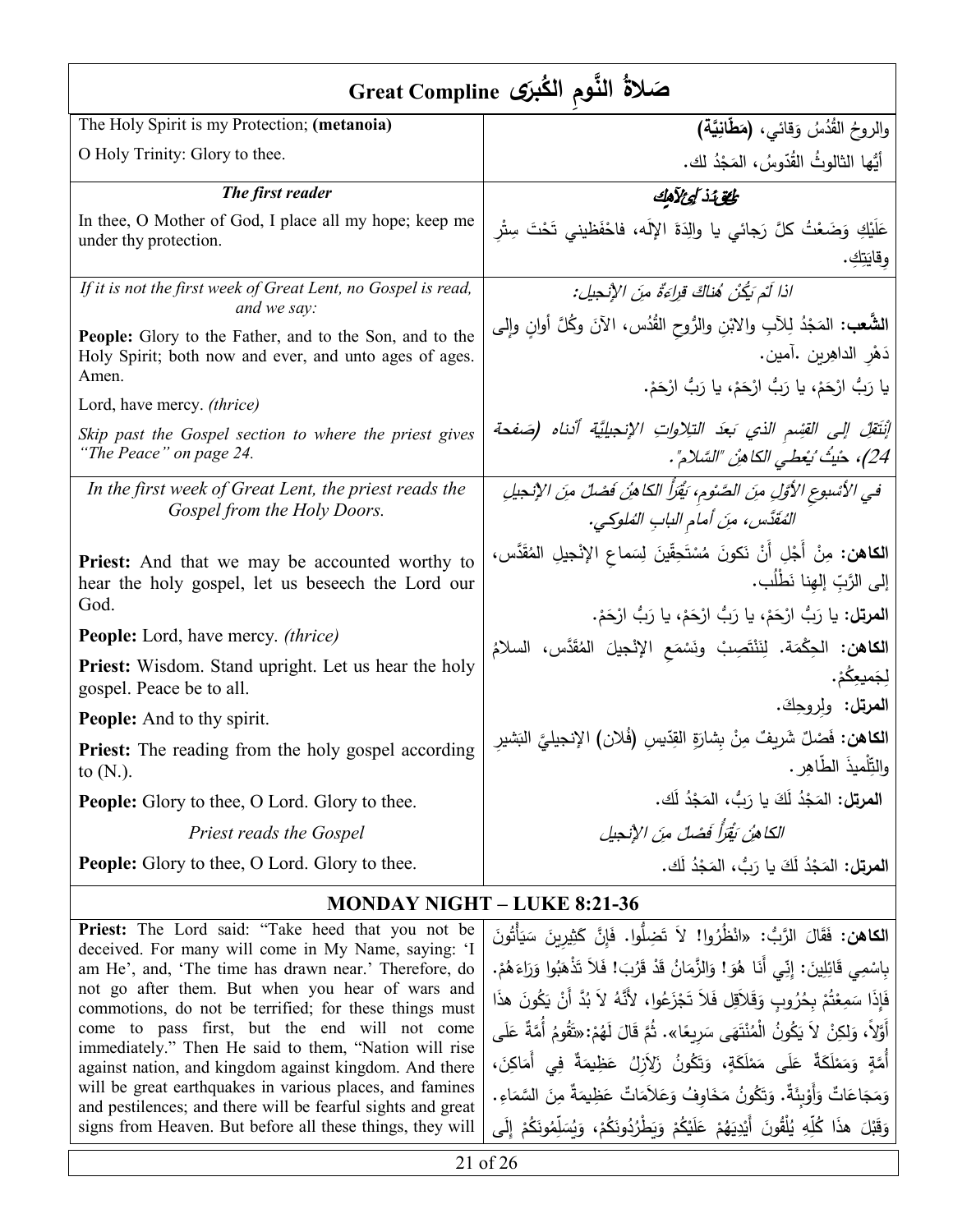lay their hands on you and persecute you, delivering you up to the synagogues and prisons. You will be brought before kings and rulers for My Name's sake. But it will turn out for you as an occasion for testimony. Therefore, settle it in your hearts not to meditate beforehand on what you will answer; for I will give you a mouth and wisdom which all your adversaries will not be able to contradict or resist. You will be betrayed even by parents and brothers, relatives and friends; and they will put some of you to death. And you will be hated by all for My Name's sake. But not a hair of your head shall be lost. By your patience possess your souls. But when you see Jerusalem surrounded by armies then know that its desolation is near. Then let those who are in Judea flee to the mountains, let those who are in the midst of her depart, and let not those who are in the country enter her. For these are the days of vengeance, that all things which are written may be fulfilled. But woe to those who are pregnant and to those who are nursing babies in those days! For there will be great distress in the land and wrath upon this people. And they will fall by the edge of the sword, and be led away captive into all nations. And Jerusalem will be trampled by Gentiles until the times of the Gentiles are fulfilled. And there will be signs in the sun, in the moon, and in the stars; and on the earth distress of nations, with perplexity, the sea and the waves roaring; men's hearts failing them from fear and the expectation of those things which are coming on the earth, for the powers of the heavens will be shaken. Then they will see the Son of Man coming in a cloud with power and great glory. Now when these things begin to happen, look up and lift up your heads, because your redemption draws near." Then He spoke to them a parable: "Look at the fig tree, and all the trees. When they are already budding, you see and know for yourselves that summer is now near. So you also, when you see these things happening, know that the kingdom of God is near. Truly, I say to you, this generation will by no means pass away until all things take place. Heaven and earth will pass away, but My words will by no means pass away. But take heed to yourselves, lest your hearts be weighed down with carousing, drunkenness, and cares of this life, and that Day come on you unexpectedly; for it will come as a snare on all those who dwell on the face of the whole earth. Watch therefore, and pray always that you may be counted worthy to escape all these things that will come to pass, and to stand before the Son of Man."

مَجَامِعٍ وَسُجُونٍ، وَتُسَاقُونَ أَمَامَ مُلُوكٍ وَوُلاَةٍ لأَجْلِ اسْمِي. فَيَؤُولُ<br>. ֺ<u>֓</u> **ٔ** ذلِكَ لَكُمْ شَهَادَةً. فَضَعُوا فِي قُلُوبِكُمْ أَنْ لاَ تَهْتَمُّوا مِنْ قَبْلُ لِكَيْ ْ .<br>-تَحْتَجُوا، لأَنِّي أَنَا أُعْطِيكُمْ فَمَّا وَحِكْمَةً لاَ يَقْدِرُ جَمِيعُ مُعَانِدِيكُمْ أَنْ ْ يُقَاوِمُوهَا أَوْ يُنَاقِضُوهَا. وَسَوْفَ تُسَلَّمُونَ مِنَ الْوَالِدِينَ وَالإِخْوَةِ<br>. وَالأَقْرِبَاءِ وَالأَصْدِقَاءِ، وَيَقْتُلُونَ مِنْكُمْ. وَتَكُونُونَ مُبْغَضِينَ مِنَ<br>وَالأَقْرِبَاءِ وَالأَصْدِقَاءِ، وَيَقْتُلُونَ مِنْكُمْ. وَتَكُونُونَ مُبْغَضِينَ مِنَ الْجَمِيعِ مِنْ أَجْلِ اسْمِي. وَلكِنَّ شَعْرَةً مِنْ رُؤُوسِكُمْ لاَ تَهْلِكُ. ْ **:** ْجِمَبْرِكُمُ اقْتَنُوا أَنْفُسَكُمْ. وَمَتَى رَأَيْتُمْ أُورُشَلِيمَ مُحَاطَّةً بِجُيُوشٍ،<br>. **ٔ** .<br>. فَجِينَئِذٍ اعْلَمُوا أَنَّهُ قَدِ اقْتَرَبَ خَرَابُهَا. حِينَئِذٍ لِيَهْرُبِ الَّذِينَ فِي<br>م َ الْيَهُودِيَّةِ إِلَى الْجِبَالِ، وَالَّذِينَ فِي وَسْطِهَا فَلْيَفِرُّوا خَارِجًا، وَالَّذِينَ ـا<br>با فِي الْكُوَرِ فَلاَ يَدْخُلُوهَا، لأَنَّ هذِهِ أَيَّامُ انْتِقَامٍ، لِيَتِمَّ كُلُّ مَا هُوَ َ مَكْتُوبٌ. وَوَيْلٌ لِلْحَبَالَى وَالْمُرْضِعَاتِ فِي تِلْكَ الأَيَّامِ! لأَنَّهُ يَكُونُ َ ضِيقٌ عَظِيمٌ عَلَى الأَرْضِ وَسُخْطٌ عَلَى هذَا الشَّعْبِ. وَيَقَعُونَ بِفَمِ َ َ السَّيْفِ، وَيُسْبَوْنَ إِلَى جَمِيعِ الأُمَمِ، وَتَكُونُ أُورُشَلِيمُ مَدُوسَةً مِنَ َ الأُمَمِ، حَتَّى تُكَمَّلَ أَزْمِنَةُ الأُمَمِ. «وَتَكُونُ عَلاَمَاتٌ فِي الشَّمْسِ<br>. َ **ٔ** وَالْقَمَرِ ۚ وَالذُّجُومِ، وَعَلَى الأَرْضِ كَرْبُ أَمَمٍ بحَيْرَةٍ. اَلْبَحْرُ ۚ وَالأَمْوَاجُ ٔ<br>ّ تَضِجُّ، وَالنَّاسُ يُغْشَى عَلَيْهِمْ مِنْ خَوْفٍ وَانْتِظَارِ مَا يَأْتِي عَلَى<br>م **ٔ** الْمَسْكُونَةِ، لأَنَّ قُوَّاتِ السَّمَاوَاتِ تَتَزَعْزَعُ. وَحِينَئِذٍ يُبْصِرُونَ ابْنَ **ٔ** الإِنْسَانِ آتِيًا فِي سَحَابَةٍ بِقُوَّةٍ وَمَجْدٍ كَثِيرٍ . وَمَتَى ابْتَدَأَتْ هذِهِ .<br>. تَكُونُ، فَانْتَصِبُوا وَارْفَعُوا رُؤُوسَكُمْ لأَنَّ نَجَاتَكُمْ تَقْتَرِبُ». وَقَالَ لَهُمْ<br>. مَثَلاً:«اُنْظُرُوا إِلَى شَجَرَةِ النِّينِ وَكُلِّ الأَشْجَارِ. مَتَى أَفْرَخَتْ<br>. َتَنْظُرُونَ وَتَعْلَمُونَ مِنْ أَنْفُسِكُمْ أَنَّ الصَّيْفَ قَدْ قَرُبَ. هكَذَا أَنْتُمْ ْ َ أَیْضًا، مَتَّی رَأَیْتُمْ هذِهِ الأَشْیَاءَ صَائِرَةً، فَاعْلَمُوا أَنَّ مَلَكُوتَ اللهِ ْ َ ِ<br>. قَرِيبٌ. اَلْحَقَّ أَقُولُ لَكُمْ: إِنَّهُ لاَ يَمْضِي هذَا الْجِيلُ حَتَّى يَكُونَ<br>ِ ْ الْكُلُّ. اَلسَّمَاءُ وَالأَرْضُ تَزُولاَنِ، وَلكِنَّ كَلاَمِي لاَيَزُولُ. «فَاحْتَرِزُوا<br>. ْ الْأَنْفُسِكُمْ لِثَلاَّ تَتَّقُّلَ قُلُوبُكُمْ فِي خُمَارٍ وَسُكْرٍ وَهُمُومِ الْحَيَاةِ، فَيُصَادِفَكُمْ ذلِكَ الْيَوْمُ بَغْتَةً. لأَنَّهُ كَالْفَخِّ يَأْتِي عَلَى جَمِيعِ الْجَالِسِينَ عَلَى وَجْهِ كُلِّ الأَرْضِ. اِسْهَرُوا إِذًا وَتَضَرَّعُوا فِي كُلِّ َ حِينٍ، لِكَيْ تُحْسَبُوا أَهْلاً لِلنَّجَاةِ مِنْ جَمِيعِ هذَا الْمُزْمِعِ أَنْ يَكُونَ،<br>. وَتَقِفُوا قُدَّامَ ابْنِ الإِنْسَانِ. **ٔ** 

### **TUESDAY NIGHT – MATTHEW 6:1-13**

**Priest:** The Lord said: "Take heed that you do not do your charitable deeds before men, to be seen by them. Otherwise you have no reward from your Father in

َ **الكـاهن:** َّ الـرُّب: َـال َ <sup>ف</sup> « َق ُ َّ ـدام ْ ق ُم َك َت َق َ ـد ُوا ص َع َ ْصـن ْ ت ْ أَن ِـن ُ وا م َ ِ ـرز ْ ت ِح ا النَّاسِ لِكَـيْ يَنْظُرُوكُمْ، وَإِلاَّ فَلَيْسَ لَكُمْ أَجْرٌ عِنْدَ أَبِـيكُمُ الَّذِي فِـي<br>. ـٰـٰـٰـٰـٰـٰـٰـٰـ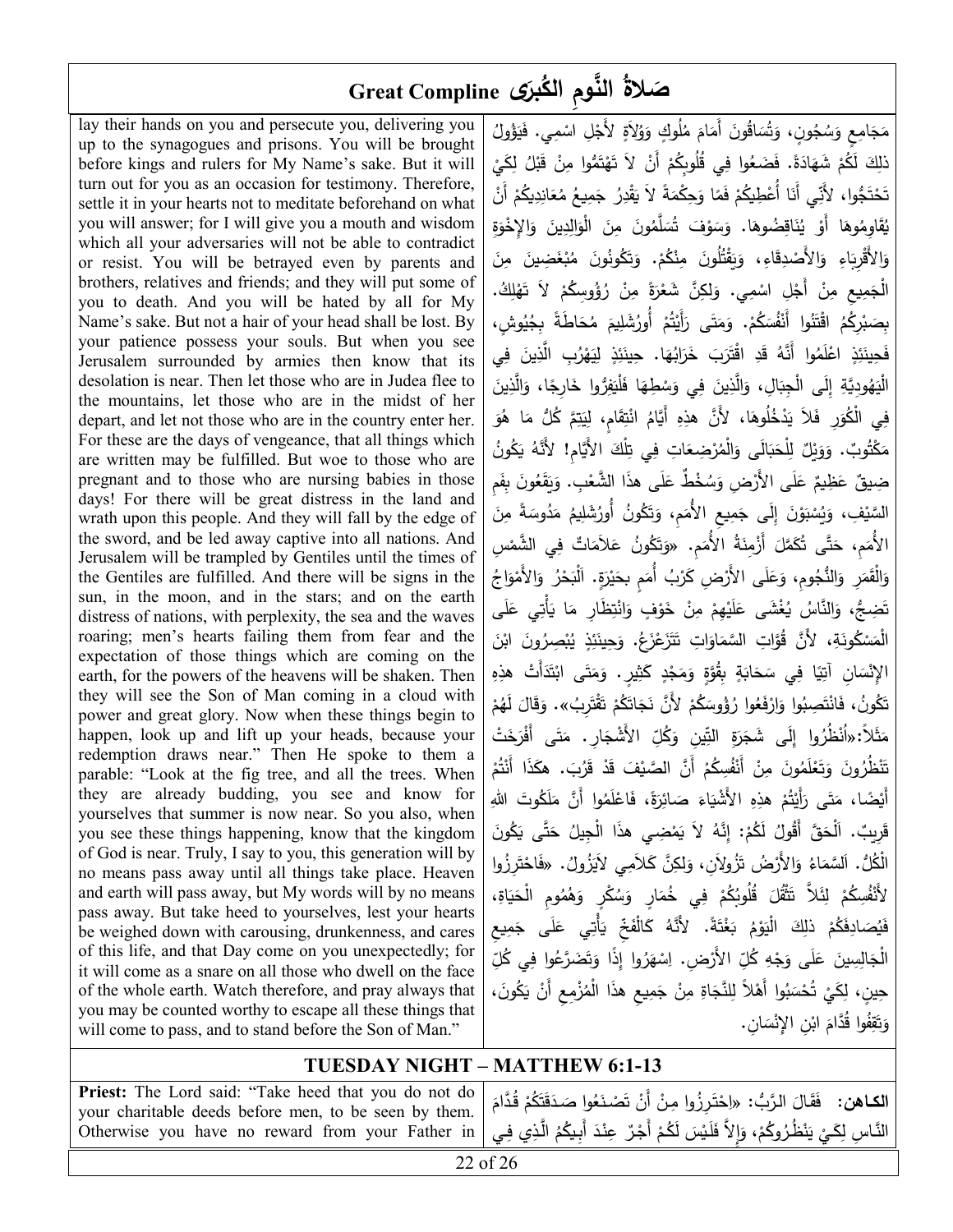Heaven. Therefore, when you do a charitable deed, do not sound a trumpet before you as the hypocrites do in the synagogues and in the streets, that they may have glory from men. Assuredly, I say to you, they have their reward. But when you do a charitable deed, do not let your left hand know what your right hand is doing, that your charitable deed may be in secret; and your Father Who sees in secret will Himself reward you openly. And when you pray, you shall not be like the hypocrites. For they love to pray standing in the synagogues and on the corners of the streets, that they may be seen by men. Assuredly, I say to you, they have their reward. But you, when you pray, go into your room, and when you have shut your door, pray to your Father Who is in the secret place; and your Father Who sees in secret will reward you openly. And when you pray, do not use vain repetitions as the heathen do. For they think that they will be heard for their many words. Therefore do not be like them. For your Father knows the things you have need of before you ask Him. In this manner, therefore, pray: Our Father, Who art in heaven, hallowed be Thy Name. Thy kingdom come; Thy will be done on earth as it is in heaven. Give us this day our daily bread; and forgive us our trespasses, as we forgive those who trespass against us, and lead us not into temptation, but deliver us from evil. For Thine is the kingdom and the power and the glory forever. Amen."

السَّمَاوَاتِ. فَمَتَى صَنَعْتَ صَدَقَةً فَلاَ تُصَوِّتْ قُدَّامَكَ بِالْبُوقِ، كَمَا<br>م ً<br>ً يَفْعَلُ الْمُرَاؤُونَ فِي الْمَجَامِعِ وَفِي الأَزِقَّةِ، لِكَيْ يُمَجَّدُوا مِنَ النَّاسِ.<br>تَعْمَلُ الْمُرَاؤُونَ فِي الْمَجَامِعِ وَفِي الأَزِقَّةِ، لِكَيْ يُمَجَّدُوا مِنَ النَّاسِ. .<br>ا اَلْحَقَّ أَقُولُ لَكُمْ: إِنَّهُمْ قَدِ اسْتَوْفَوْا أَجْرَهُمْ! وَأَمَّا أَنْتَ فَمَتَى صَنَعْتَ صَدَقَةً فَلاَ تُعَرِّفْ شِمَالَكَ مَا تَفْعَلُ يَمِينُكَ، لِكَيْ تَكُونَ صَدَقَتُكَ فِي<br>. الْخَفَاءِ . فَأَبُوكَ الَّذِي يَرَى فِي الْخَفَاءِ هُوَ يُجَازِيكَ عَلاَنِيَةً. «وَمَتَى صَلَّيْتَ فَـلاً تَكُنْ كَـالْمُرَائِينَ، فَـإِنَّهُمْ يُحِبُّونَ أَنْ يُصَـلُّوا قَـائِمِينَ فِـي<br>. الْمَجَامِعِ وَفِي زَوَايَـا الشَّـوَارِعِ، لِكَـيْ يَظْهَرُوا لِلنَّـاسِ. اَلْحَـقَّ أَقُولُ<br>َا َ لَكُمْ: إِنَّهُمْ قَدِ اسْتَوْفَوْا أَجْرَهُمْ! وَأَمَّا أَنْتَ فَمَتَى صَلَّيْتَ فَادْخُلْ إِلَى<br>. ـ مِخْدَعِكَ وَأَغْلِقْ بَابَكَ، وَصَلِّ إِلَى أَبِيكَ الَّذِي فِي الْخَفَاءِ. فَأَبُوكَ<br>\* َ ٔ.<br>. الَّذِي يَرَى فِي الْخَفَاءِ يُجَازِيكَ عَلاَنِيَةً. وَحِينَمَا تُصَلُّونَ لاَ تُكَرِّرُوا ۖ الْكَلاَمَ بَـاطِلاً كَـالأُمَمِ، فَإِنَّهُمْ يَظُنُّونَ أَنَّـهُ بِكَثْرَةِ كَلاَمِهِمْ يُسْتَجَابُ<br>ِ لَهُمْ. فَلاَ تَتَشَبَّهُوا بِهِمْ. لأَنَّ أَبَاكُمْ يَعْلَمُ مَا تَحْتَاجُونَ إِلَيْهِ قَبْلَ أَنْ ْ .ُ ُوه ْ ــأَل َ ت « َّ ــد ِس َس َق ت َ ِی َ ِ ات، ل َاو ِ َّ ــي الســم ِي ف َّــذ َــا ال َان ــذا: أَ� َ َ ْ هك ُم ْــت ُّوا أَن َ ــل َص ف اسْمُكَ. لِيَأْتِ مَلَكُوتُكَ. لِتَكُنْ مَشِيئَتُكَ كَمَا فِي السَّمَاءِ كَذلِكَ عَلَى<br>-ً<br>ً َ َــا َن ْز ُب ْ ِض. خ ُ الأَر ِــر ْف َغ َــا ن َم َــا � ن َ ُو� ــا ذن ُ َ َن ْ ل ِــر اغف ْ َ .َ و ْم َــو ــا الی ْ َ ِطن َــا أَع َن َاف َف � ْ نَحْنُ أَيْضًا لِلْمُنْنِبِينَ إِلَيْنَا. وَلاَ تُدْخِلْنَا فِي تَجْرِبَةٍ، لكِنْ نَجِّنَا مِنَ ֺ**֝ ٔ** الشِّرِّيرِ . لأَنَّ لَكَ الْمُلْكَ، وَالْقُوَّةَ، وَالْمَجْدَ، إِلَى الأَبَدِ. آمِينَ.

### **WEDNESDAY NIGHT – MARK 11:22-26 (& MATTHEW 7:7-8)**

**Priest:** The Lord said: "Have faith in God. Truly, I say to you, whoever says to this mountain, 'Be taken up and cast into the sea,' and does not doubt in his heart, but believes that what he says will come to pass, it will be done for him. Therefore, I tell you, whatever you ask in prayer, believe that you have received it, and it will be yours. And whenever you stand praying, forgive, if you have anything against any one; so that your Father Who is in heaven may also forgive you your trespasses. But if you do not forgive, neither will your Father in heaven forgive your trespasses. Ask, and it will be given you; seek, and you will find; knock, and it will be opened to you. For every one who asks receives, and he who seeks finds, and to him who knocks it will be opened."

**الكاهن:** فَقَالَ الرَّبُ: «لِيَكُنْ لَكُمْ إِيمَانٌ بِاللهِ. لأَنِّي الْحَقَّ أَقُولُ<br>الكاهن: فَقَالَ الرَّبُ: لَكُمْ: إِنَّ مَنْ قَالَ لِهِذَا الْجَبَلِ: انْتَقِلْ وَانْطَرِحْ فِي الْبَحْرِ . وَلاَ يَشُكُّ ْ فِي قَلْبِهِ، بَلْ يُؤْمِنُ أَنَّ مَا يَقُولُهُ يَكُونُ، فَمَهْمَا قَالَ يَكُونُ لَهُ. لِذلِكَ<br>-أَقُولُ لَكُمْ: كُلُّ مَا تَطْلُبُونَهُ حِينَمَا تُصَلُّونَ، فَآمِنُوا أَنْ تَتَالُوهُ، فَيَكُونَ لَكُمْ. وَمَتَى وَقَفْتُمْ تُصَلُّونَ، فَاغْفِرُوا إِنْ كَانَ لَكُمْ عَلَى أَحَدٍ ً<br>ً شَيْءٌ، لِكَيْ يَغْفِرَ لَكُمْ أَيْضًا أَبُوكُمُ الَّذِي فِي السَّمَاوَاتِ زَّلاَتِكُمْ.<br>. وَإِنْ لَمْ تَغْفِرُوا أَنْتُمْ لاَ يَغْفِرْ أَبُوكُمُ الَّذِي فِي السَّمَاوَاتِ أَيْضًا<br>وَإِنْ لَمْ تَغْفِرُوا أَنْتُمْ لاَ يَغْفِرْ أَبُوكُمُ الَّذِي فِي السَّمَاوَاتِ أَيْضًا َ زَّلاَتِكُمْ. اِسْأَلُوا تُعْطَوْا. اُطْلُبُوا تَجِدُوا. اِقْرَعُوا يُفْتَحْ لَكُمْ. لأَنَّ كُلَّ مَنْ يَسْأَلُ يَأْخُذُ، وَمَنْ يَطْلُبُ يَجِدُ، وَمَنْ يَقْرَعُ يُفْتَحُ لَهُ.<br>-َ

### **THURSDAY NIGHT – MATTHEW 7:7-11**

**Priest:** The Lord said: "Ask, and it will be given to you; seek, and you will find; knock, and it will be opened to you. For everyone who asks receives, and he who seeks finds, and to him who knocks it will be opened. Or what man is there among you who, if his son asks for bread, will give him a stone? Or if he asks for a fish, will he give him a serpent? If you then, being evil, know how to

**الكاهن:** فَقَالَ الرَّبُ: «اِسْأَلُوا تُعْطَوْا. اُطْلُبُوا تَجِدُوا. اِقْرَعُوا يُفْتَحْ<br>مَا يَسْمَعُ اللَّهُ عَلَيْهِ مُصَلَّمَةٍ مِنْ السَّائِمَةِ مِنْ الْمَسْمَعِينَ مِنْ الْمَسْمَعِينَ مِنْ الْمَس ُ َح ْت ف ُ � ُ َع ْر ق َ � ْ َن َم ،ُ و ِجد َ � ُ ُب َ ْطل � ْ َن َم ُ ُذ، و ْأخ َ � ُ ْ أَل َس � ْ َن ُ َّل م .ْ لأََّن � ُم َك ل .<br>-ِن � َ ًا؟ و َر َج ِ ح ِط�ه ُع ًا، � ْز ُب ُ خ ُه ن ُ اب َه َ أَل ِ َذا س ْ إ ُم ْك ِن َ ٍان م ْس ِن ْ أَ ُّي إ .ُ أَم َه ل ْ .<br>. <u>:</u> سَأَلَهُ سَمَكَةً، يُعْطِيهِ حَيَّةً؟ فَإِنْ كُنْتُمْ وَأَنْتُمْ أَشْرَارٌ تَعْرِفُونَ أَنْ ْ ْ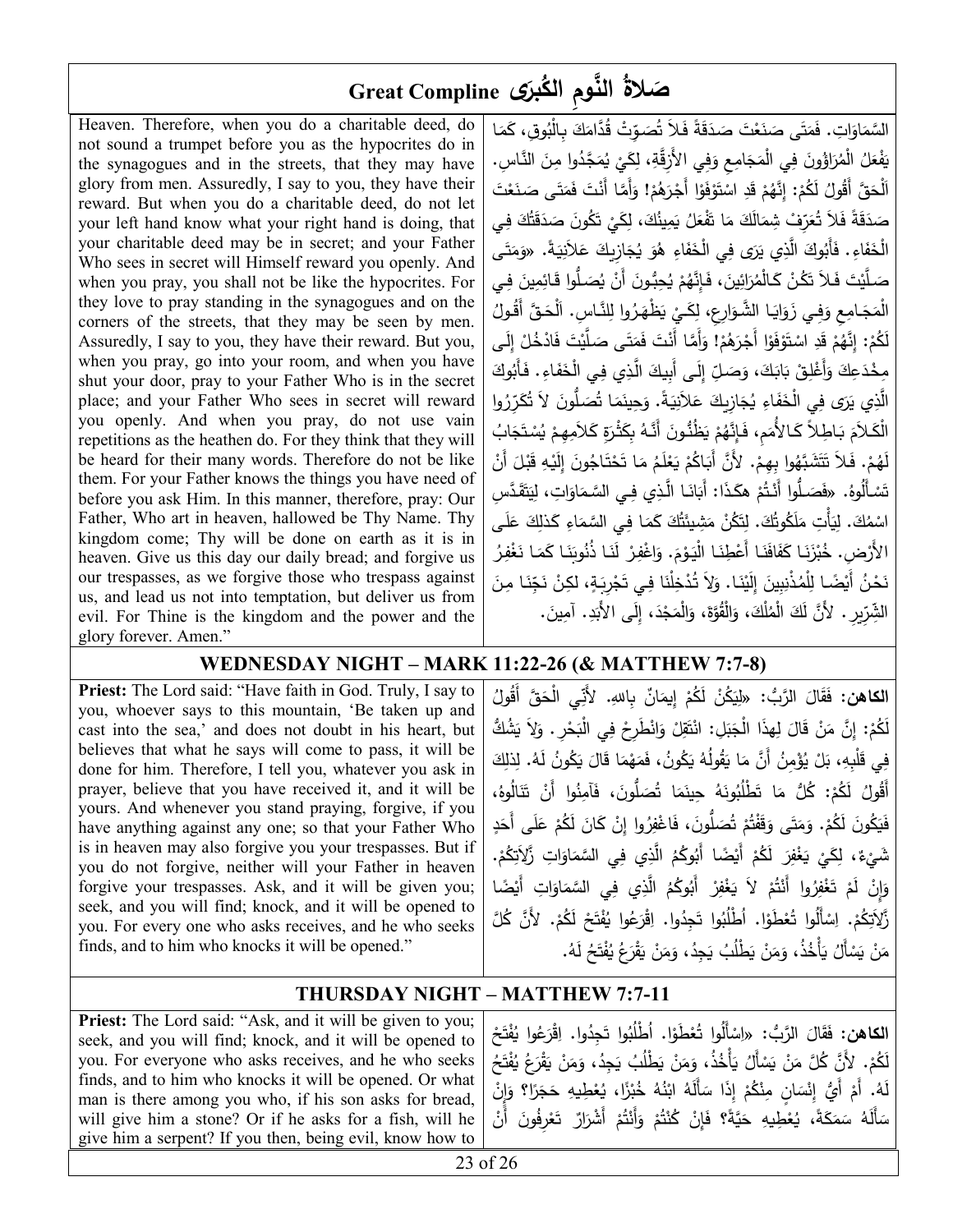### **Great Compline ىَ ُبر ُ َّ النومِ الك َصلاة** give good gifts to your children, how much more will your Father Who is in Heaven give good things to those who ask Him!" *And the priest imparts the blessing, saying:* **Priest:** Peace be to all. **People:** And to thy spirit. **Priest:** Let us bow our heads to the Lord. **People:** To Thee, O Lord. *The people prostrate while the priest says aloud:* O Master, great in mercy, Lord Jesus Christ our God, through the intercessions of our all-immaculate Lady the Theotokos and ever-virgin Mary; by the might of the precious and life-giving cross; by the protection of the honorable bodiless powers of heaven; at the supplication of the honorable, glorious Prophet, Forerunner and Baptist John; of the holy, glorious and all-laudable apostles; of the holy, glorious and right-victorious martyrs; of our venerable and God-bearing fathers; of N., (patron saint of the church); of the holy and righteous ancestors of God, Joachim and Anna; of N. (the saint of the day), whose memory we celebrate and of all thy saints: **Priest**: Make our prayer acceptable; **Choir**: Amen. **Priest**: Grant us forgiveness of our trespasses; **Choir**: Amen. **Priest:** Shelter us under the shelter of thy wings; **Choir**: Amen. **Priest**: Drive away from us every enemy and adversary; **Choir**: Amen. **Priest**: Give peace to our life. **Choir**: Amen. ُ هنا 'يُعطي الكاهِنُ النَركة، قائلاً: َ فيما نَحْني رؤوسَنا بَقِولُ الكاهن: سُلِ القديسين المَجيدين الجَديرينَ بكُلِّ مَديحٍ،<br>ين المسلمان المُجيدين المُجَمِّد

**Priest**: O Lord, have mercy on us and on thy world and save our souls, for thou art a merciful God and lovest mankind.

**Choir:** Amen.

*The people stand.*

*Standing before the Holy Doors, facing east, the priest makes three metanoias, saying each time:*

**Priest***:* O God, be gracious unto me the sinner.

*The priest turns west and bows to the people, saying:*

**الكاهن: ال**سَّلامُ لِجَميعِكُم.<br>ستَّة ا**لشَّعْب:** ولِرُوحِكَ.<br>. **الكاهن:** لِنَحْني رؤوسَنا لِلرَّبّ.<br>" قَرْم ا**لشَّعْب:** لَكَ يا رَبُّ.<br>.

أَيُّهَا السَّيِّدُ الجَزيلُ الرَّحمَةِ، الرَّبُّ يَسوعُ المَسيحُ إِلَهُنا، بشفاعَةِ<br>مَصَافِرَ المَسَّلَّةِ الجَزِيلُ الرَّحمَةِ الرَّبُّ يَسوعُ المَسيحُ إِلَهُنا، بشفاعَةِ سَيِّدَتِنَا مريمَ الكُليَّةِ الطَّهَارَةِ، وَالِدَةِ الإِلَهِالدَّائِمَةِ البَثُوليَّةِ، وبِقُدرَةِ<br>زرعات القرائية ً<br>. الصَّليبِ الكَريمِ المُحييِ، وَنُصرَةِ القُوَّاتِ السَّمَاوِيَّة المُكَرَّمَةِ الَّتي<br>ديساً مسكناً في المُحيي، وَنُصرَةِ لا أَجسادَ لَهَا، وَبِطْلبَةِ ٱلنَّبِّي الكَريمِ المَجيدِ السَّابقِ للمَسيحِ يوحنَّا<br>.. ِ ُّ ن، والرس َدا المعم والشهداءِ القديسين المجيدينَ المُتَأَلِّقِينَ بالظَّفَرِ، وَآبائِنا الأَبراَّرِ<br>ماما الطالقة ََّدسة، ق ُ ِ الم ِ الكن�سة ُ هذه ّ�س (فلان) شف�ع ِ ِ الإله، والقد ِلي حام ّ ،ِ َ ِ س�ح الإله ِ الم ّ َ َّ ین "یواك�م" و "حن َّ ة" جدي ِ�ق ّ َن الصد والقد�سی والقديمِينَ (فلان) الذينَ نُقيمُ تَذْكارَهُمُ اليَوْمَ، ۚ وجميعِ قدِّيسَيكَ، **الكاهن:** إِجعَلْ طِلبَتَنا مَقبُولَة،<br>... **الشعب:** امین. **الكاهن:** وَهَبْ لَنَا غُفرَانَ زَلاَّتِنا،<br>'' **الشعب:** آمین. **الكاهن:** وَاستُرنَا بسِترِ جَنَاحَيك،<br>.... **الشعب:** آمین. **الكاهن:** وَاطرُدْ عنَّا كُلَّ الأَعداءِ والأَخصامِ،,<br>.... **الشعب:** آمین. **الكاهن:** وَأَعطِنَا أَنْ نَعيشَ بسَلامٍ،<br>'' **الشعب:** آمین. **الكاهن:** وَارحَمْنا يا ربِّ، وَارحَمْ عَالَمَكَ، وَخَلِّصْ نُفُوسَنَا، بما أَنَّكَ<br>العامس: مَّسْ الله صَالِحٌ وَمُحِبٌّ للبَشَرِ .<br>... **الشعب:** آمین. ُ مَنا َ يَقِف جميعُ الشَّعْب

يَقِفُ الكاهِنُ ۖ أمامِ البابِ المُلوكيِ، ويَعْمَلُ ثَلاثَةُ مَطَّانَيَات قائِلًا: <mark>الكاهن:</mark> يا اللهُ ارْحَمْني أنا الخاطِئ. ُثَّمَ يَتَّحِهُ الكاهِرُ شُ باتّجاهِ الغَرْبِ وَيُنحني أمام الشَّعْبِ وَيقول: <mark>الكاهن:</mark> اغْفِروا لي يا إخْوَتي أنا الخاطِئ.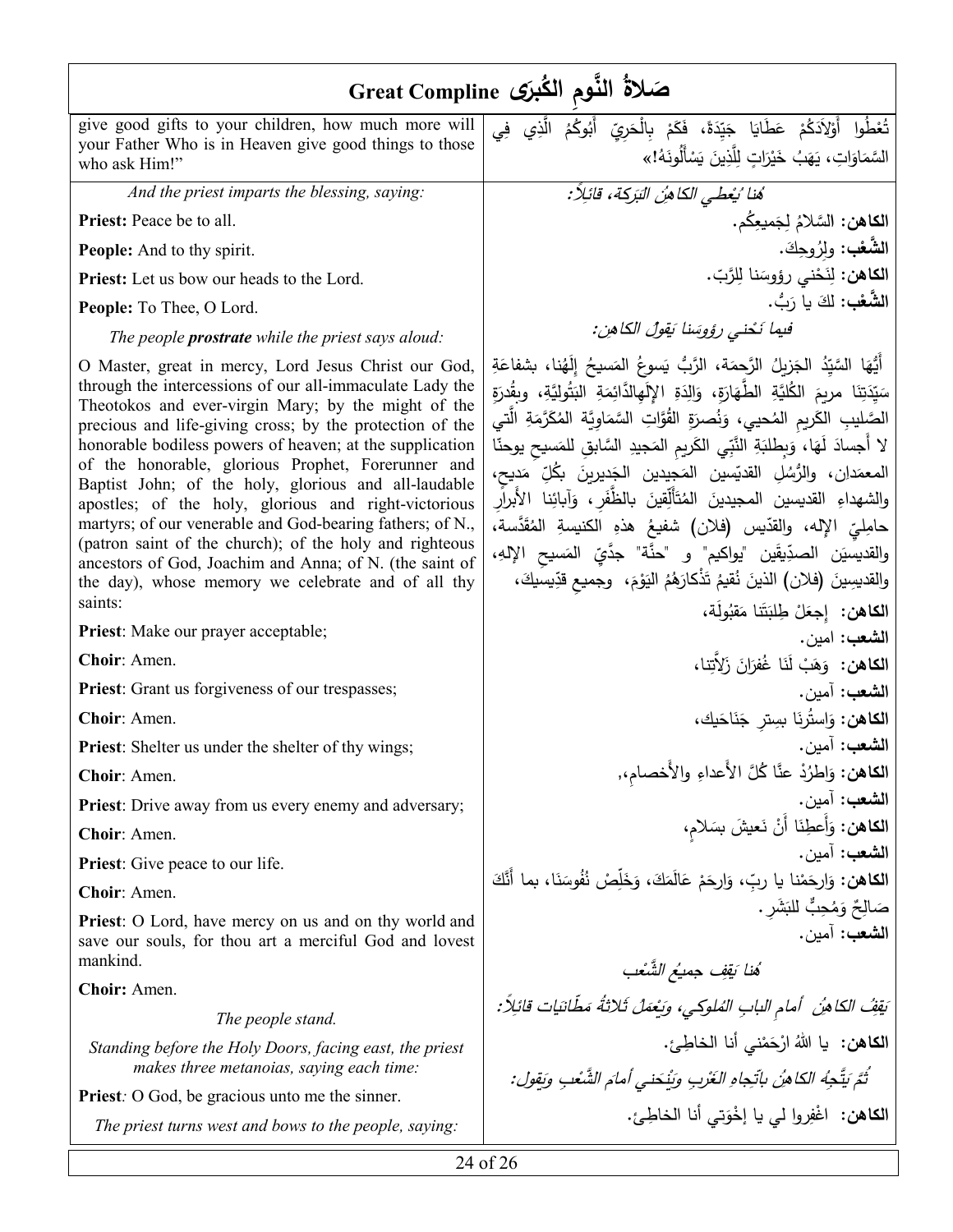| صَلاةُ النَّومِ الكُبرَى Great Compline                                                                                                                                                                                                                                                                                                                                                                                                                                                                                                                                                                                                                                                                                                                                                                                                                                             |                                                                                                                                                                                                                                                                                                                                                                                                                                                                                                                                                                                                                                                                                                                                            |
|-------------------------------------------------------------------------------------------------------------------------------------------------------------------------------------------------------------------------------------------------------------------------------------------------------------------------------------------------------------------------------------------------------------------------------------------------------------------------------------------------------------------------------------------------------------------------------------------------------------------------------------------------------------------------------------------------------------------------------------------------------------------------------------------------------------------------------------------------------------------------------------|--------------------------------------------------------------------------------------------------------------------------------------------------------------------------------------------------------------------------------------------------------------------------------------------------------------------------------------------------------------------------------------------------------------------------------------------------------------------------------------------------------------------------------------------------------------------------------------------------------------------------------------------------------------------------------------------------------------------------------------------|
| Priest: Forgive me, the sinner.                                                                                                                                                                                                                                                                                                                                                                                                                                                                                                                                                                                                                                                                                                                                                                                                                                                     | قُيِجِيْبُهُ الشَّعْبُ :                                                                                                                                                                                                                                                                                                                                                                                                                                                                                                                                                                                                                                                                                                                   |
| People: God forgive thee, holy father.                                                                                                                                                                                                                                                                                                                                                                                                                                                                                                                                                                                                                                                                                                                                                                                                                                              | الشَّعْب: اللهُ يَغْفِرُ لَكَ أَيُّها الأَبُ القِدِّيس.                                                                                                                                                                                                                                                                                                                                                                                                                                                                                                                                                                                                                                                                                    |
| Priest: Let us pray for the peace of the world:                                                                                                                                                                                                                                                                                                                                                                                                                                                                                                                                                                                                                                                                                                                                                                                                                                     | ثم يقولُ الكاهنُ الطلبات التالية، والشَّعْبُ 'يجيبُهُ بَعْدَ كُلِّ                                                                                                                                                                                                                                                                                                                                                                                                                                                                                                                                                                                                                                                                         |
| People: Lord, have mercy. (after each petition until<br>noted)                                                                                                                                                                                                                                                                                                                                                                                                                                                                                                                                                                                                                                                                                                                                                                                                                      | <i>ولحَدَة:</i> يا رَبُّ ارْحَمْ.                                                                                                                                                                                                                                                                                                                                                                                                                                                                                                                                                                                                                                                                                                          |
| Priest: And for pious and Orthodox Christians:                                                                                                                                                                                                                                                                                                                                                                                                                                                                                                                                                                                                                                                                                                                                                                                                                                      | الكاهن:                                                                                                                                                                                                                                                                                                                                                                                                                                                                                                                                                                                                                                                                                                                                    |
| And for our metropolitan (or archbishop), N., our bishop,<br>N., and all our brotherhood in Christ:                                                                                                                                                                                                                                                                                                                                                                                                                                                                                                                                                                                                                                                                                                                                                                                 | * لِنُصَلِّ مِنْ أَجْلِ سَلامِ العالَمِ.<br>* مِنْ أَجْلِ الْمَسيحيين الْحَسَني الْعِبادَةِ الأُرثوذُكسيين.                                                                                                                                                                                                                                                                                                                                                                                                                                                                                                                                                                                                                                |
| And for the civil authorities of this land:                                                                                                                                                                                                                                                                                                                                                                                                                                                                                                                                                                                                                                                                                                                                                                                                                                         | * مِنْ أَجْلِ تَوْفِيقٍ وتَأْيِيدِ الْجُنْدِ الْمُحِبِّ المسيحِ.                                                                                                                                                                                                                                                                                                                                                                                                                                                                                                                                                                                                                                                                           |
| And for the welfare of our armed forces:                                                                                                                                                                                                                                                                                                                                                                                                                                                                                                                                                                                                                                                                                                                                                                                                                                            |                                                                                                                                                                                                                                                                                                                                                                                                                                                                                                                                                                                                                                                                                                                                            |
| And for our fathers and brethren absent from among us:                                                                                                                                                                                                                                                                                                                                                                                                                                                                                                                                                                                                                                                                                                                                                                                                                              | * مِنْ أَجْلِ رئيس كَهَنَتِنا ۖ (فلان) وكُلِّ إخْوَتِنا في المسيح.                                                                                                                                                                                                                                                                                                                                                                                                                                                                                                                                                                                                                                                                         |
| And for those who hate us and those who love us:                                                                                                                                                                                                                                                                                                                                                                                                                                                                                                                                                                                                                                                                                                                                                                                                                                    | * مِنْ أَجْلِ الْمُتَغَيِّبِينَ مِنْ آبائِنا وإِخْوَتِنا.                                                                                                                                                                                                                                                                                                                                                                                                                                                                                                                                                                                                                                                                                  |
| And for those who are kind to us and minister unto us:                                                                                                                                                                                                                                                                                                                                                                                                                                                                                                                                                                                                                                                                                                                                                                                                                              | * مِنْ أَجْلِ الذينَ يُبْغِضونَنا، والذينَ يُحِبُّونَنا.                                                                                                                                                                                                                                                                                                                                                                                                                                                                                                                                                                                                                                                                                   |
| And for those who have requested our prayers, unworthy<br>though we be:                                                                                                                                                                                                                                                                                                                                                                                                                                                                                                                                                                                                                                                                                                                                                                                                             | * مِنْ أَجْلِ الذينَ يَرِحَمونَنا، والذينَ يخدِمونَنا.                                                                                                                                                                                                                                                                                                                                                                                                                                                                                                                                                                                                                                                                                     |
| And for the deliverance of captives:                                                                                                                                                                                                                                                                                                                                                                                                                                                                                                                                                                                                                                                                                                                                                                                                                                                | * مِنْ أَجْلِ الذينَ أَوْصَونا نحنُ غَيْرَ المُسْتَحِقّينَ أَنْ نُصَلِّيَ مِنْ                                                                                                                                                                                                                                                                                                                                                                                                                                                                                                                                                                                                                                                             |
| And for travelers by land and sea and air:                                                                                                                                                                                                                                                                                                                                                                                                                                                                                                                                                                                                                                                                                                                                                                                                                                          | أجْلِهِم.                                                                                                                                                                                                                                                                                                                                                                                                                                                                                                                                                                                                                                                                                                                                  |
| And for those who lie in sickness:                                                                                                                                                                                                                                                                                                                                                                                                                                                                                                                                                                                                                                                                                                                                                                                                                                                  | * مِنْ أَجْلِ نَجاةِ المَأسورين.                                                                                                                                                                                                                                                                                                                                                                                                                                                                                                                                                                                                                                                                                                           |
| And let us pray also for abundance of the fruits of the<br>earth:                                                                                                                                                                                                                                                                                                                                                                                                                                                                                                                                                                                                                                                                                                                                                                                                                   | * مِنْ أَجْلِ الْمُسافِرِينَ حَسَناً في البَحْرِ والبَرِّ والجَوِّ.<br>* مِنْ أَجْلِ المَطْرِوحينَ في الأَمْراض.                                                                                                                                                                                                                                                                                                                                                                                                                                                                                                                                                                                                                           |
| And for the soul of every Orthodox Christian:                                                                                                                                                                                                                                                                                                                                                                                                                                                                                                                                                                                                                                                                                                                                                                                                                                       |                                                                                                                                                                                                                                                                                                                                                                                                                                                                                                                                                                                                                                                                                                                                            |
| Let us bless God-fearing leaders, Orthodox bishops, the<br>founders of this holy church and our parents and<br>teachers, and all our fathers and brethren gone before us,<br>the Orthodox who here and everywhere lie asleep in the<br>Lord.                                                                                                                                                                                                                                                                                                                                                                                                                                                                                                                                                                                                                                        | * لِنُصلِّ أيضاً مِنْ أَجْلِ خِصْبِ أَثْمارِ الأَرْضِ.<br>* ومِنْ أَجْلِ جَميع السَّابقِ انْتِقالُهُمْ مِنْ<br>آبائِنا وإخْوَتنا<br>المَوْضوعينَ هَهُنا وفي كُلِّ مَكانِ الأُرْثوذُكْسيين.<br>* وَلْنَقُلْ مِنْ أَجْلِنا.                                                                                                                                                                                                                                                                                                                                                                                                                                                                                                                  |
| Let us also say for ourselves:                                                                                                                                                                                                                                                                                                                                                                                                                                                                                                                                                                                                                                                                                                                                                                                                                                                      | ا <b>لشُّعْب:</b> يا رَبُّ ارْحَمْ، يا رَبُّ ارْحَمْ، يا رَبُّ ارْحَمْ.                                                                                                                                                                                                                                                                                                                                                                                                                                                                                                                                                                                                                                                                    |
| People: Lord, have mercy. Lord, have mercy. Lord, have<br>mercy.                                                                                                                                                                                                                                                                                                                                                                                                                                                                                                                                                                                                                                                                                                                                                                                                                    |                                                                                                                                                                                                                                                                                                                                                                                                                                                                                                                                                                                                                                                                                                                                            |
| Priest: Forgive, O Lord, those who hate us and those who<br>oppress us. Act kindly toward those who themselves act<br>kindly, and grant our brethren and all those who belong to<br>us all the means of salvation and of eternal life. Visit those<br>who are in infirmity, and grant them healing. Direct those<br>who are at sea; be with those who are on land and in the air.<br>Grant those who serve us and are merciful to us forgiveness<br>of sins; and upon those who have asked for us to pray for<br>them, have mercy according to thy great mercy. Remember,<br>O Lord, those of our fathers and brethren who have fallen<br>asleep before us. Grant them repose where the light of thy<br>countenance shineth. Remember, O Lord, our brethren who<br>are in captivity and deliver them from every adverse<br>circumstance. Remember, O Lord, those who bear fruit and | الكاهن: اغْفِر يا ربُّ لِلذينَ يُبْغِضونَنا والذينَ يَظْلِمونَنا، وعامِلْ<br>بالخَيْرِ الذينَ يَعْمَلونَ الخَيْرِ ، وامْنَحْ إخْوَتَنا والمُخْتَصّينَ بِنا جميعَ<br>وسائِل الخلاص وحَياةَ أَبديَّةٍ، وتَعاهَدْ الذينَ في الأَمْراض<br>وامْنَحْهُمُ الشِّفاءَ، دبِّرِ الذينَ في البَحْرِ ، رافِقِ الذينَ في البَرِّ<br>والجَوِّ، وامْنَحْ الذينَ يَخْدِمونَنا وبَرْحَمونَنا غُفْرانَ الخَطايا، والذينَ<br>أَوْصَونا نَحْنُ غَيْرَ الْمُسْتَحِقِّينَ أَنْ نُصَلِّيَ مِنْ أَجْلِهِمْ ارْحَمْهُمْ<br>كَعَظيم رَحْمَتِكَ. أَدْكُرْ يا رَبُّ الذينَ سَبَقَ رُقادُهُمْ مِنْ آبائِنا<br>وإِخْوَتِنا، وأَرِحْهُمْ حَيْثُ يُفْتَقَدُ نورُ وجْهكَ. أَذْكُرْ يا رَبُّ إخْوَتَنا<br>المَأسورين، ونَجِّهِمْ مِنْ جَميع الضّيقاتِ. أَذْكُرْ يا ربُ الذينَ |